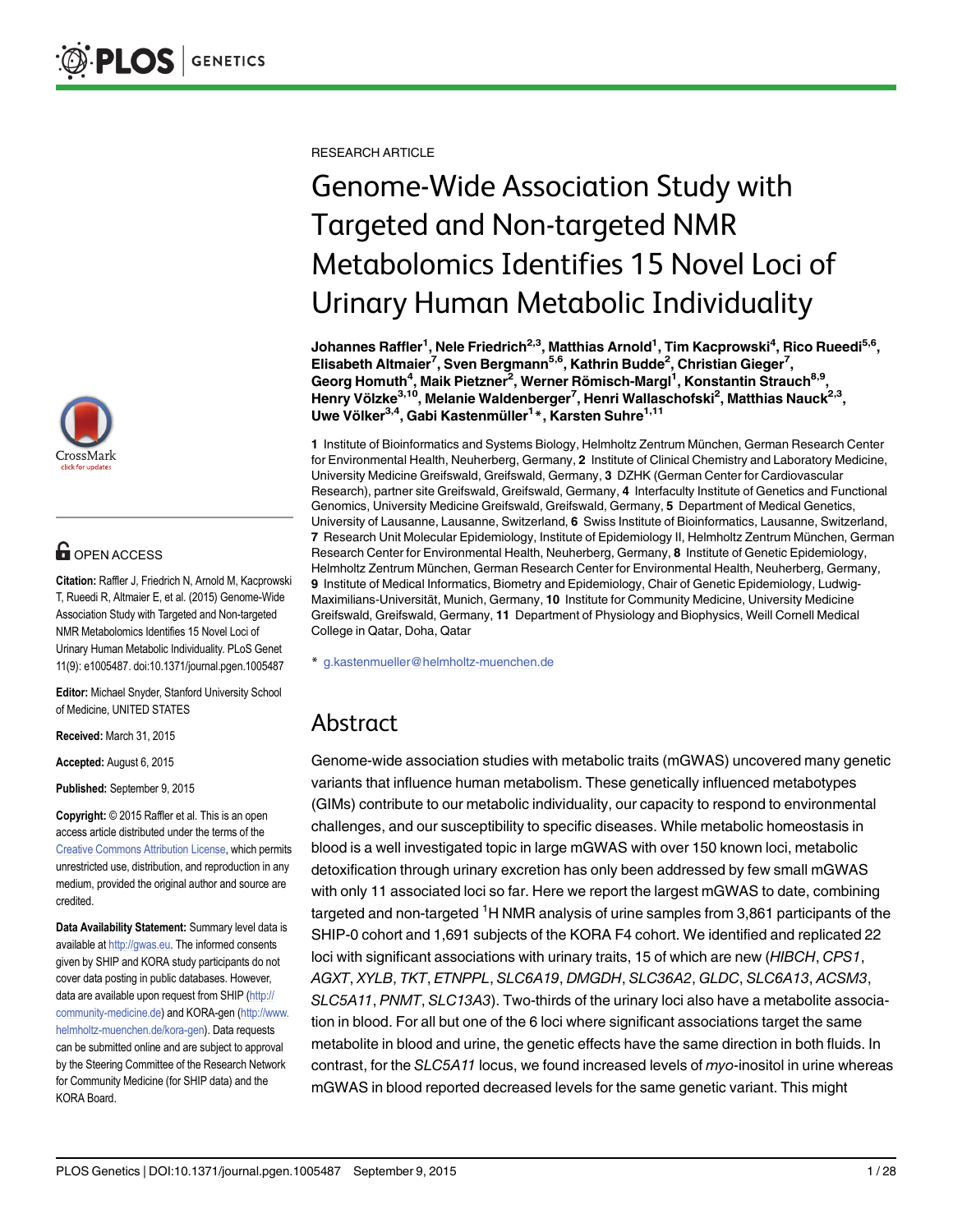<span id="page-1-0"></span>

Funding: SHIP (Study of Health in Pomerania) is part of the Community Medicine Research net of the University of Greifswald, Germany, which is funded by the German Ministry of Education and Research (BMBF, [http://bmbf.de\)](http://bmbf.de) (grants no. 01ZZ9603, 01ZZ0103, and 01ZZ0403), the University Medicine Greifswald as well as a joint grant from Siemens Healthcare, Erlangen, Germany and the Federal State of Mecklenburg-West Pomerania. Generation of genome-wide data in SHIP has also been supported by the BMBF (grant no. 03ZIK012). The KORA research platform (KORA, Cooperative Research in the Region of Augsburg) was initiated and financed by the Helmholtz Zentrum München - German Research Center for Environmental Health, which is funded by the BMBF and by the Federal State of Bavaria. Furthermore, KORA research was supported within the Munich Center of Health Sciences (MC Health), Ludwig-Maximilians-Universität, as part of LMUinnovativ. MA is supported by the Helmholtz Cross Program Activity "Metabolic Dysfunction and Human Diseases". TK and JR were supported by the GANI\_MED project funded by the BMBF and the State of Mecklenburg-West Pomerania (grant no. 03IS2061A). SB received funding from the Swiss Institute of Bioinformatics and the Swiss National Science Foundation (grant no. FN 310030\_152724/1). WRM is supported by the Helmholtz Cross Program Initiative "Personalized Medicine (iMed)". KSu is supported by the "Biomedical Research Program" funds at Weill Cornell Medical College in Qatar, a program funded by the Qatar Foundation ([http://www.qf.org.qa\)](http://www.qf.org.qa). The funders had no role in study design, data collection and analysis, decision to publish, or preparation of the manuscript.

Competing Interests: The authors have declared that no competing interests exist.

indicate less effective re-absorption of myo-inositol in the kidneys of carriers. In summary, our study more than doubles the number of known loci that influence urinary phenotypes. It thus allows novel insights into the relationship between blood homeostasis and its regulation through excretion. The newly discovered loci also include variants previously linked to chronic kidney disease (CPS1, SLC6A13), pulmonary hypertension (CPS1), and ischemic stroke (XYLB). By establishing connections from gene to disease via metabolic traits our results provide novel hypotheses about molecular mechanisms involved in the etiology of diseases.

#### Author Summary

Human metabolism is influenced by genetic and environmental factors defining a person's metabolic individuality. This individuality is linked to personal differences in the ability to react on metabolic challenges and in the susceptibility to specific diseases. By investigating how common variants in genetic regions (loci) affect individual blood metabolite levels, the substantial contribution of genetic inheritance to metabolic individuality has been demonstrated previously. Meanwhile, more than 150 loci influencing metabolic homeostasis in blood are known. Here we shift the focus to genetic variants that modulate urinary metabolite excretion, for which only 11 loci were reported so far. In the largest genetic study on urinary metabolites to date, we identified 15 additional loci. Most of the 26 loci also affect blood metabolite levels. This shows that the metabolic individuality seen in blood is also reflected in urine, which is expected when urine is regarded as "diluted blood". Nonetheless, we also found loci that appear to primarily influence metabolite excretion. For instance, we identified genetic variants near a gene of a transporter that change the capability for renal re-absorption of the transporter's substrate. Thus, our findings could help to elucidate molecular mechanisms influencing kidney function and the body's detoxification capabilities.

#### Introduction

Genome-wide association studies with metabolic traits (mGWAS) investigate the relationship between genetic variance and metabolic phenotypes (metabotypes). In 2008, Gieger et al. presented the first mGWAS in serum of 284 individuals [[1\]](#page-23-0). Since then, numerous mGWAS using different analytical platforms and ever larger study populations were published  $[2-\underline{8}]$  $[2-\underline{8}]$ . These studies discovered more than 150 genetic loci that associate with blood levels of more than 300 distinct metabolites. We refer to these loci as the genetically influenced metabotypes (GIMs), their ensemble defining the genetic part of human metabolic individuality. Many of the single nucleotide polymorphisms (SNPs) that associate with metabolic traits map to genetic regions coding for enzymes or metabolite transporters that are biochemically linked to the associated metabolites. Moreover, a large number of these GIMs have been previously linked to clinically relevant phenotypic traits. As intermediate traits on the pathways of many disorders, these GIMs have become valuable tools that allow unraveling disease mechanisms on the molecular level [[9](#page-23-0)].

However, so far mGWAS have mostly been limited to studies of serum or plasma metabolite levels, thereby focusing on genetically influenced metabolic homeostasis in blood. Only a few studies investigated urine as a complementary body fluid enabling studies of kidney function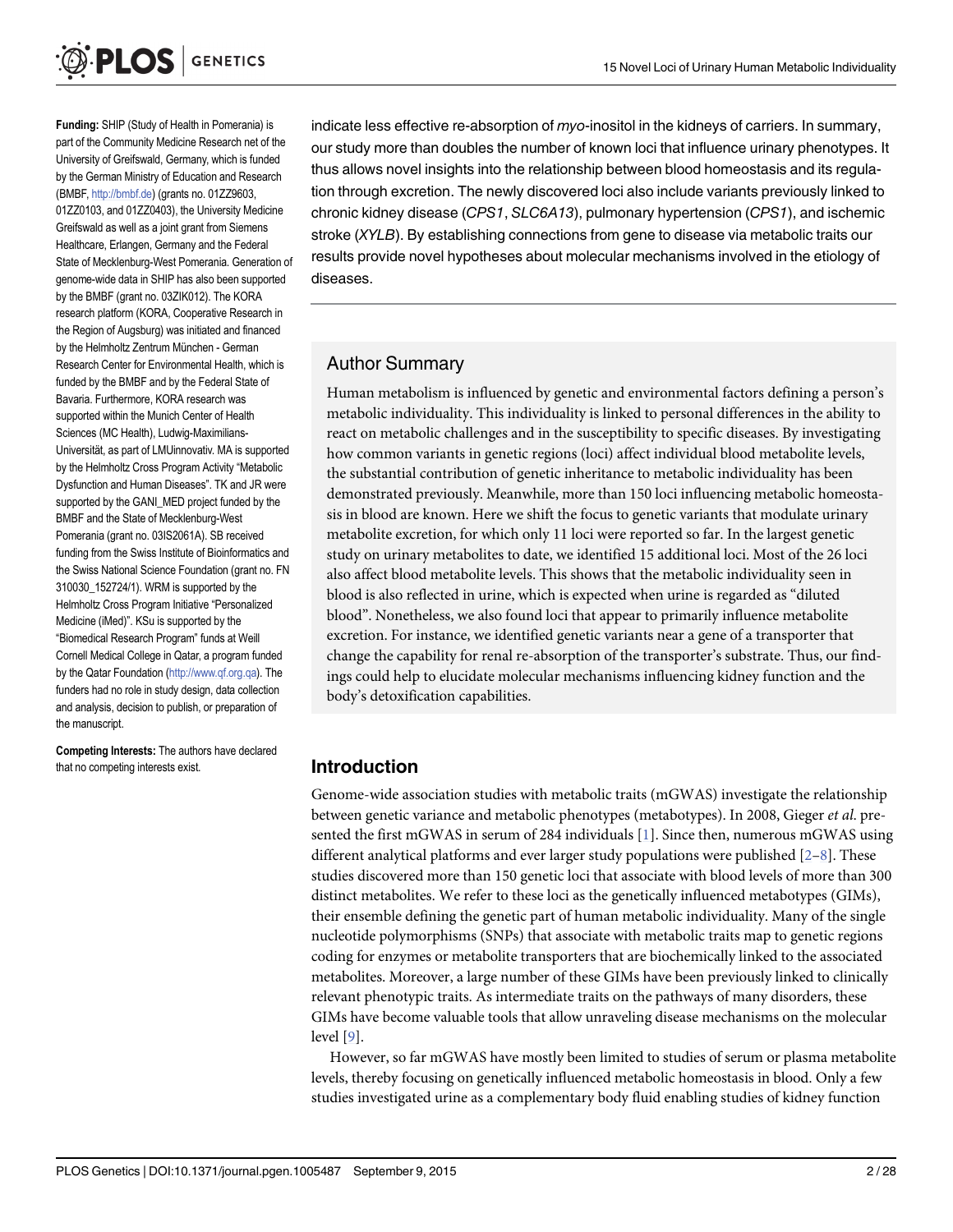<span id="page-2-0"></span>and the detoxification capabilities of the human body. In 2011, we published the first mGWAS in urine [ $10$ ] using proton nuclear magnetic resonance spectroscopy ( $\rm ^1H$  NMR) to determine metabolite concentrations in urine of 862 male participants of the SHIP-0 cohort. We identified five genetic loci (SLC6A20, AGXT2, NAT2, HPD, and SLC7A9) that modulate urinary metabolite levels. While for this study metabolite concentrations were manually derived from the NMR spectra for a targeted set of metabolites, Nicholson *et al.* [\[5\]](#page-23-0) directly used spectral features as abstract, non-targeted urinary metabolic traits in an mGWAS. Based on data for 211 participants of the MolTWIN and MolOBB studies, the authors identified SNPs at three loci (ALMS1/NAT8, AGXT2, and PYROXD2) that were associated with metabolic traits in urine. Two of these loci (ALMS1/NAT8 and PYROXD2) were replicated in an NMR-based mGWAS published by Montoliu et al. For that study, the authors analyzed non-targeted urinary traits from 265 subjects from the São Paolo metropolitan area [\[11\]](#page-23-0). Recently, Rueedi et al. [\[12\]](#page-23-0) reported significant associations of NMR-derived non-targeted urinary traits in ten loci (ALMS1/NAT8, ACADL, AGXT2, NAT2, ABO, PYROXD2, ACADS, PSMD9, SLC7A9, and FUT2) using data from 835 participants of the CoLaus study, thus bringing the total number of reported urinary GIMs to eleven.

Here, we substantially extend our previous mGWAS with metabolic traits in urine, both in size and in scope. First, we metabolically characterize the urine samples of 3,861 male and female participants of the SHIP-0 study, thereby quadrupling the sample size when compared to previous studies. Second, we combine both targeted and non-targeted NMR-based metabolomics. In this way, we implement the approaches used in the studies by Nicholson et al., Montoliu et al., and Rueedi et al. alongside the targeted metabolomics approach used in our previous study. For an unbiased interpretation of our mGWAS results, we apply tools for evidence-based locus-to-gene mapping and automated assignment of metabolites to non-targeted NMR spectral features. Finally, besides determining the overlap of variants identified in our study with variants previously linked to clinical traits, we specifically investigate the overlap between variants influencing metabolic traits in both urine and blood.

#### **Results**

Our study is based on one-dimensional <sup>1</sup>H NMR spectra of urine samples from 3,861 geno-typed participants in the SHIP-0 cohort (see [Methods\)](#page-18-0). For the targeted metabolomics analysis, we manually quantified a set of 60 metabolites in these spectra (Fig  $1A$ ). For the non-targeted analysis, we used the same spectra and applied an automated processing algorithm to align the spectra and to perform dimensionality reduction [\[13](#page-24-0)]. In the subsequent analysis, we screened the targeted and the non-targeted metabolic traits as well as the pairwise ratios within each trait type for associations with genotyped and imputed variants in a two-step approach [\(Fig](#page-3-0) [1B\)](#page-3-0). We identified a total of 23 genetic loci that display significant associations with targeted and/or non-targeted metabolic traits ( $Fig 2$ , Tables  $1$  and  $2$ ). All but one of the discovered loci replicated in data from the KORA F4 cohort ( $N = 1,691$ ). For 15 loci, our study is, to the best of our knowledge, the first to report associations with urinary traits. For 7 of these 15 loci, associations have previously been reported with blood metabolites. Thus, 8 loci are entirely new [\(Fig](#page-7-0) [3\)](#page-7-0). Finally, 11 of the 22 replicated loci host significantly associated variants that were previously associated with phenotypes of clinical relevance ([Table 3](#page-8-0)).

#### mGWAS with targeted and non-targeted NMR features

For the targeted metabolomics analysis, the  $^1\mathrm{H}$  NMR spectra were manually annotated to derive absolute metabolite concentrations (out of a panel of 60 compounds) for each sample. For the non-targeted analysis, the same spectra were automatically aligned and processed using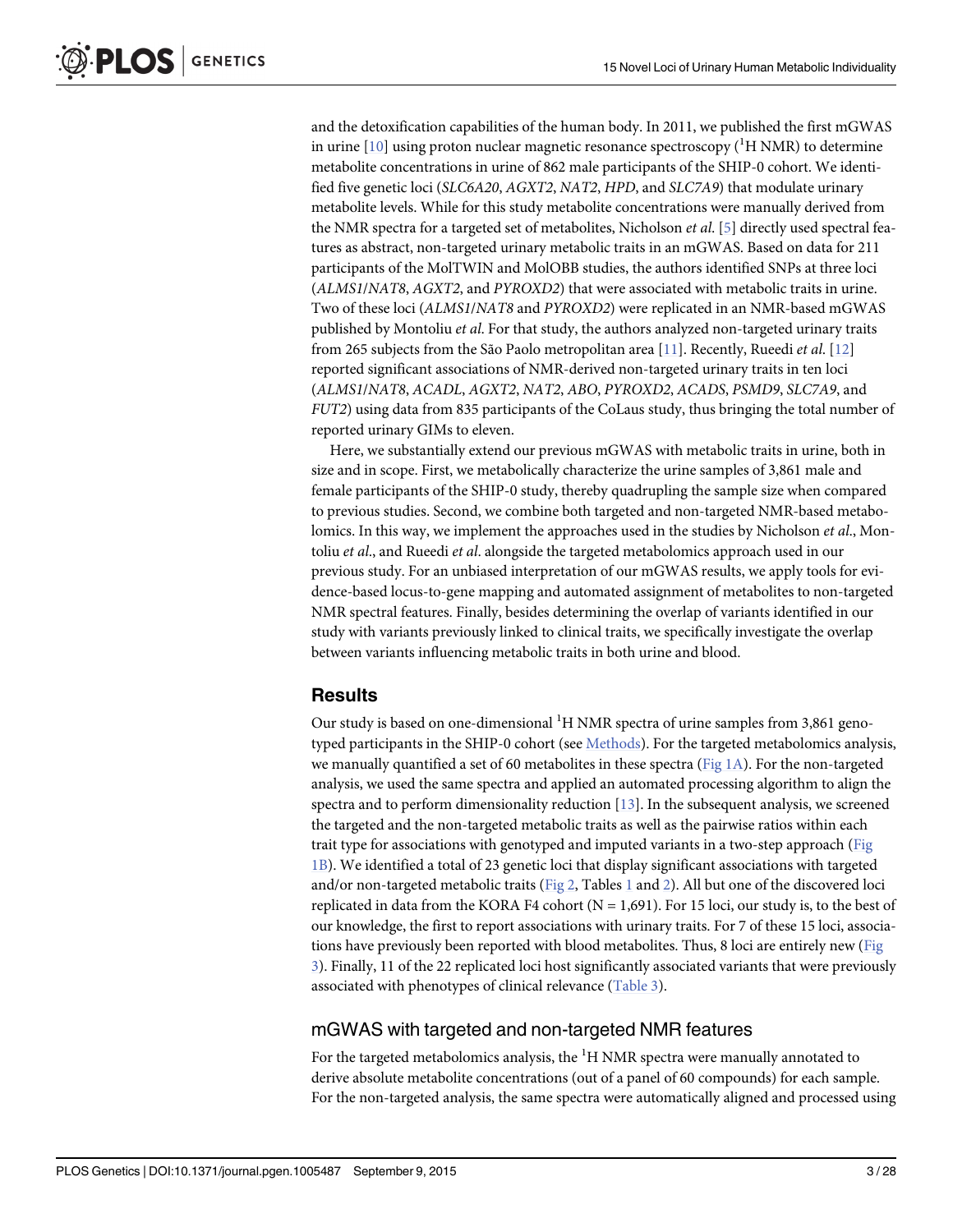<span id="page-3-0"></span>



[Fig 1. S](#page-2-0)tudy design. (a) Genotyping and metabotyping of 3,861 SHIP-0 study participants. One-dimensional <sup>1</sup>H NMR spectra of the urine samples were recorded to derive targeted and non-targeted metabolic traits. (b) Two-staged mGWAS. First stage: genome-wide association tests using genotyped SNPs and 15,379 targeted and non-targeted traits. Second stage: fine mapping of regions with potentially significant associations using imputed SNPs. (c) Replication and interpretation. Genome-wide significantly associated SNPs were assigned to one of 23 distinct genetic loci. The loci and the significantly associated non-targeted traits were annotated using algorithmic approaches. 22 of the 23 loci could be replicated using genotype and metabotype data from 1,691 KORA F4 participants.

doi:10.1371/journal.pgen.1005487.g001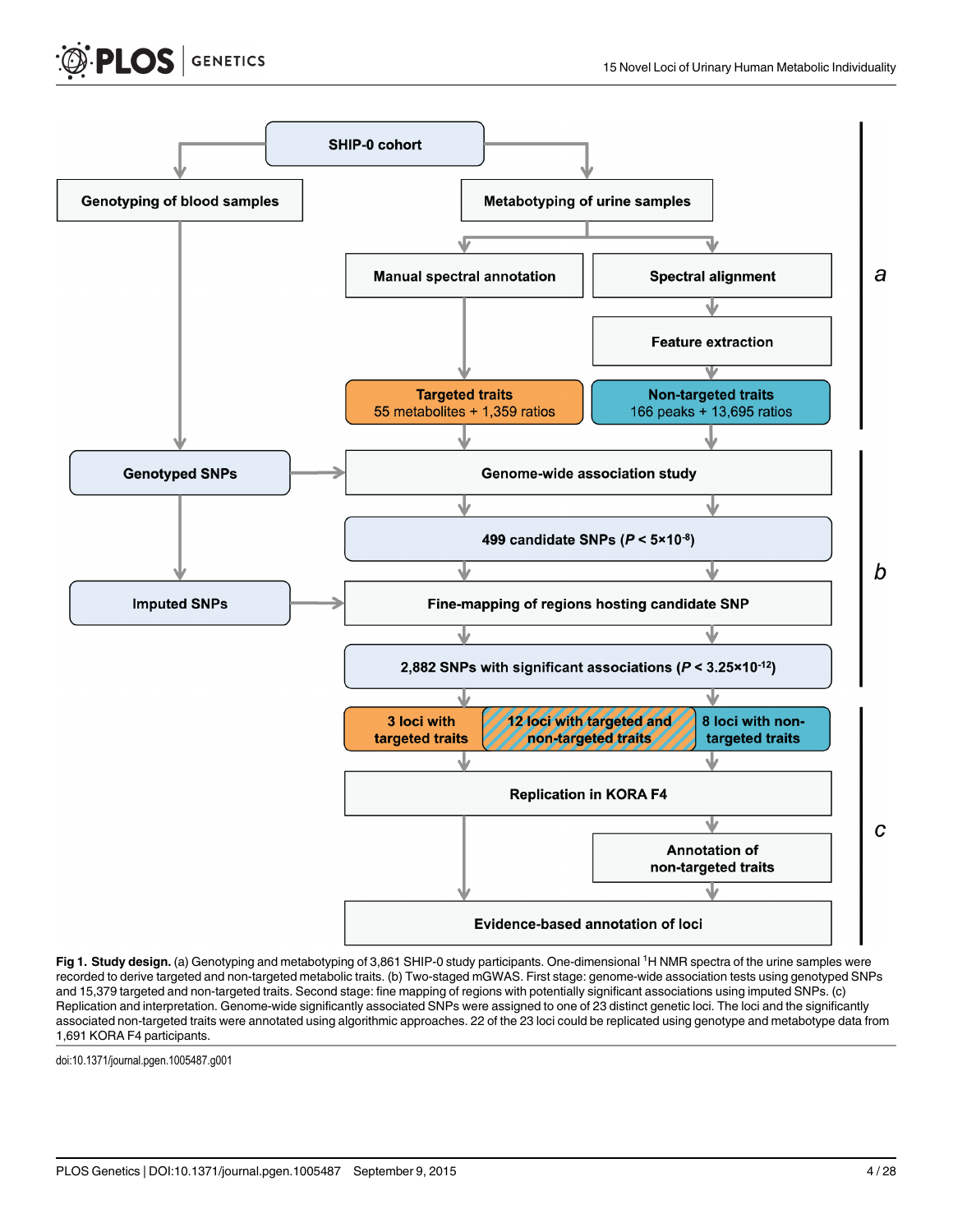<span id="page-4-0"></span>

[Fig 2. M](#page-2-0)anhattan plot of genetic associations to targeted and non-targeted traits. SNPs are plotted according to chromosomal location and the-log<sub>10</sub> transformed P-value of the strongest association with targeted traits (top) and non-targeted traits (bottom). In case of associations with ratios, only associations with P-gain exceeding 15,180 (targeted metabolic traits) or 138,610 (non-targeted traits) were considered. Associations of genome-wide significance (P < 3.25×10<sup>-12</sup>) are plotted in red. Triangles indicate associations with P < 1.0×10<sup>-100</sup>. Significant associations within a physical distance of 1 Mb were assigned to a locus labeled after the most likely causative gene (as determined using an evidence-based approach for the identification of candidate genes; see [Methods](#page-18-0)).

doi:10.1371/journal.pgen.1005487.g002

the FOCUS package [[13](#page-24-0)]. This resulted in NMR signal intensities at 166 distinct spectral positions ("chemical shifts") per sample (see [Methods](#page-18-0)). In previous mGWAS, we demonstrated the potential of testing pairwise ratios of metabolite concentrations to boost genetic association signals  $[1, 4, 6, 8, 10, 21, 53]$  $[1, 4, 6, 8, 10, 21, 53]$  $[1, 4, 6, 8, 10, 21, 53]$  $[1, 4, 6, 8, 10, 21, 53]$  $[1, 4, 6, 8, 10, 21, 53]$  $[1, 4, 6, 8, 10, 21, 53]$  $[1, 4, 6, 8, 10, 21, 53]$  $[1, 4, 6, 8, 10, 21, 53]$  $[1, 4, 6, 8, 10, 21, 53]$  $[1, 4, 6, 8, 10, 21, 53]$  $[1, 4, 6, 8, 10, 21, 53]$  $[1, 4, 6, 8, 10, 21, 53]$  $[1, 4, 6, 8, 10, 21, 53]$  $[1, 4, 6, 8, 10, 21, 53]$ . Recently, we showed that this approach can also be successfully applied to NMR-based mGWAS with non-targeted features [[22](#page-24-0)]. Thus, we calculated the pairwise ratios of all metabolite concentrations with at least 300 valid data points over all samples  $(55\times54/2 = 1,485$  ratios of targeted traits) and NMR signal intensities  $(166\times165/2 = 13,695)$ ratios of non-targeted traits), respectively ( $Fig 1A$ ). Out of all 15,401 metabolic features (targeted and non-targeted traits and the ratios thereof), a total of 15,379 features with at least 300 valid data points were screened for genetic associations using 620,456 genotyped autosomal SNPs [\(Fig 1B](#page-3-0)). To this end, we computed age- and sex-adjusted linear models under the assumption of additive genetic effects for each SNP-metabolic trait pair. A total of 499 genotyped variants display associations with metabolic traits with P-values below 5×10<sup>-8</sup>.

#### Fine-mapping of chromosomal regions with associated variants

We used the 499 variants identified in the mGWAS to tag 54 distinct chromosomal regions at a window size of at least 2 Mb (centered to the tag SNPs). We then performed additional association studies using imputed variants (1000 genomes project imputation) in the tagged regions [\(Fig 1B\)](#page-3-0). We considered associations with a P-value below the Bonferroni-adjusted significance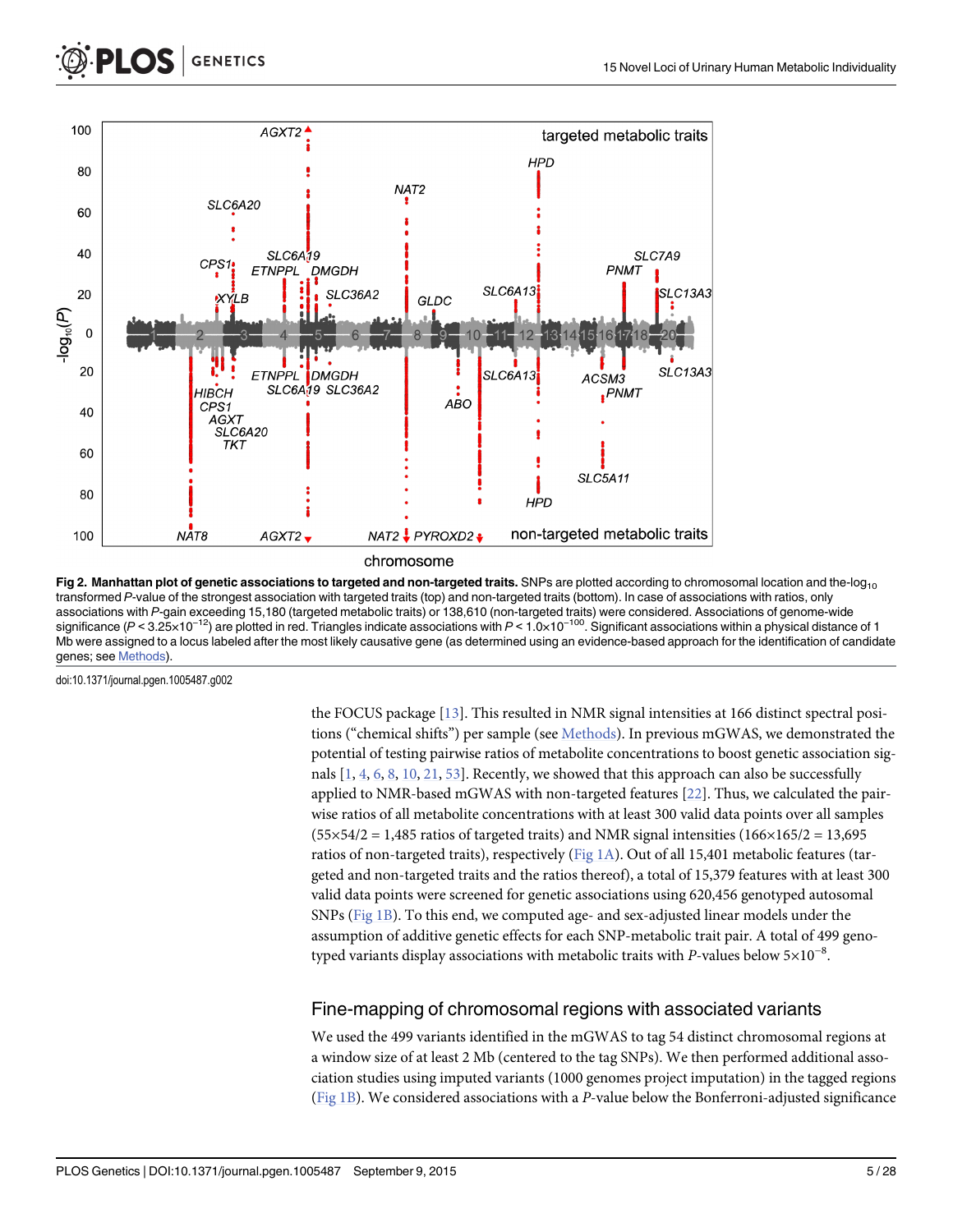| Genetic data     |                 |                |                 |              |            | <b>Associated metabolic trait</b>      |       |           |                        |                       |            |                  |
|------------------|-----------------|----------------|-----------------|--------------|------------|----------------------------------------|-------|-----------|------------------------|-----------------------|------------|------------------|
| Locus            | <b>Lead SNP</b> | Chr            | <b>Position</b> | EA           | <b>EAF</b> | Trait or pairwise<br>ratio             | N     | beta'     | P                      | P-gain                | Replicated | Non-<br>targeted |
| CPS1             | rs715           | $\overline{2}$ | 211,543,055     | C            | 0.31       | glycine/threonine                      | 3,472 | 0.1409    | $8.46\times10^{-31}$   | $9.89\times10^{10}$   | $\bullet$  | $\bullet$        |
| <b>XYLB</b>      | rs3132440       | 3              | 38,395,562      | C            | 0.35       | glycolate                              | 3,596 | 0.0752    | $2.95 \times 10^{-14}$ |                       |            |                  |
| <b>SLC6A20</b>   | rs17279437      | 3              | 45,814,094      | A            | 0.11       | N,N-dimethylglycine/<br>alanine        | 3,671 | $-0.2827$ | $8.43\times10^{-60}$   | $1.36\times10^{13}$   |            | $\bullet$        |
| <b>ETNPPL</b>    | rs56043887      | 4              | 109,705,967     | Τ            | 0.49       | ethanolamine                           | 3,433 | $-0.0613$ | $7.14 \times 10^{-28}$ |                       |            | $\bullet$        |
| <b>SLC6A19</b>   | rs11133665      | 5              | 1,188,285       | A            | 0.26       | histidine/ $\tau$ -<br>methylhistidine | 2,826 | $-0.1569$ | $2.40\times10^{-26}$   | $7.52\times10^{8}$    |            |                  |
| AGXT2            | rs37369         | 5              | 35,037,115      | т            | 0.09       | 3-aminoisobutyrate                     | 3,311 | 2.2240    | $2.37\times10^{-252}$  |                       |            | $\bullet$        |
| <b>DMGDH</b>     | rs6453429       | 5              | 78,371,861      | т            | 0.18       | N,N-dimethylglycine/<br>betaine        | 3,611 | 0.1918    | $1.52\times10^{-28}$   | $1.83 \times 10^{15}$ |            |                  |
| SLC36A2          | rs3846710       | 5              | 150,698,806     | C            | 0.17       | glycine/citrate                        | 3,816 | $-0.1225$ | $2.09 \times 10^{-15}$ | $5.26 \times 10^{4}$  |            | $\bullet$        |
| NAT <sub>2</sub> | rs1495743       | 8              | 18,273,300      | G            | 0.23       | formate/acetate                        | 3,720 | 0.2688    | $1.63\times10^{-67}$   | $2.86 \times 10^{7}$  |            | $\bullet$        |
| <b>GLDC</b>      | rs1755615       | 9              | 6,643,754       | C            | 0.21       | glycine/alanine                        | 3,678 | 0.0999    | $1.34 \times 10^{-12}$ | $2.83\times10^{5}$    | $\bullet$  |                  |
| <b>SLC6A13</b>   | rs11062102      | 12             | 348,785         | т            | 0.36       | 3-aminoisobutyrate                     | 3,211 | $-0.1755$ | $1.06 \times 10^{-17}$ |                       | $\bullet$  | $\bullet$        |
| <b>HPD</b>       | rs4760099       | 12             | 122,318,723     | Α            | 0.15       | 2-hydroxyisobutyrate                   | 3,835 | $-0.1636$ | $2.20\times10^{-80}$   |                       |            | $\bullet$        |
| PNMT             | rs7219014       | 17             | 37,624,790      | $\mathsf{A}$ | 0.25       | histidine/ $\tau$ -<br>methylhistidine | 2,841 | $-0.1560$ | $4.26 \times 10^{-26}$ | $4.27 \times 10^{4}$  |            |                  |
| SLC7A9           | rs7247977       | 19             | 33,358,355      | C            | 0.35       | lysine                                 | 888   | 0.3518    | $9.61 \times 10^{-26}$ |                       |            |                  |
| SLC13A3          | rs941206        | 20             | 45,261,041      | C            | 0.13       | succinate/citrate                      | 3,785 | 0.1245    | $1.43 \times 10^{-16}$ | $1.78 \times 10^{8}$  |            | $\bullet$        |

#### <span id="page-5-0"></span>[Table 1.](#page-2-0) Fifteen genetic loci as discovered in the SHIP-0 data set and their most significant associations to targeted metabolic traits.

Chr/Position: Chromosomal location of the SNP according to the human reference genome (GRCh37). EA/EAF: Effect allele and frequency. Trait or pairwise ratio: Tested metabolic trait. In case of ratios, the trait that shows the stronger association signal is in the numerator. N: Number of samples for which both genotype and phenotype data were available for the tested SNP/metabolic trait pair. beta': beta' is defined as 10<sup>beta</sup>-1 where beta depicts the relative effect size representing the slope of the regression line in the linear model when using log<sub>10</sub>-scaled metabolic traits and the occurrence of the SNP's minor allele (coded as 0,1, and 2). Thus, beta' describes the relative difference per minor allele copy for non-scaled metabolic traits in comparison to the estimated mean of the metabolic trait in the major homozygote test subjects. **P-gain**: Defined as min( $P(M_1)/P(M_1/M_2)$ ,  $P(M_2)/P(M_1/M_2)$ ), where  $M_1$  and  $M_2$  represent the two traits of which the ratio  $M_1/M_2$  is and M<sub>2</sub> represent the two traits of which the ratio M<sub>1</sub>/M<sub>2</sub> is built. **Replicated**: SNP/metabolic trait pair was replicated in KORA F4 (P < 1.32×10<sup>-3</sup>) ([S1](#page-22-0) [Table\)](#page-22-0). Non-targeted: SNP or proxy in linkage disequilibrium (LD) is also associated with a non-targeted metabolic trait  $(P < 3.25 \times 10^{-12})$  ([Table 2\)](#page-6-0).

doi:10.1371/journal.pgen.1005487.t001

threshold of  $\alpha' = 5 \times 10^{-8} / 15,379 = 3.25 \times 10^{-12}$  to be genome-wide significant. For ratio traits, we also required the P-gain to be greater than  $1.52\times10^4$  for targeted traits and  $1.38\times10^5$  for non-targeted traits (10 times the number of tested traits [\[53](#page-26-0)]). P-gain reflects the increase of association strength with the ratio trait when compared to the P-values that result from associations with the individual traits buildinging the ratio. A total of 2,882 genotyped or imputed SNPs display association signals below  $P < 3.25 \times 10^{-12}$  and, in case of ratios, above the imposed P-gain threshold ([Fig 2](#page-4-0)). All significantly associated SNPs within a physical distance of 1 Mb were assigned to one of 23 distinct genetic loci. Three loci display significant association signals only when imputed SNPs were used, and 8 loci show significant associations only when pairwise ratios of metabolic traits were considered. Twelve loci show significant associations in both targeted and non-targeted data sets. Three loci are only significantly associated with targeted traits (i.e., quantified metabolite concentrations or ratios thereof), whereas 8 loci are only significantly associated with non-targeted traits (spectral features or ratios thereof) ([Fig 3](#page-7-0)). For each locus, we list the SNP that displays the strongest association signal (lead SNP) and its associated metabolic trait in Tables 1 and [2.](#page-6-0) In addition, we provide boxplots, regional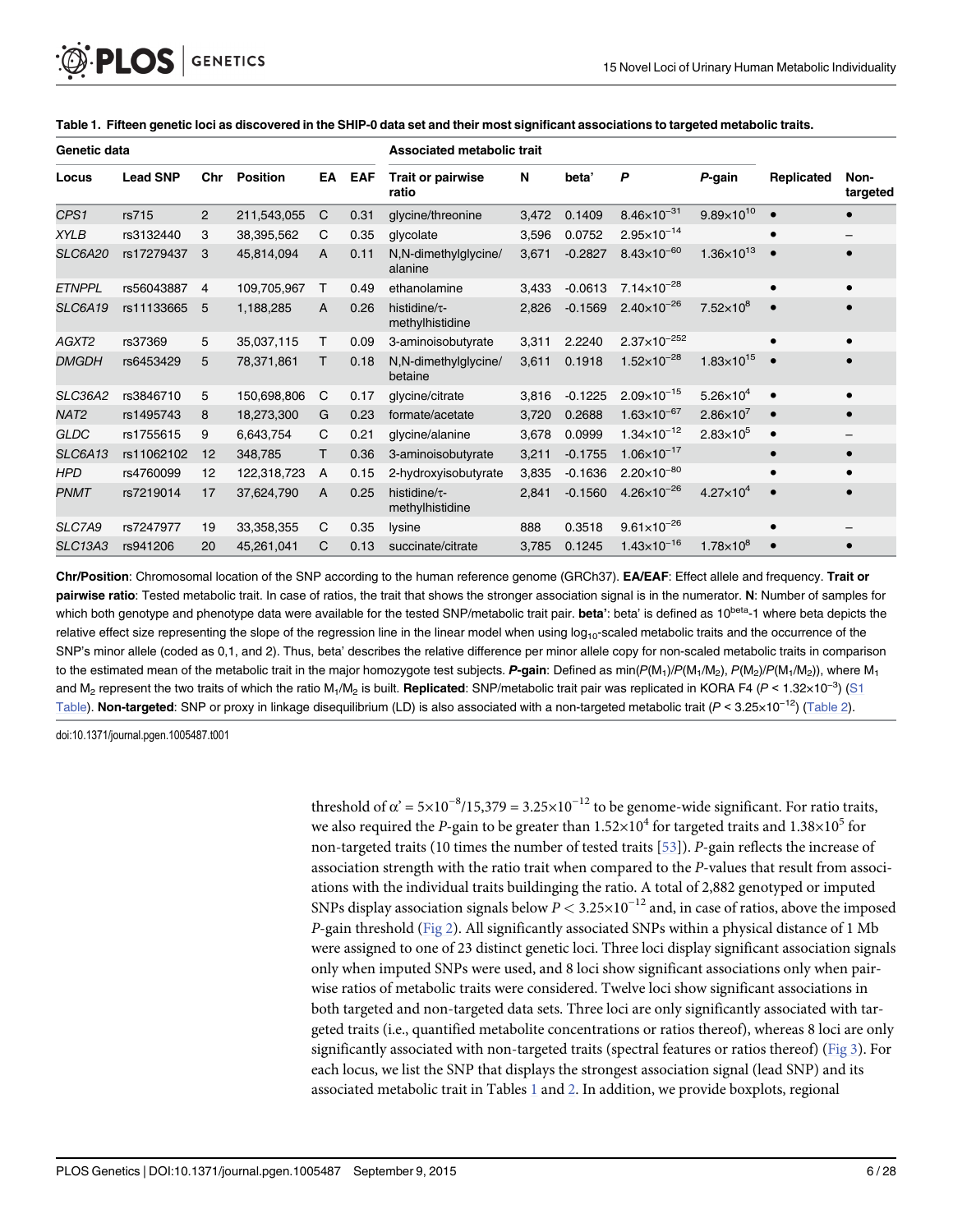<span id="page-6-0"></span>

| Genetic data     |                 |                |               |                |      | Associated metabolic trait        |       |           |                           |                          |                                    |                          |                 |
|------------------|-----------------|----------------|---------------|----------------|------|-----------------------------------|-------|-----------|---------------------------|--------------------------|------------------------------------|--------------------------|-----------------|
| Locus            | <b>Lead SNP</b> | Chr            | Position      | EA             | EAF  | <b>Trait or pairwise</b><br>ratio | N     | beta'     | P                         | P-gain                   | Metabomatching                     | Replicated               | <b>Targeted</b> |
| NAT <sub>8</sub> | rs10178409      | $\overline{2}$ | 73,855,507    | T.             | 0.22 | 2.031 ppm                         | 3,811 | 0.1988    | $1.04\times10^{-95}$      |                          | N-acetylaspartate <sup>a</sup>     | $\bullet$                |                 |
| <b>HIBCH</b>     | rs13006833      | $\overline{2}$ | 191,205,499   | G              | 0.39 | 1.067 ppm/<br>1.049 ppm           | 3,552 | 0.0293    | $2.06\times10^{-20}$      | $4.60\times10^{18}$      |                                    | $\bullet$                |                 |
| CPS1             | rs715           | $\overline{2}$ | 211,543,055   | $\mathsf{C}$   | 0.31 | 3.555 ppm/<br>2.547 ppm           | 3,536 | 0.1760    | $2.80\times10^{-25}$      | $3.49\times10^9$         | glycine <sup>b</sup>               | $\bullet$                | $\bullet$       |
| <b>AGXT</b>      | rs6748734       | $\overline{2}$ | 241,837,452   | $\overline{A}$ | 0.29 | 1.086 ppm                         | 3,800 | 0.0861    | $6.94 \times 10^{-18}$    | $\qquad \qquad -$        | $\alpha$ -ketoisovalerate $\alpha$ | $\bullet$                |                 |
| <b>SLC6A20</b>   | rs17279437      | 3              | 45,814,094    | A              | 0.11 | 2.916 ppm                         | 3,841 | $-0.2039$ | $7.88\times10^{-22}$      | $\qquad \qquad -$        | N,N-dimethylglycine                | $\bullet$                | $\bullet$       |
| <b>TKT</b>       | rs4687717       | 3              | 35,282,188    | T.             | 0.43 | 4.094 ppm/<br>7.664 ppm           | 3.632 | 0.0476    | $4.49\times10^{-13}$      | $6.97\times10^{6}$       | gluconate <sup>a</sup>             | $\bullet$                |                 |
| <b>ETNPPL</b>    | rs7437890       | $\overline{4}$ | 109,711,658   | C              | 0.50 | 3.126 ppm                         | 3,830 | $-0.0647$ | $2.03 \times 10^{-16}$    |                          | ethanolamine                       |                          | $\bullet$       |
| <b>SLC6A19</b>   | rs11750211      | 5              | 1,183,560     | $\mathsf{T}$   | 0.24 | 6.877 ppm                         | 3,563 | $-0.1100$ | $1.92\times10^{-16}$      | $\qquad \qquad -$        | tyrosine <sup>b</sup>              | $\overline{\phantom{0}}$ | $\bullet$       |
| AGXT2            | rs37369         | 5              | 35,037,115    | T.             | 0.09 | 1.171 ppm/<br>1.973 ppm           | 3,828 | 1.2772    | $7.48\times10^{-262}$     | $4.99\times10^{9}$       | 3-aminoisobutyrate                 | $\bullet$                |                 |
| <b>DMGDH</b>     | rs6453427       | 5              | 78,361,789    | A              | 0.20 | 2.916 ppm/<br>5.236 ppm           | 3,754 | 0.1566    | $4.82 \times 10^{-13}$    | $4.66 \times 10^{5}$     | N,N-dimethylglycine <sup>a</sup>   | $\overline{\phantom{a}}$ | $\bullet$       |
| <b>SLC36A2</b>   | rs3846710       | 5              | 150,698,806   | $\mathsf{C}$   | 0.17 | 3.555 ppm/<br>2.650 ppm           | 3,843 | $-0.1355$ | $5.65 \times 10^{-15}$    | $1.11 \times 10^{6}$     | glycine                            | $\bullet$                | $\bullet$       |
| NAT <sub>2</sub> | rs35246381      | 8              | 18,272,535    | $\mathsf{C}$   | 0.23 | 2.159 ppm/<br>3.324 ppm           | 3,841 | 1.1291    | $2.70\times10^{-202}$     | $6.98 \times 10^{110}$   | butyrate <sup>a,b</sup>            | $\bullet$                | $\bullet$       |
| ABO              | rs550057        | 9              | 136, 146, 597 | $\mathsf{T}$   | 0.29 | 2.031 ppm/<br>2.049 ppm           | 3,805 | $-0.0869$ | $5.85\times10^{-30}$      | $1.64\times10^{9}$       | N-acetylaspartate <sup>a</sup>     |                          |                 |
| PYROXD2          | rs11598867      | 10             | 100,146,084   | $\overline{A}$ | 0.30 | 2.854 ppm                         | 3,079 | $-0.3727$ | $< 1.00 \times 10^{-307}$ | $\overline{\phantom{0}}$ | trimethylamine <sup>a</sup>        | $\bullet$                |                 |
| SLC6A13          | rs11062102      | 12             | 348,785       | T              | 0.36 | 1.190 ppm                         | 3,724 | $-0.1568$ | $4.59\times10^{-16}$      |                          | 3-aminoisobutyrate <sup>a</sup>    | $\bullet$                |                 |
| <b>HPD</b>       | rs1916333       | 12             | 122,458,637   | C              | 0.15 | 1.345 ppm/<br>7.664 ppm           | 3,798 | $-0.1691$ | $6.95 \times 10^{-78}$    | $1.64 \times 10^{17}$    | 2-hydroxyisobutyrate b             | $\bullet$                | $\bullet$       |
| ACSM3            | rs11645002      | 16             | 20,617,841    | $\overline{A}$ | 0.08 | 1.257 ppm/<br>1.067 ppm           | 3,800 | 0.1312    | $2.59 \times 10^{-17}$    | $9.48\times10^{8}$       | 3-hydroxyisovalerate               | $\bullet$                |                 |
| <b>SLC5A11</b>   | rs17702912      | 16             | 25,002,600    | $\mathsf{T}$   | 0.07 | 3.594 ppm/<br>1.067 ppm           | 3,860 | 0.5171    | $9.24 \times 10^{-66}$    | $6.02\times10^{19}$      | myo-inositol <sup>a</sup>          | $\bullet$                |                 |
| PNMT             | rs8069451       | 17             | 37,504,933    | C              | 0.24 | 6.877 ppm                         | 3,842 | $-0.1093$ | $1.88 \times 10^{-17}$    |                          | tyrosine <sup>b</sup>              | $\overline{\phantom{0}}$ | $\bullet$       |
| <b>SLC13A3</b>   | rs941206        | 20             | 45,261,041    | C              | 0.13 | 2.395 ppm/<br>2.650 ppm           | 3,828 | 0.1185    | $6.30\times10^{-14}$      | $2.13 \times 10^{7}$     | succinate b                        |                          |                 |

#### [Table 2.](#page-2-0) Twenty genetic loci as discovered in the SHIP-0 data set and their most significant associations to non-targeted metabolic traits.

 $a$  alternative candidates for metabomatching exist ([S1 Fig\)](#page-21-0)

 $<sup>b</sup>$  additional candidates match to other non-targeted traits that also associate with SNP ( $S1$  Fig)</sup>

Chr/Position: Chromosomal location of the lead SNP according to the human reference genome (GRCh37). EA/EAF: Effect allele and frequency. Trait or **pairwise ratio**: Tested metabolic trait (chemical shift). In case of ratios, the trait that drives the association (i.e., shows the stronger association signal) is named first. N: Number of samples where both genotype and phenotype data were available for the tested SNP/metabolic trait pair. beta': beta' is defined as 10<sup>beta</sup>-1 where beta depicts the relative effect size representing the slope of the regression line in the linear model when using  $log_{10}$ -scaled metabolic traits and the occurrence of the SNP's minor allele (coded as 0,1, and 2). Thus, beta' describes the relative difference per minor allele copy for non-scaled metabolic traits in comparison to the estimated mean of the metabolic trait in the major homozygote test subjects. P-gain: Defined as min( $P(M_1)/P(M_1/M_2)$ ,  $P(M_2)/P(M_1/M_2)$ , where M<sub>1</sub> and M<sub>2</sub> represent the two traits of which the ratio M<sub>1</sub>/M<sub>2</sub> is built. **Metabomatching:** Annotation of the non-targeted metabolic trait at the given chemical shift as suggested by metabomatching ([S1 Fig\)](#page-21-0). **Replicated**: SNP/metabolic trait pair was replicated in KORA F4 (P <<br>trait at the given chemical shift as suggested by metabomatching (S1 Fig).

doi:10.1371/journal.pgen.1005487.t002

association plots, and Q-Q plots for each locus in [S2 Fig](#page-21-0). The summary statistics for all association signals with  $P < 0.05$  ( $P < 1 \times 10^{-4}$  and  $P$ -gain  $\geq 10$  for associations with ratios) for each tested SNP can be downloaded from [http://www.gwas.eu.](http://www.gwas.eu/)

#### Systematic assignment of loci to genes and annotation of non-targeted metabolic traits

In general, the biological interpretation of association results from mGWAS requires the mapping of SNPs to candidate genes that are most likely causally linked to the observed changes in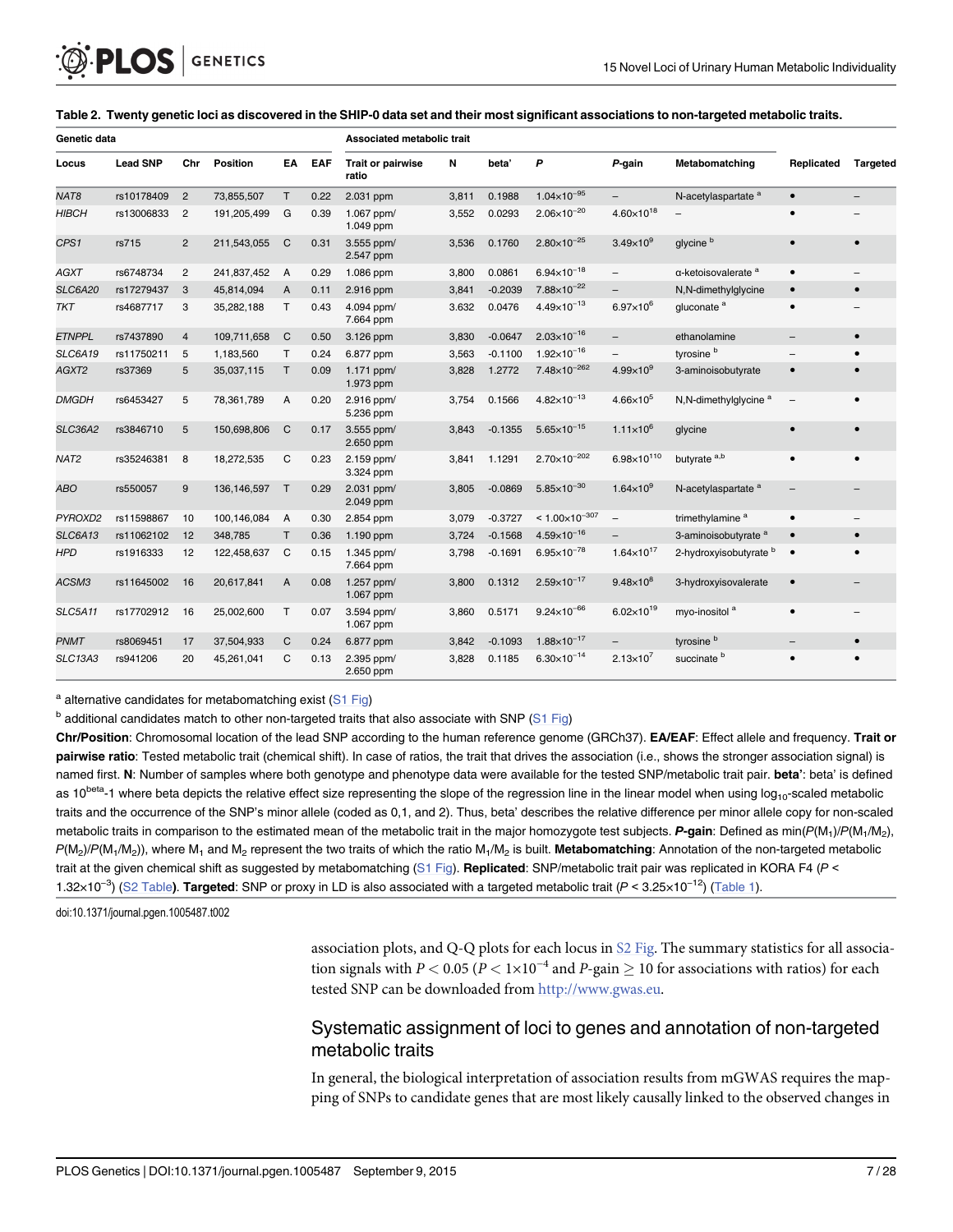<span id="page-7-0"></span>

[Fig 3. L](#page-2-0)oci with associated urinary metabolic traits and their overlap with previous mGWAS in blood and urine. We identified and replicated genome-wide significant associations between metabolic traits and genetic variants in 22 genetic loci (named after the most likely causative gene). Three loci could only be identified using targeted metabolic traits, while 7 loci were exclusively discovered with non-targeted traits. 12 loci were identified using both targeted and non-targeted approaches. Loci with hitherto unknown associations with urinary metabolic traits are highlighted (totaling 15). We identified and replicated significant associations in 7 of the 11 loci that were reported in previous mGWAS in urine [\[5](#page-23-0), [10](#page-23-0)–[12](#page-23-0)]. We also discovered significant associations of the ABO locus (marked with an asterisk) with non-targeted traits, but this locus could not be replicated in KORA F4. When compared to previous mGWAS in blood, we find 14 loci that display associations with metabolic traits in both urine and blood  $[1, 4, 6-8, 14-24]$  $[1, 4, 6-8, 14-24]$  $[1, 4, 6-8, 14-24]$  $[1, 4, 6-8, 14-24]$  $[1, 4, 6-8, 14-24]$  $[1, 4, 6-8, 14-24]$  $[1, 4, 6-8, 14-24]$  $[1, 4, 6-8, 14-24]$  $[1, 4, 6-8, 14-24]$  $[1, 4, 6-8, 14-24]$  $[1, 4, 6-8, 14-24]$  $[1, 4, 6-8, 14-24]$  $[1, 4, 6-8, 14-24]$ .

doi:10.1371/journal.pgen.1005487.g003

the metabotype. Furthermore, non-targeted metabolic traits that exhibit significant association signals have to be assigned to distinct metabolites. In our study, we implemented algorithmic approaches for both the locus-to-gene mapping and the assignment of non-targeted metabolic features.

As the first step in the candidate gene selection, we assigned the significantly associated SNPs to distinct loci using a physical distance threshold of 1Mb. Assigning variants within a locus to one of the covered genes based only on proximity or plausibility ignores haploblock structure and existing regulatory information for the SNPs such as expression quantitative trait loci (eQTL). To take such information into account and to achieve an unbiased selection of candidate genes, we collected evidence for each significantly associated SNP and its proxies in strong linkage disequilibrium (LD) using the SNiPA web server [[51\]](#page-26-0). For each locus, we received a list of candidate genes that are linked to one or more associated variants (or a proxy in LD). Thereby, genes are linked via genomic proximity (i.e., if any of the variants is located within the candidate gene or is in close proximity), via eQTL associations (i.e., if any of the variants is associated with expression levels of the gene in a previous eQTL study), or via regulatory element association (i.e., if any of the variants is contained in a promoter/enhancer/ repressor element that is associated with the gene). Moreover, missense variants or known pathogenic variants in the locus are considered to provide additional types of evidence for the linked genes. We finally assigned the locus to the gene with the strongest functional evidence (i.e., the gene showing the highest number of different types of evidences (max. 5) among the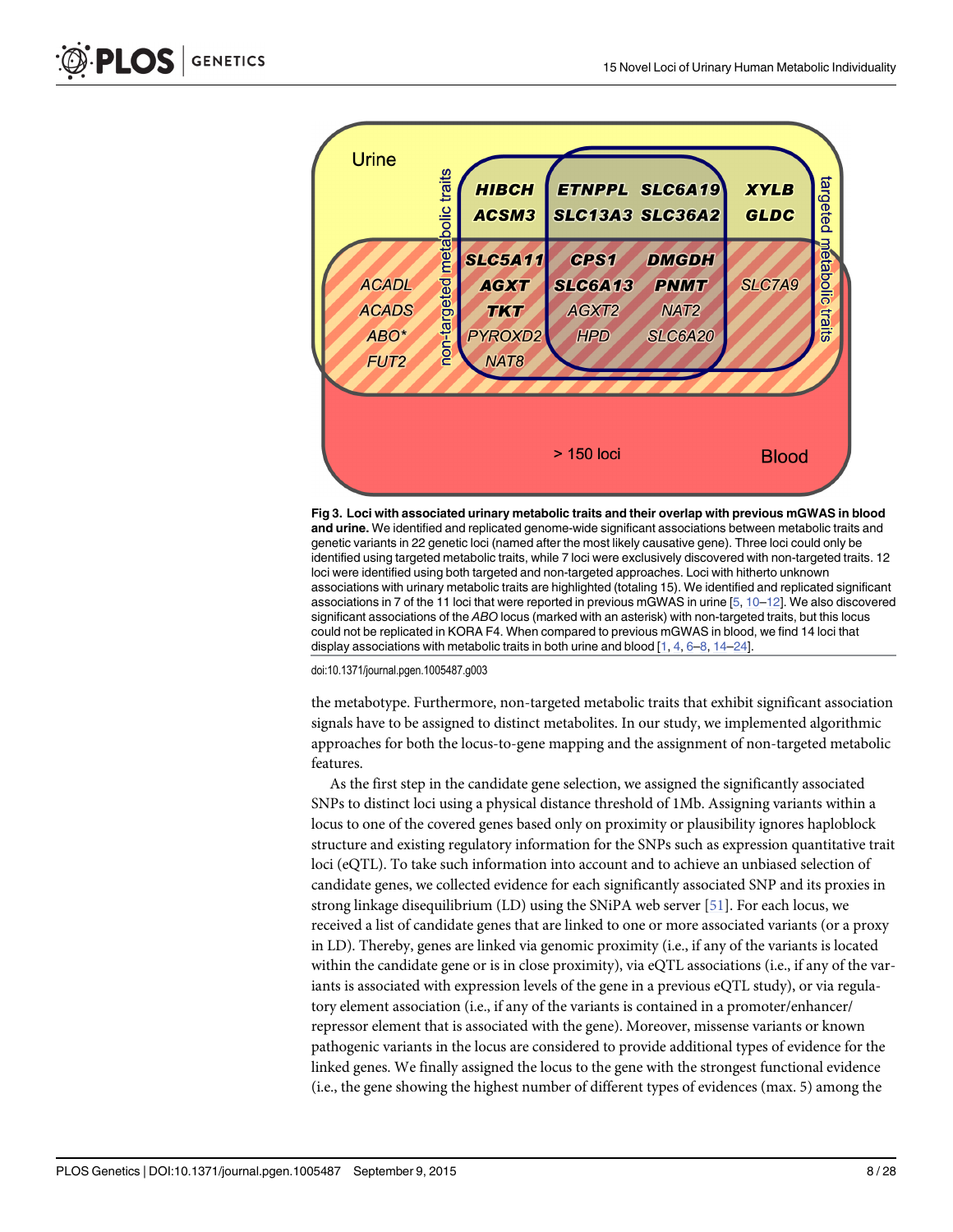| j      |
|--------|
|        |
|        |
|        |
|        |
|        |
|        |
|        |
|        |
|        |
|        |
|        |
|        |
|        |
|        |
|        |
|        |
|        |
|        |
|        |
|        |
|        |
|        |
|        |
| ı      |
|        |
|        |
| Ì<br>l |

<span id="page-8-0"></span>

|                                               |                                        | Table 3. Twenty-two identified and replicated loci an          |                                              |                                             | id their overlap with associations to metabolic traits and clinical phenotypes                                                                                                                                                                                                                                                                                                               |                                                                                                                  |                                                                                                                                                                                                                                                                                                                                                                                                                                                                                                                            |                     |
|-----------------------------------------------|----------------------------------------|----------------------------------------------------------------|----------------------------------------------|---------------------------------------------|----------------------------------------------------------------------------------------------------------------------------------------------------------------------------------------------------------------------------------------------------------------------------------------------------------------------------------------------------------------------------------------------|------------------------------------------------------------------------------------------------------------------|----------------------------------------------------------------------------------------------------------------------------------------------------------------------------------------------------------------------------------------------------------------------------------------------------------------------------------------------------------------------------------------------------------------------------------------------------------------------------------------------------------------------------|---------------------|
| Locus                                         |                                        | Associated traits                                              |                                              |                                             |                                                                                                                                                                                                                                                                                                                                                                                              |                                                                                                                  | Locus                                                                                                                                                                                                                                                                                                                                                                                                                                                                                                                      |                     |
| Candidate<br>genes                            | Lead SNPs                              | Targeted<br>metabolomics [this<br>study]                       | Non-targeted<br>metabolomics [this<br>study] | Other mGWAS in<br>urine                     | Other mGWAS in blood                                                                                                                                                                                                                                                                                                                                                                         | phenotypes<br>Clinical                                                                                           | Comment                                                                                                                                                                                                                                                                                                                                                                                                                                                                                                                    | Functional<br>match |
| MAT8, ALMS1,<br>DUSP11,<br>STAMBP             | rs10178409 <sup>b</sup>                |                                                                | $\diagup$<br>N-acetylaspartate <sup>d</sup>  | N-acetylated<br>compounds $\frac{15}{12}$ . | N-acetylomithine $\setminus$ [6, 21, 25],<br>creatinine $\setminus$ [19], 2-aminoodanoic<br>acid (prev. unknown X-12510) $\setminus$ [8,<br>unknown X-12093 -∕' [ <u>2´1],</u> unknown<br>X-13477 $\searrow$ [2 <u>`1]</u><br>21]. unknown X-11787 / 25].                                                                                                                                    | disease <sup>e</sup> [19, 26],<br>glomerular filtration<br>chronic kidney<br>rate <sup>e</sup> [27]              | $\bullet$<br>this locus with N-acetylated L-aspartate<br>acetyltransferase. The association of<br>This gene putatively encodes an N-<br>NAT8 is highly expressed in kidney<br>matches the enzymatic function.                                                                                                                                                                                                                                                                                                              |                     |
| HJBCH                                         | rs13006833 $b$                         |                                                                | unknown NMR trait (ratio)                    |                                             |                                                                                                                                                                                                                                                                                                                                                                                              |                                                                                                                  | HIBCH deficiency (MIM 250620), which<br>HIBCH encodes 3-hydroxyisobutyryl-<br>CoA hydrolase. HIBCH is linked to<br>can lead to neurodegeneration<br>(OrphaNet 88639).                                                                                                                                                                                                                                                                                                                                                      |                     |
| CPS1                                          | rs715 <sup>a,b</sup>                   | creatine $\frac{1}{2}$ , glycine<br>(+ 8 ratios) $\frac{1}{2}$ | creatine $\nearrow$ , glycine $\nearrow$     |                                             | pyroglutamine $\setminus$ [21], serine / [21],<br>cholesterol $\setminus$ [17], homoarginine $\nearrow$<br>[21, 28], fibriongen \ [15], glutaroyl<br>glycine / [6, <u>14, 21, 22, 24, 25, 28]</u><br>glycine/PC ae C38:2 / <u>[4],</u> HDL<br>N-acetylglycine / [21], betaine<br>[21], camitine $\searrow$ [21], creatine $\nearrow$<br>[29], homocysteine / [30],<br>unknown X-08988 / [21] | pulmonary<br>hypertension <sup>f</sup> [ <u>31</u> ]<br>chronic kidney<br>disease <sup>e</sup> [26],<br>neonatal | phosphate synthetase that generates<br>carbamoyl phosphate from ammonia<br>237300). Excess ammonia could be<br>CPS1 is highly expressed in liver. It<br>converted to glycine via the glycine<br>encodes a mitochondrial carbamoy<br>cleavage complex (see main text).<br>and bicarbonate. CPS1 deficiency<br>causes Hyperammonemia (MIM                                                                                                                                                                                    |                     |
| AGXT                                          | rs6748734 <sup>b</sup>                 |                                                                | a-ketoisovalerate <sup>d</sup>               |                                             | unknown X-12556 / [21]                                                                                                                                                                                                                                                                                                                                                                       |                                                                                                                  | expressed in liver. The encoded protein<br>is also highly localized in liver. AGXT is<br>can cause renal failure (MIM 259900).<br>linked to type 1 Hyperoxaluria, which<br>aminotransferase, which is highly<br>AGXT is an alanine-glyoxylate                                                                                                                                                                                                                                                                              |                     |
| <b>AVX</b>                                    | rs3132440 <sup>a</sup>                 | glycolate /                                                    |                                              |                                             |                                                                                                                                                                                                                                                                                                                                                                                              | ischemic stroke <sup>e,f</sup><br>$\overline{32}$                                                                | XYLB likely encodes a xylulokinase that<br>concentration might indicate a switch to<br>of patients with cerebral infarction show<br>significantly elevated levels of glycolate<br>PFK (see main text). Metabolic profiles<br>5-phosphate [33]. The higher glycolate<br>(glyoxylate, oxalate) are downstream<br>products of the reaction catalyzed by<br>an alternative xylulose pathway via<br>catalyzes D-xylulose to D-xylulose-<br>glycolate and related metabolites<br>phosphofructokinase (PFK), as<br>$\frac{34}{3}$ |                     |
| <b>SL C6A20,</b><br>CCR1, CCR3,<br>CCR9, LIMD | $^{17279437}_{\rm a,b}$                |                                                                | N,N-dimethylglycine                          |                                             | pyroglutamine <sub>∕</sub> " [ <u>21],</u> unknown X-<br>11315 $\setminus$ [2 <u>1</u> ]                                                                                                                                                                                                                                                                                                     | Hyperglycinuria <sup>1</sup><br>[35]<br>Iminoglycinuria <sup>f</sup><br>[35]                                     | SLC6A20 encodes the SIT1 transporter<br>Hyperglycinuria and Iminoglycinuria<br>(MIM 138500, MIM 242600).<br>amino acids. SLC6A20 is linked to<br>for imino acids and N-methylated                                                                                                                                                                                                                                                                                                                                          |                     |
| TKT °,<br>PRKCD,<br>GLT8D1                    | rs4687717 <sup>b</sup>                 |                                                                | gluconate <sup>'</sup>                       |                                             | erythronate/phosphate / [21]                                                                                                                                                                                                                                                                                                                                                                 |                                                                                                                  | pathway to glycolysis. PRKCD is linked<br>to autoimmune diseases (MIM 615559,<br>TKT encodes a transketolase that<br>connects the pentose phosphate<br>OrphaNet 300345).                                                                                                                                                                                                                                                                                                                                                   |                     |
| $ETWPL^{\circ}$ ,<br>COL25A1                  | rs56043887<br><sup>a</sup> , rs7437890 | $ethanolamine \setminus$                                       | ethanolamine                                 |                                             |                                                                                                                                                                                                                                                                                                                                                                                              |                                                                                                                  | ETNPPL is highly expressed in brain<br>phospholyase. Ethanolamine is the<br>direct precursor of ethanolamine-<br>phosphate (see main text).<br>and liver. The gene encodes an<br>ethanolamine-phosphate-                                                                                                                                                                                                                                                                                                                   |                     |
|                                               |                                        |                                                                |                                              |                                             |                                                                                                                                                                                                                                                                                                                                                                                              |                                                                                                                  |                                                                                                                                                                                                                                                                                                                                                                                                                                                                                                                            | (Continued)         |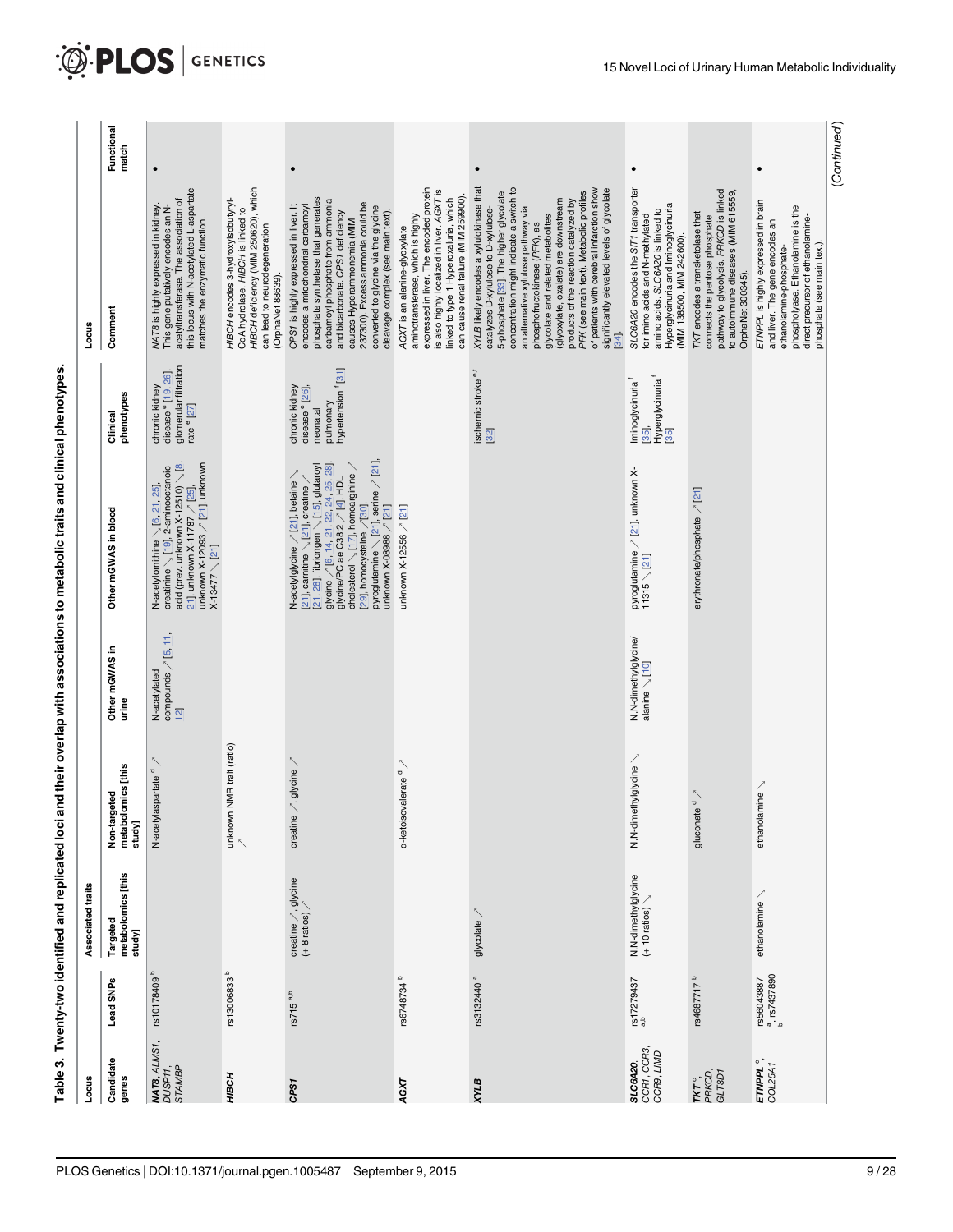<span id="page-9-0"></span>

| Locus                                |                                                     | Associated traits                                            |                                                                                                                                                                                                                                         |                                                                                |                                                                                                                                                                                                    |                                                                                                          | Locus                                                                                                                                                                                                                                                                                                                                   |                     |
|--------------------------------------|-----------------------------------------------------|--------------------------------------------------------------|-----------------------------------------------------------------------------------------------------------------------------------------------------------------------------------------------------------------------------------------|--------------------------------------------------------------------------------|----------------------------------------------------------------------------------------------------------------------------------------------------------------------------------------------------|----------------------------------------------------------------------------------------------------------|-----------------------------------------------------------------------------------------------------------------------------------------------------------------------------------------------------------------------------------------------------------------------------------------------------------------------------------------|---------------------|
| Candidate<br>genes                   | Lead SNPs                                           | metabolomics [this<br>Targeted<br>study]                     | metabolomics [this<br>geted<br>Non-tar<br>study]                                                                                                                                                                                        | Other mGWAS in<br>urine                                                        | Other mGWAS in blood                                                                                                                                                                               | phenotypes<br>Clinical                                                                                   | Comment                                                                                                                                                                                                                                                                                                                                 | Functional<br>match |
| $\circ$<br><b>SLC6A19</b><br>SLC6A18 | rs11750211 <sup>b</sup><br>rs11133665               | $\searrow$ , tyrosine (+ 1 ratio)<br>histidine $(+3$ ratios) | tyrosine                                                                                                                                                                                                                                |                                                                                |                                                                                                                                                                                                    |                                                                                                          | OrphaNet 42062]; SLC6A19 is linked to<br>transporters for neutral amino acids in<br>Hyperglycinuria (MIM 138500) and<br>kidney. Both genes are linked to<br>SLC6A18 and SLC6A19 encode<br>Hartnup disorder (MIM 234500).<br>Iminoglycinuria [MIM 242600,                                                                                |                     |
| PRLR, RAD1<br>DNAJC21,<br>AGXT2      | rs37369 <sup>a,b</sup>                              | 3-aminoisobutyrate                                           | 3-aminoisobutyrate                                                                                                                                                                                                                      | 3-aminoisobutyrate<br>5, 10, 12                                                | 3-aminoisobutyrate / [28],<br>dimethylarginine / [20],<br>symmetric/asymmetric<br>homoarginine \ [29]                                                                                              | variability <sup>e</sup> [20]<br>heart rate                                                              | AGXT2 expression is enriched in brain<br>and liver. It catalyzes the biosynthesis<br>aminoisobutyric aciduria (MIM 21010)<br>synonymous variant rs37369 is most<br>of 3-aminoisobutyrate. The non-<br>likely causative for Beta-<br>10, 36                                                                                              | $\bullet$           |
| BHMT, ARSB<br>DMGDH,                 | rs6453429 <sup>a</sup> ,<br>rs6453427 <sup>b</sup>  | N,N-dimethylglycine<br>(+ 5 ratios) /                        | N,N-dimethylglycine <sup>d</sup>                                                                                                                                                                                                        |                                                                                | betaine $\searrow$ [21], dimethylglycine $\nearrow$<br>[24, 28], selenium $\nearrow$ [18]                                                                                                          |                                                                                                          | DMGDH expression is highly enriched<br>body odor (MIM 605850). In the same<br>in kidney and liver, and so is the gene<br>dimethylglycine and L-methionine to<br>DMGDH deficiency causes fish-like<br>dimethylglycine dehydrogenase.<br>betaine and homocysteine (EC<br>locus, BHMT catalyzes N, N-<br>product. DMGDH encodes<br>2.1.1.5 | $\bullet$           |
| SLC36A2                              | rs3846710                                           | glycine/citrate                                              | glycine                                                                                                                                                                                                                                 |                                                                                |                                                                                                                                                                                                    |                                                                                                          | Hyperglycinuria and Iminoglycinuria<br>SLC36A2 expression is enriched in<br>transporter (PAT2) for small amino<br>SLC6A20, SLC36A2 is linked to<br>acids (including glycine). Like<br>kidney. The gene encodes a<br>(MIM 138500, MIM 242600).                                                                                           | $\bullet$           |
| <b>NAT2</b> , ASAH1,<br>PCM1         | rs1495743 <sup>a</sup> ,<br>rs35246381 <sup>b</sup> | formate $(+ 8$ ratios) $\nearrow$                            | $\tilde{\mathcal{L}}$<br>formate $\nearrow$ butyrate $^d$ $\nearrow$<br>acetylcarnitine $^d$ $\nearrow$ , N-<br>acetylputrescine $^d$ $\nearrow$ , τ-<br>methylhistidine $\sigma$ $\searrow$ ,<br>1,3-dimethylurate $\sigma$ $\searrow$ | formate/succinate $\nearrow$<br>[10], unknown NMR<br>trait $\nearrow$ [12]     | 1-methykanthine $\setminus$ [21], total<br>cholersterol $\nearrow$ [17, 37], triglycerides<br>4-acetamidobutanoate / [21],<br>1-methylurate $\setminus$ [21].<br>/112.37                           | acetylation) <sup>1</sup> [40-<br>bladder cancer <sup>e</sup><br>response (slow<br>[38, 39], drug<br>43] | acetyltransferase. NAT2 is linked to<br>speed of acetylation (MIM 243400).<br>NAT2 encodes an arylamine N-                                                                                                                                                                                                                              | $\bullet$           |
| GLDC                                 | rs1755615 <sup>a</sup>                              | glycine/alanine                                              |                                                                                                                                                                                                                                         |                                                                                |                                                                                                                                                                                                    |                                                                                                          | encephalopathy (MIM 605899). GLDC<br>glycine cleavage system. Mutations in<br>glycine dehydroxygenase<br>(decarboxylating), which is part of the<br>expression is enriched in kidney and<br>GLDC encodes the mitochondrial<br>GLDC can cause glycine<br>liver.                                                                          |                     |
| <b>PYROXD2,<br/>HPS1</b>             | $\mathbf{a}$<br>rs11598867                          |                                                              | $l$ amine $d \setminus$<br>trimethy                                                                                                                                                                                                     | trimethylamine $\searrow$ [5,<br>11, 12], unknown NMR<br>trait $\searrow$ [12] | 1-methyl-2-piperidine carboxylic acid<br>trait $\setminus$ [22], unknown X-12093 $\setminus$ [8]<br>(prev. unknown X-12092) $\searrow$ [8, 21].<br>caprolactam [16], asymmetric<br>$\overline{11}$ | Hermansky-Pudlak<br>syndrome I <sup>f</sup> [44]                                                         | nucleotide-disulphide oxidoreductase<br>PYROXD2 codes for "pyridine<br>domain 2".                                                                                                                                                                                                                                                       |                     |
| SLC6A13                              | rs11062102                                          | 3-aminoisobutyrate<br>(+ 1 ratio) ∖                          | 3-aminoisobutyrate $d \searrow$                                                                                                                                                                                                         |                                                                                | 3-aminoisobutyrate ╲ [ <u>28],</u><br>pyroglutamine ╲ [ <u>21]</u>                                                                                                                                 | chronic kidney<br>disease <sup>e</sup> [26]                                                              | SLC6A13 is highly expressed in kidney.<br>acid (GABA). SLC6A13 might also be a<br>which has a similar chemical structure<br>betaine, which serves as an osmolyte<br>in kidney, and gamma-aminobutyric<br>transporter for 3-aminoisobutyrate,<br>It encodes GAT2 that transports<br>to betaine and GABA.                                 |                     |
|                                      |                                                     |                                                              |                                                                                                                                                                                                                                         |                                                                                |                                                                                                                                                                                                    |                                                                                                          |                                                                                                                                                                                                                                                                                                                                         | (Continued)         |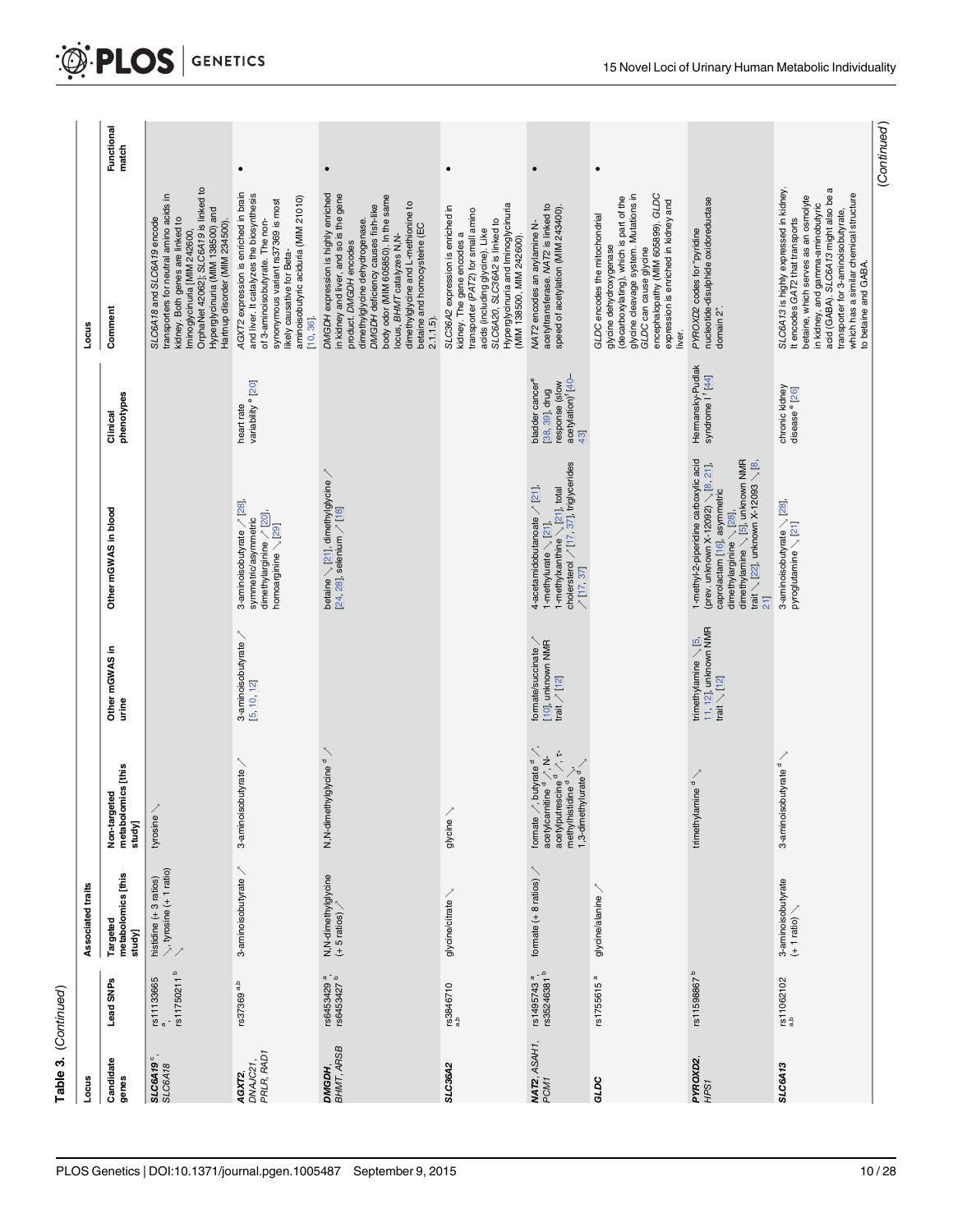<span id="page-10-0"></span>

| Table 3. (Continued)                                     |                                                    |                                                |                                              |                                             |                                                                   |                                                                                          |                                                                                                                                                                                                                                                                                                                                                                                                                                                                                                                                                          |                     |
|----------------------------------------------------------|----------------------------------------------------|------------------------------------------------|----------------------------------------------|---------------------------------------------|-------------------------------------------------------------------|------------------------------------------------------------------------------------------|----------------------------------------------------------------------------------------------------------------------------------------------------------------------------------------------------------------------------------------------------------------------------------------------------------------------------------------------------------------------------------------------------------------------------------------------------------------------------------------------------------------------------------------------------------|---------------------|
| Locus                                                    |                                                    | Associated traits                              |                                              |                                             |                                                                   |                                                                                          | Locus                                                                                                                                                                                                                                                                                                                                                                                                                                                                                                                                                    |                     |
| Candidate<br>genes                                       | Lead SNPs                                          | metabolomics [this<br>Targeted<br>study]       | metabolomics [this<br>Non-targeted<br>study] | Other mGWAS in<br>urine                     | Other mGWAS in blood                                              | phenotypes<br>Clinical                                                                   | Comment                                                                                                                                                                                                                                                                                                                                                                                                                                                                                                                                                  | Functional<br>match |
| HPD, WDR66,<br>PSMD9                                     | rs4760099 <sup>a</sup> ,<br>rs1916333 <sup>b</sup> | 2-hydroxyisobutyrate                           | 2-hydroxyisobutyrate                         | 2-hydroxyisobutyrate<br>∖ [1 <u>0, 12</u> ] | 2-hydroxyisobutyrate \[21]                                        | Tyrosinemia [45]<br>Hawkinsuria <sup>f</sup> [45]<br>HPD deficiency <sup>1</sup><br>[45] | 140350). HPD is highly expressed and<br>(MIM 276710) and Hawkinsuria (MIM<br>homogentisate. 2-hydroxyisobutyrate<br>amino acid degradation metabolites.<br>HPD is linked to type 3 Tyrosinemia<br>may be related to branched chain<br>The HPD gene product catalyzes<br>localized in liver and kidney.<br>4-hydroxyphenylpyruvate to                                                                                                                                                                                                                     |                     |
| ACSM3 <sup>°</sup> ,<br>ACSM1                            | rs11645002 <sup>b</sup>                            |                                                | 3-hydroxyisovalerate                         |                                             |                                                                   |                                                                                          | ACSM3 is suspected to be a risk locus<br>protein." [46] To lesser extent, ACSM3<br>The ACSM3 gene product (alias Sa or<br>"Isobutyrate is the most preferred fatty<br>for overweight and hypertension (MIM<br>shows substrate specificity for the C5<br>estimated that ACSM3 acts on "acids<br>unsaturated acids" (UniProt Q53FZ2).<br>acid among C2-C6 fatty acids for Sa<br>SAH) is an acyl-CoA synthetase<br>medium-chain family member.<br>fatty acid isovalerate [46]. It is<br>corresponding 3-hydroxy ()<br>from C4 to C11 and on the<br>145505). |                     |
| ARHGAP17,<br>SLC5A11<br><b>TVRC6A</b>                    | rs17702912 <sup>b</sup>                            |                                                | myo-inositol <sup>d</sup>                    |                                             | myo-inositol $\searrow$ [21], scyllo-inositol $\searrow$          |                                                                                          | transporter, member 11 (see main text)<br>SLC5A11 is short for solute carrier<br>family 5 sodium/myo-inositol                                                                                                                                                                                                                                                                                                                                                                                                                                            |                     |
| PNMT, MED1,<br>PPP1RB,<br>STARD3                         | rs7219014 <sup>a</sup> ,<br>rs8069451 <sup>b</sup> | histidine $(+ 1$ ratio) $\searrow$<br>tyrosine | tyrosine                                     |                                             | HDL cholesterol $\setminus$ [17, 37]                              | rheumatoid arthritis<br>PMMT activity [48]<br>e [47], reduced                            | PNM7 codes for phenylethanolamine<br>N-methyltransferase and is part of<br>tyrosine metabolism (EC 2.1.1.28).                                                                                                                                                                                                                                                                                                                                                                                                                                            |                     |
| C19orf40,<br><b>SLC7A9</b><br>TDRD12<br>RHPN2,<br>CEP89, | rs7247977 <sup>a</sup>                             | lysine (+8 ratios)                             |                                              | lysine/valine / [10],<br>ysine / [12]       | monomethyl-arginine $\setminus$ [28]<br>homocitrulline \[21], NG- | chronic kidney<br>disease <sup>e</sup> [26]                                              | might thus be a substrate of SLC7A9.<br>SLC7A9 is a transporter for cysteine<br>and neutral and dibasic amino acids.<br>SLC7A9 is linked to Cystinuria (MIM<br>Lysine is a dibasic amino acid and<br>220100).                                                                                                                                                                                                                                                                                                                                            |                     |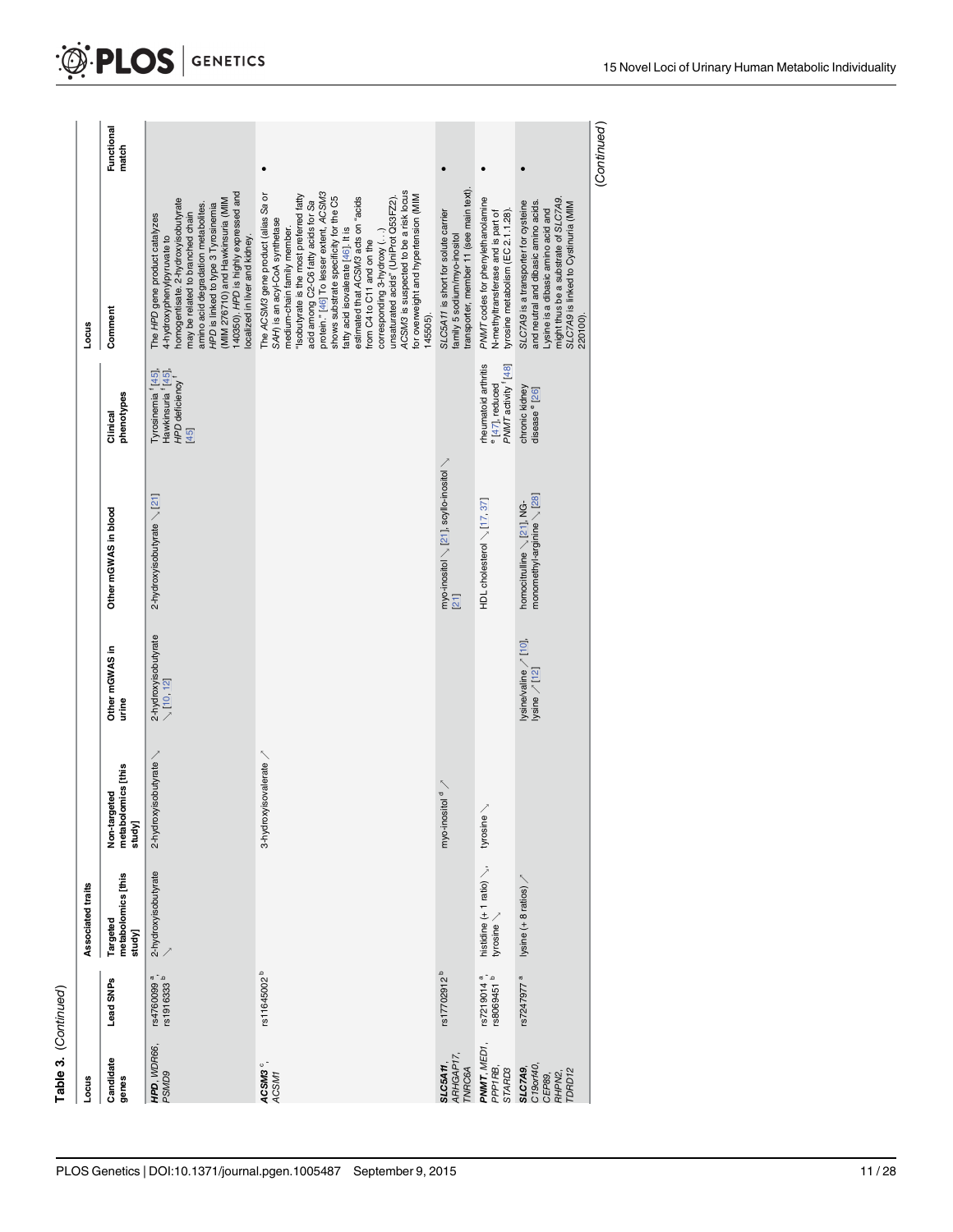<span id="page-11-0"></span>

| Table 3. (Continued)                                                                                          |                                          |                                                                              |                                              |                                                                                                                                      |                        |                                                                                                                                                                                                                                                                                                                                                                            |            |
|---------------------------------------------------------------------------------------------------------------|------------------------------------------|------------------------------------------------------------------------------|----------------------------------------------|--------------------------------------------------------------------------------------------------------------------------------------|------------------------|----------------------------------------------------------------------------------------------------------------------------------------------------------------------------------------------------------------------------------------------------------------------------------------------------------------------------------------------------------------------------|------------|
| Locus                                                                                                         | Associated traits                        |                                                                              |                                              |                                                                                                                                      |                        | Locus                                                                                                                                                                                                                                                                                                                                                                      |            |
| Lead SNPs<br>Candidate<br>genes                                                                               | netabolomics [this<br>Targeted<br>study] | metabolomics [this<br>rgeted<br>Non-ta<br>study]                             | Other mGWAS in<br>urine                      | Other mGWAS in blood                                                                                                                 | phenotypes<br>Clinical | match<br>Comment                                                                                                                                                                                                                                                                                                                                                           | Functional |
| rs941206 <sup>a,b</sup><br><b>SLC13A3</b> ,<br>SLC2A10                                                        | succinate/citrate                        | succinate /                                                                  |                                              |                                                                                                                                      |                        | dicarboxylate transporter that mediates<br>ll IS<br>the transport of succinate [49].<br>highly expressed in kidney.<br>SLC13A3 is a high-affinity                                                                                                                                                                                                                          |            |
| a                                                                                                             |                                          | SNP with the strongest association to targeted metabolic traits ("lead SNP") |                                              |                                                                                                                                      |                        |                                                                                                                                                                                                                                                                                                                                                                            |            |
|                                                                                                               |                                          | SNP with the strongest association to non-targeted metabolic traits          |                                              |                                                                                                                                      |                        |                                                                                                                                                                                                                                                                                                                                                                            |            |
| <sup>c</sup> manually added to the list of most plausible candidate genes derived by evidence-based selection |                                          |                                                                              |                                              |                                                                                                                                      |                        |                                                                                                                                                                                                                                                                                                                                                                            |            |
| additional candidates match to other non-targeted                                                             |                                          |                                                                              | traits that also associate with the lead SNP |                                                                                                                                      |                        |                                                                                                                                                                                                                                                                                                                                                                            |            |
| results from GWAS ( $P < 5.0 \times 10^{-8}$ )                                                                |                                          |                                                                              |                                              |                                                                                                                                      |                        |                                                                                                                                                                                                                                                                                                                                                                            |            |
| mutations determined in clinical studies                                                                      |                                          |                                                                              |                                              |                                                                                                                                      |                        |                                                                                                                                                                                                                                                                                                                                                                            |            |
|                                                                                                               |                                          |                                                                              |                                              |                                                                                                                                      |                        | For each locus, we selected all variants that displayed genome-wide significant association signals to metabolic traits in the SHIP-0 cohort. We added their proxy variants in LD (r <sup>2</sup>                                                                                                                                                                          |            |
| $\geq$ 0.8; based on 1000 genomes project data $[50, 51]$                                                     |                                          |                                                                              |                                              |                                                                                                                                      |                        | j). These variant sets were used for the selection of candidate genes and the comparison with association results from other                                                                                                                                                                                                                                               |            |
|                                                                                                               |                                          |                                                                              |                                              |                                                                                                                                      |                        | the highest evidence counts are listed. Genes with the most plausible biochemical relation to the associated trait are highlighted in bold typeface. Associated traits: Targeted/non-<br>studies. Candidate genes: selection of genes based on variant evidence (genes hit or close-by, eQTL, potentially regulatory effects, or missense variants) (S3 Table). Genes with |            |
|                                                                                                               |                                          |                                                                              |                                              |                                                                                                                                      |                        | targeted metabolomics: traits that display genome-wide significant association signals in SHIP-0. The arrows indicate whether the trait increases (~) or decreases (~) per copy of                                                                                                                                                                                         |            |
|                                                                                                               |                                          |                                                                              |                                              |                                                                                                                                      |                        | the effect allele. For non-targeted traits, the most plausible metabolite candidates according to metabomatching are given. Other mGWAS in urine/blood: metabolic traits that were                                                                                                                                                                                         |            |
|                                                                                                               |                                          |                                                                              |                                              |                                                                                                                                      |                        | previously found to be associated with a locus variant. The arrows indicate the directionality of the effect for the reported effect allele (where available). Clinical phenotypes:                                                                                                                                                                                        |            |
|                                                                                                               |                                          |                                                                              |                                              |                                                                                                                                      |                        | overlap with variants found to be associated with clinical traits. Comment: Gene expression rates were taken from the Illumina Body Map 2.0 (S4 Table). Protein localizations were                                                                                                                                                                                         |            |
|                                                                                                               |                                          |                                                                              |                                              |                                                                                                                                      |                        | taken from the Human Protein Atlas (version 12) [52]. For genes linked to clinical traits, we provide OMIM or OrphaNet accession numbers if available. F <b>unctional match</b> : Indicates                                                                                                                                                                                |            |
|                                                                                                               |                                          |                                                                              |                                              | which associations exhibit a sound biological link between gene function and the biochemical nature of the associated metabolite(s). |                        |                                                                                                                                                                                                                                                                                                                                                                            |            |
| doi:10.1371/journal.pgen.1005487.t003                                                                         |                                          |                                                                              |                                              |                                                                                                                                      |                        |                                                                                                                                                                                                                                                                                                                                                                            |            |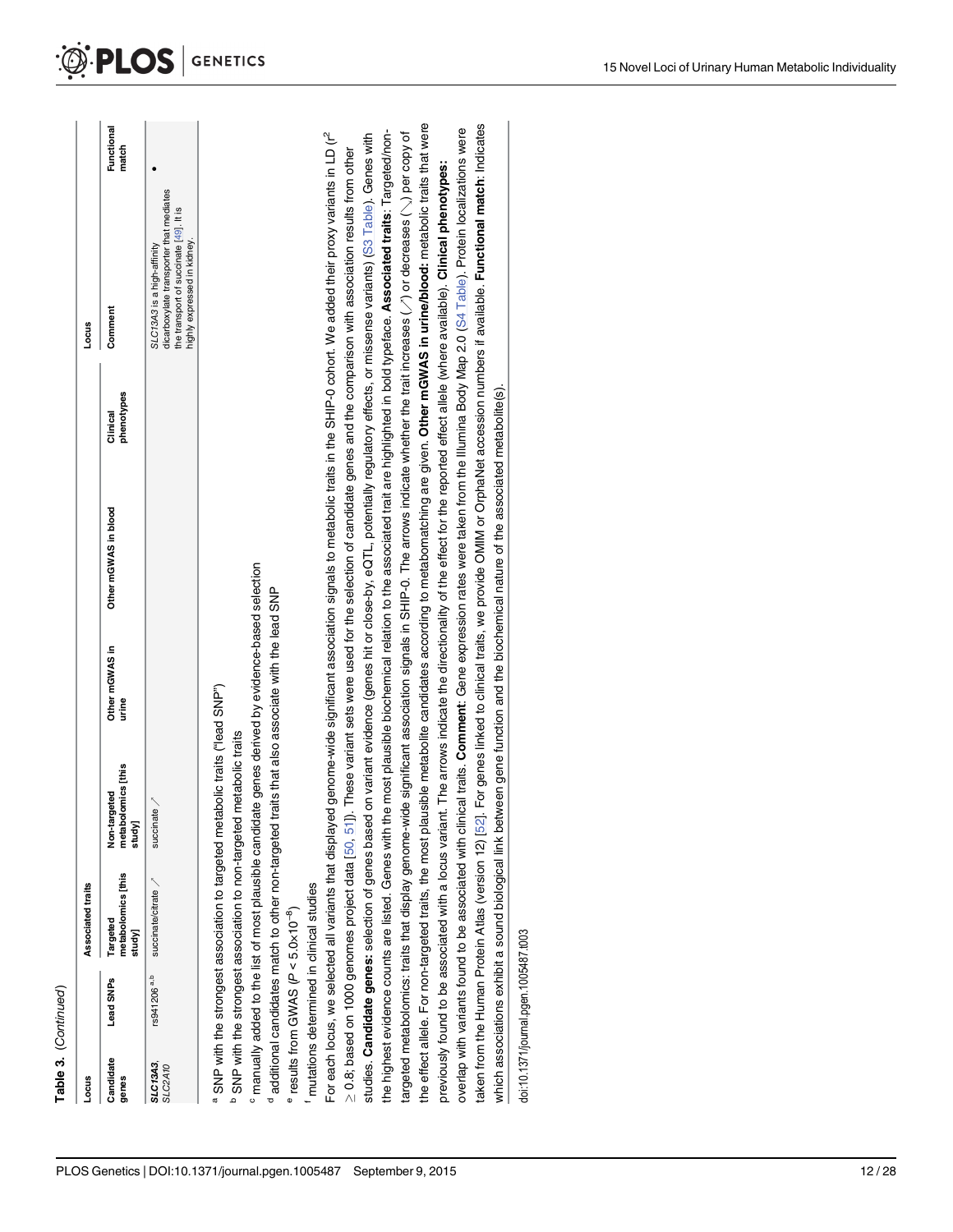<span id="page-12-0"></span>candidate genes; see [Methods\)](#page-18-0). In case of ambiguous assignments, the gene with the most plausible biological function was chosen. As an example, one locus contains a high number of SNPs with strong associations with non-targeted traits corresponding to N-acetylated compounds. These SNPs cover 12 different genes (see regional association plots in [S2 Fig\)](#page-21-0). The gene covered by the highest number of SNPs is ALMS1. However, there are 3 more genes in this locus with the same amount of functional evidence count as ALMS1 [\(S3 Table](#page-22-0)). One of these genes is NAT8, which encodes an N-acetyltransferase. Since there is a biologically meaningful link between the function of the NAT8 gene product and the associated metabolic traits, we annotated this locus with NAT8 as the most likely candidate gene. According to our evidence-based candidate genes assignment approach, the 23 loci map to the genes NAT8, HIBCH, CPS1, AGXT, XYLB, SLC6A20, TKT, ETNPPL, SLC6A19, AGXT2, DMGDH, SLC36A2, NAT2, ABO, GLDC, PYROXD2, SLC6A13, HPD, ACSM3, SLC5A11, PNMT, SLC7A9, and SLC13A3. [S3](#page-22-0) [Table](#page-22-0) provides a complete list of candidate genes and the corresponding collected evidences.

For the identification of metabolites underlying non-targeted NMR traits, we used pseudospectra that display the strength of associations of a given SNP across the complete NMR spectrum [[12](#page-23-0), [22](#page-24-0)]. If the association is strong enough, these "association spectra" often exhibit a striking similarity to the reference NMR spectrum of the underlying metabolite(s). For the present study, we applied the "metabomatching" method introduced by Rueedi et al. [\[12\]](#page-23-0) to perform an automated annotation of the association spectra for each genetic locus of interest. For 19 of the 20 loci that display significant associations with non-targeted traits, metabomatching suggests plausible metabolite candidates matching signals present in the association spectra ([S1 Fig](#page-21-0)). For 10 of these 19 loci (CPS1, SLC6A20, ETNPPL, SLC6A19, AGXT2, SLC36A2, HPD, ACSM3, PNMT, and SLC13A3), the match between the association signal and the NMR spectrum of the candidate metabolite (as provided by the Urine Metabolome Database [[54](#page-26-0)]) is strong and unique, which makes the assignment of a metabolite identity to a nontargeted trait unambiguous in these cases.

#### **Replication**

To replicate our findings, we used genotype data and urine samples from participants of the KORA F4 cohort (N = 1,691). From recorded <sup>1</sup>H NMR spectra of the urine samples, we derived the targeted and non-targeted metabolic traits (metabolite concentrations, NMR spectral features, and the respective pairwise ratios) as for the discovery study. For 14 of the 15 new loci that show significant associations with targeted metabolic traits in the SHIP-0 data set, the topranking SNP/metabolic trait association replicates in KORA F4 [\(S1 Table](#page-22-0)). For the SLC7A9 locus, the association with lysine/valine does not replicate, possibly due to the difficulty in annotating lysine from the NMR spectra ( $> 75\%$  missing values for lysine). However, the second-best, still genome-wide significant association of the tested SNP with valine replicates. For 15 of 20 loci that display significant association signals in the GWAS with non-targeted traits, we were able to replicate the best SNP/NMR trait association or, if this failed, the next, still significant follow-up association [\(S2 Table](#page-22-0)). The failure to replicate the remaining 5 loci might be due to the lower sample size in KORA, due to different fasting states of the subjects in the different cohorts, or due to a less perfect alignment of the NMR spectra, since we chose the same FOCUS parameters for aligning SHIP and KORA spectra instead of treating them separately. However, 4 of these 5 loci (ETNPPL, SLC6A19, DMGDH, PNMT) show also significant associations in the targeted SHIP-0 data set that replicate in the targeted KORA F4 data set ([Table 1](#page-5-0)). Out of the 23 loci identified in the discovery study, ABO is the only locus that could not be replicated using either a targeted or a non-targeted metabolic trait in KORA F4, leaving 22 loci that display stable associations with metabolic traits in urine.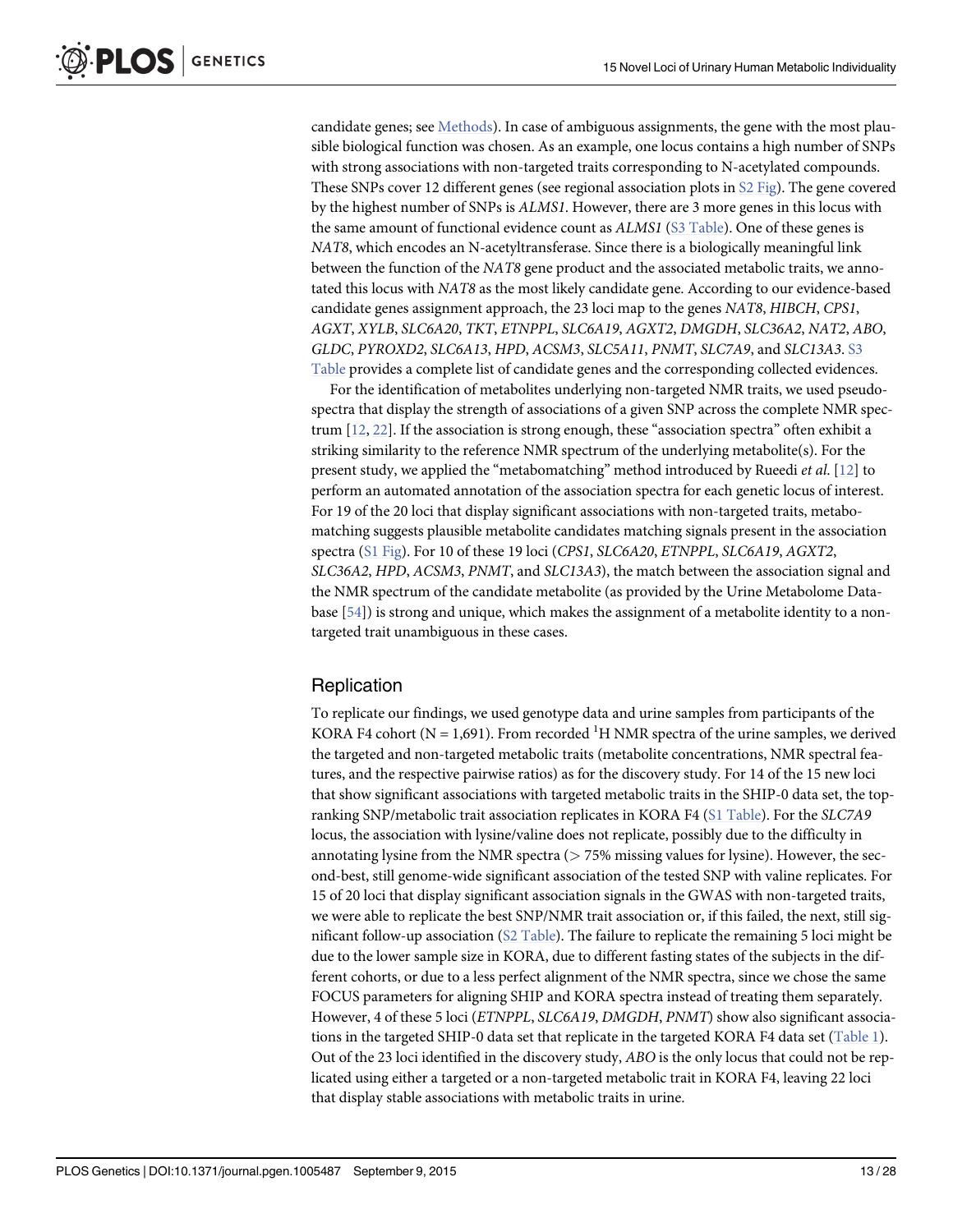### <span id="page-13-0"></span>Overlap with previous mGWAS in urine and blood

We evaluated each identified and replicated locus in the light of previously reported associations with metabolic phenotypes and clinical traits. To this end, we selected all SNPs within a locus for which we found genome-wide significant associations with any urinary metabolic trait in the SHIP-0 cohort. Furthermore, we added all bi-allelic variants from the 1000 genomes project [\[50\]](#page-26-0) (phase 1, version 3, European ancestry) that are in strong LD to these SNPs ( $r^2 \ge$ 0.8).

For 15 of the 22 loci, no associations with urinary metabolic traits were reported so far (HIBCH, CPS1, AGXT, XYLB, TKT, ETNPPL, SLC6A19, DMGDH, SLC36A2, GLDC, SLC6A13, ACSM3, SLC5A11, PNMT, and SLC13A3) [\(Fig 3,](#page-7-0) [Table 3](#page-8-0)). The remaining 7 loci were already identified in our previous urine mGWAS (AGXT2, HPD, SLC7A9, SLC6A20, and NAT2) [\[10\]](#page-23-0) or in the studies by Nicholson *et al.* [[5\]](#page-23-0) and Rueedi *et al.* [[12](#page-23-0)] (NAT8 and PYROXD2). For all 7 loci, both trait association and direction of the observed effect are consistent with the results previously published.

We further compared our association results with those of published mGWAS with metabolic traits in blood (P < 5×10−<sup>8</sup> ), including all studies listed in the NHGRI GWAS catalog [\[23](#page-24-0)] and other studies such as the mGWAS by Shin et al., which is based on metabolomics data from the KORA F4 and TwinsUK cohorts  $[1, 4, 6-8, 14-22, 24]$  $[1, 4, 6-8, 14-22, 24]$  $[1, 4, 6-8, 14-22, 24]$  $[1, 4, 6-8, 14-22, 24]$  $[1, 4, 6-8, 14-22, 24]$  $[1, 4, 6-8, 14-22, 24]$  $[1, 4, 6-8, 14-22, 24]$  $[1, 4, 6-8, 14-22, 24]$  $[1, 4, 6-8, 14-22, 24]$  $[1, 4, 6-8, 14-22, 24]$  $[1, 4, 6-8, 14-22, 24]$  $[1, 4, 6-8, 14-22, 24]$  $[1, 4, 6-8, 14-22, 24]$  $[1, 4, 6-8, 14-22, 24]$  $[1, 4, 6-8, 14-22, 24]$ . In total, 14 loci show significant associations with metabolic traits both in blood in one of these mGWAS and in urine in our study [\(Fig 3,](#page-7-0) [Table 3](#page-8-0)). For 3 of these 14 loci (SLC6A20, PNMT, AGXT), we consider the associated metabolic traits in both media to be unrelated. In 5 cases (NAT2, NAT8, PYROXD2, SLC7A9, TKT), the genetic association analyses identified different, but related metabolites (i.e., the associated metabolites from urine and blood are either products/substrates of the locus' candidate gene product, or are biochemically converted within another known enzymatic reaction, or belong to the same metabolite class). In 6 cases, the associations target the same metabolites in urine and blood (CPS1, AGXT2, DMGDH, SLC6A13, HPD, SLC5A11). For 5 of these 6 loci, the direction of the observed effect is the same, whereas for SLC5A11 (associated with  $myo$ -inositol), we observe an increase in urinary metabolite concentration per copy of the effect allele, as opposed to decreased levels reported in blood ([Table 3](#page-8-0)). For this locus, we additionally investigated whether the effects seen in blood and urine are directly coupled. To this end, we made use of *myo*-inositol levels (normalized to circulating creatinine) measured through mass spectrometry (MS) in blood serum samples of the same KORA F4 participants  $[6]$  $[6]$  $[6]$  that form the replication cohort in this study. The ratio between the urinary myo-inositol (this study) and the serum myo-inositol levels shows an increase in association strength to the lead SNP in SLC5A11 (rs17702912) by seven orders of magnitude in comparison to the association of urinary *myo*-inositol alone ( $P_{\rm urine}$  <  $1.95 \times 10^{-24}$ ,  $P_{\rm blood}$  <  $1.50 \times 10^{-4}$ ,  $P_{\rm ratio}$  <  $2.43 \times 10^{-31}$ ).

#### Overlap with disease-associated variants and risk genes

For 11 loci, our mGWAS identified significantly associated variants for which either the same variant or a proxy in strong LD was previously reported to be associated with clinical phenotypes according to data from the NHGRI GWAS catalog  $[23]$   $(P < 5 \times 10^{-8})$ , OMIM variation, ClinVar [[55](#page-26-0)], HGMD [[56](#page-26-0)], or dbGaP [[57](#page-26-0)]. Amongst others, these variants have been linked to chronic kidney disease (NAT8, CPS1, SLC6A13, and SLC7A9), pulmonary hypertension (CPS1), ischemic stroke (XYLB), Iminoglycinuria (SLC6A20), heart rate variability (AGXT2), Hawkinsuria (HPD), and pharmacogenomically relevant acetylation phenotypes (NAT2) [\(Table 3\)](#page-8-0). In addition to these 11 loci with disease-associated variants, we found previously discovered connections between clinical traits and the assigned candidate gene for another 7 loci (HIBCH, AGXT, SLC6A19, DMGDH, SLC36A2, GLDC, ACSM3).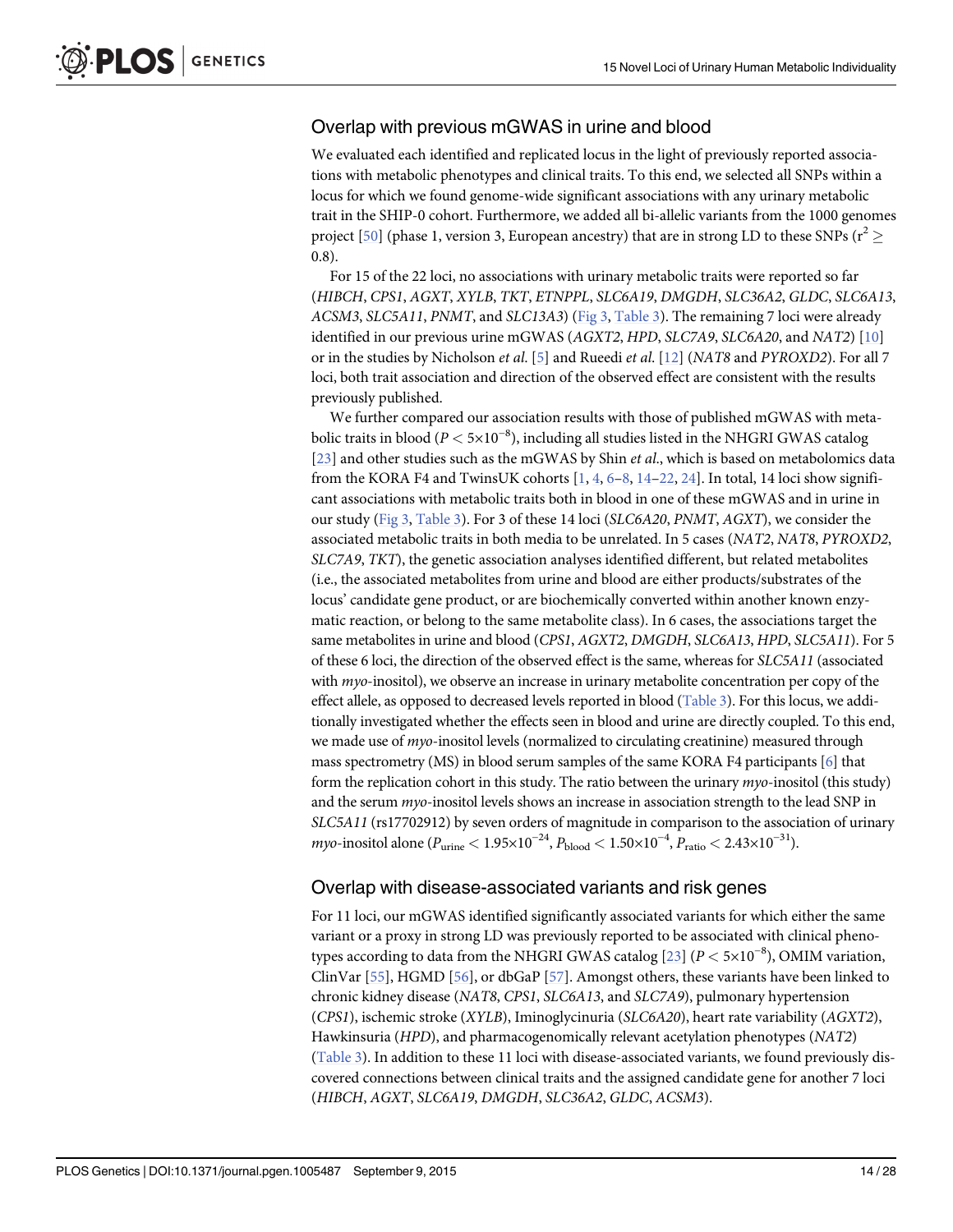#### <span id="page-14-0"></span>**Discussion**

In this study, we present the largest genome-wide association study with metabolic traits (mGWAS) in urine to date. In addition to quadrupling the sample size compared to previous mGWAS in urine, we analyzed both targeted traits (metabolite concentrations manually derived from NMR spectra) and non-targeted traits (NMR spectral features).

#### Fifteen new genetic loci linked to urinary metabolic traits

In total, we identified 23 genetic loci with significant associations between genetic variants and targeted or non-targeted metabolic traits in urine of SHIP-0 participants, 22 of which replicate in the independent KORA F4 cohort. To the best of our knowledge, 15 loci have not been linked to changes in the urine metabolome before. For the remaining 7 loci, our results are in line with the results from previous mGWAS in urine  $[5, 10, 12]$  $[5, 10, 12]$  $[5, 10, 12]$  $[5, 10, 12]$  $[5, 10, 12]$  $[5, 10, 12]$  regarding both the associated metabolic traits and the direction of the genetic effects ([Table 3\)](#page-8-0).

#### Targeted and non-targeted metabolomics are complementary

Though derived from the same NMR spectra, the list of GIMs identified with targeted traits and non-targeted traits partly differ. Of the 22 genetic loci reported in this study, only 12 loci were discovered in both targeted and non-targeted traits, whereas 7 loci show significant associations only with non-targeted traits, and 3 only with targeted traits ( $Fig 3$  and  $Table 3$ ).

For the data set used in the targeted analysis, the NMR spectra were manually annotated to identify and quantify the metabolites underlying the spectra. Involving human expert knowledge usually allows metabolite identification with very high confidence and yields more precise quantification, especially if signals of multiple metabolites overlap in the NMR spectrum. Furthermore, a manual annotation can to some extent compensate for different experimental and sample conditions, as alignment and pre-processing can be optimized for each spectrum individually. As an example, lysine exhibits characteristic signals in the NMR spectral region between  $\delta$  = 1.68 and 1.76 ppm, which is often dominated by signals from a variety of additional metabolites, making the annotation of lysine a very difficult task. Thus, while lysine concentrations could be determined for 888 samples of the discovery cohort through manual quantification and yielded a significant genetic association at SLC7A9, the non-targeted approach did not capture any association signals for this locus.

However, a manual spectral annotation as performed in the targeted analysis is quite laborious, which limits the number of quantifiable metabolites in large studies. This leads to a bias towards a certain set of metabolites and, as a consequence, significant associations actually present in the NMR data might be missed. Also, a manual annotation in general bears some risk of annotator-induced bias [\[58](#page-26-0)]. As an automated method, the non-targeted analysis of spectra has the potential to overcome some of the limitations of targeted analyses. Here, the most prominent example is the PYROXD2 locus, where SNPs display exceptionally strong associations ( $P < 1.0 \times 10^{-307}$ ) to the NMR signal intensities at  $\delta = 2.854$  ppm. We could not identify any significant associations within this locus using the targeted data. Thus, we assumed that our set of targeted traits did not cover the metabolite(s) corresponding to these signals. The challenge with genetically associated non-targeted traits lies in the lack of biochemical interpretability. To facilitate the assignment of non-targeted NMR traits to chemical compounds, we applied the metabomatching algorithm introduced by Rueedi *et al.* [\[12\]](#page-23-0). In case of PYROXD2, metabomatching suggests that the associated NMR signals correspond to trimethylamine. Thereby, the automated method replicates the findings of Nicholson et al. [\[5](#page-23-0)] where the authors manually annotated the associated signals based on expert knowledge. In case of our mGWAS with targeted traits, trimethylamine was not part of the metabolite panel and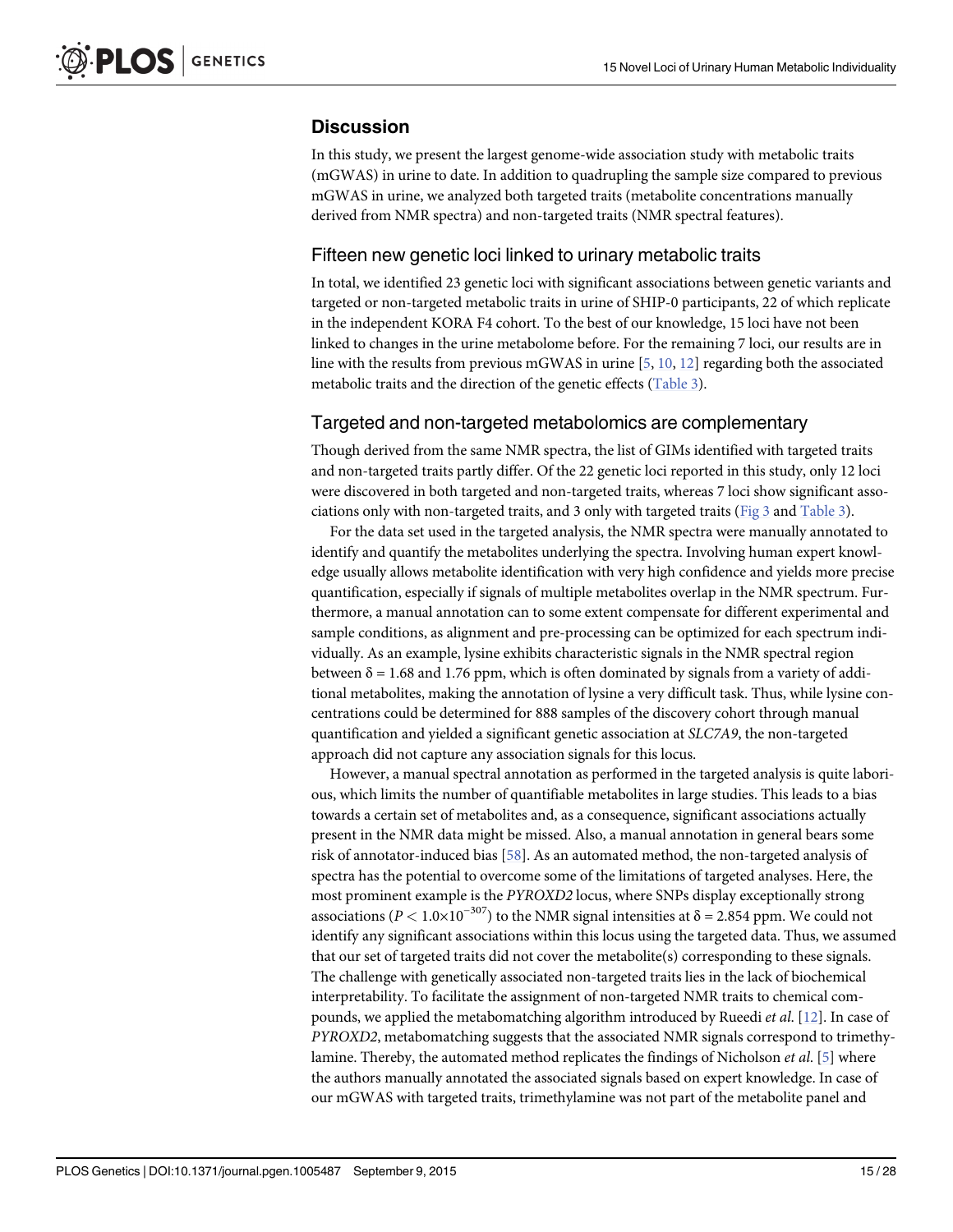thus the association with PYROXD2 could only be discovered using non-targeted metabolic traits in combination with the automated metabomatching processing. Of course, automated annotation of non-targeted traits also has its limitations: the annotation through metabomatching relies on the association signals that genetic variants display over the NMR spectral range ("association spectra") as well as on the existence of the relevant reference metabolite spectrum (see [Methods](#page-18-0) and  $SI$  Fig). In some cases, these association spectra are not meaningful enough to allow an unambiguous assignment of non-targeted features to metabolites, or they may be pointing to a metabolite not present in the reference set.

In summary, our study demonstrates that GWAS with NMR-determined metabolic traits can benefit from a combined application of both targeted and non-targeted metabolomics. Our results suggest that a targeted approach is better suited for the annotation of metabolites for which the corresponding NMR signals are in regions with a plethora of other signals as in some cases these signals cannot be resolved through non-targeted methods. Furthermore, genetic associations with targeted traits appear to be more robust, since 5 of the 12 loci that display associations with both targeted and non-targeted traits clearly display stronger association signals in the targeted data set (several orders of magnitude in case of the SLC6A20 locus; Tables [1](#page-5-0) and [2](#page-6-0)). However, the non-targeted metabolic traits provide a less biased view on the metabolome, which in our case results in additional significantly associated genetic loci.

#### Functional metabolomics: from GIMs to testable hypotheses

Fifteen of the 22 identified and replicated loci show a plausible biochemical connection between functionally annotated genes and their associated metabolic traits [\(Table 3](#page-8-0)). This is similar to observations from previous mGWAS. For instance, Shin et al. reported biologically meaningful links between metabolites and genetic loci for 101 of 145 GIMs [\[21\]](#page-24-0). In case of genes with vague functional annotations, gene-metabolite associations from mGWAS provide testable hypotheses for further gene characterization. As an example, Suhre *et al.* experimentally confirmed the mGWAS driven hypothesis of  $SLC16A9$  being a carnitine transporter [\[6](#page-23-0)]. Vice versa, with the help of mGWAS, the chemical structure of a non-targeted metabolic trait was elucidated through the function of the associated gene [\[8\]](#page-23-0).

Another prominent finding of previous mGWAS is the overlap between disease relevant genetic variants and variants associated with metabolic traits. In the present study, we found 11 loci hosting variants that have previously been linked to clinical phenotypes. This includes associations with the estimated glomerular filtration rate (eGFR) and chronic kidney disease (CKD). Thus, the associated metabolites might, on the one hand, serve as intermediate traits for clinical endpoints. On the other hand, the associations might provide new insights regarding the involvement of specific metabolic pathways in pathomechanisms and the mediation of genetic risk loci through metabolic changes. For all 22 GIMs, we provide information on both the match of gene and metabolite function and the link to clinical traits in [Table 3](#page-8-0). In the following, we exemplify the value of our results for the characterization of gene functions in the light of clinical phenotypes.

As a first example, we identified significant associations of variants upstream of ETNPPL with ethanolamine. Interestingly, at the time when we received the first results from our association studies this gene was named AGXT2L1 and was assumed to encode an alanine-glyoxylate-aminotransferase. Based on this gene annotation, there was no obvious relation to the associated metabolite ethanolamine. In such cases, only dedicated experiments (similar to the one for the carnitine/SLC16A9 association mentioned above  $[6]$  $[6]$ ) could validate the connection of ethanolamine to the gene product. Meanwhile, Veiga-da-Cunha et al. experimentally investigated the locus in an independent study and found that AGXT2L1 actually encodes an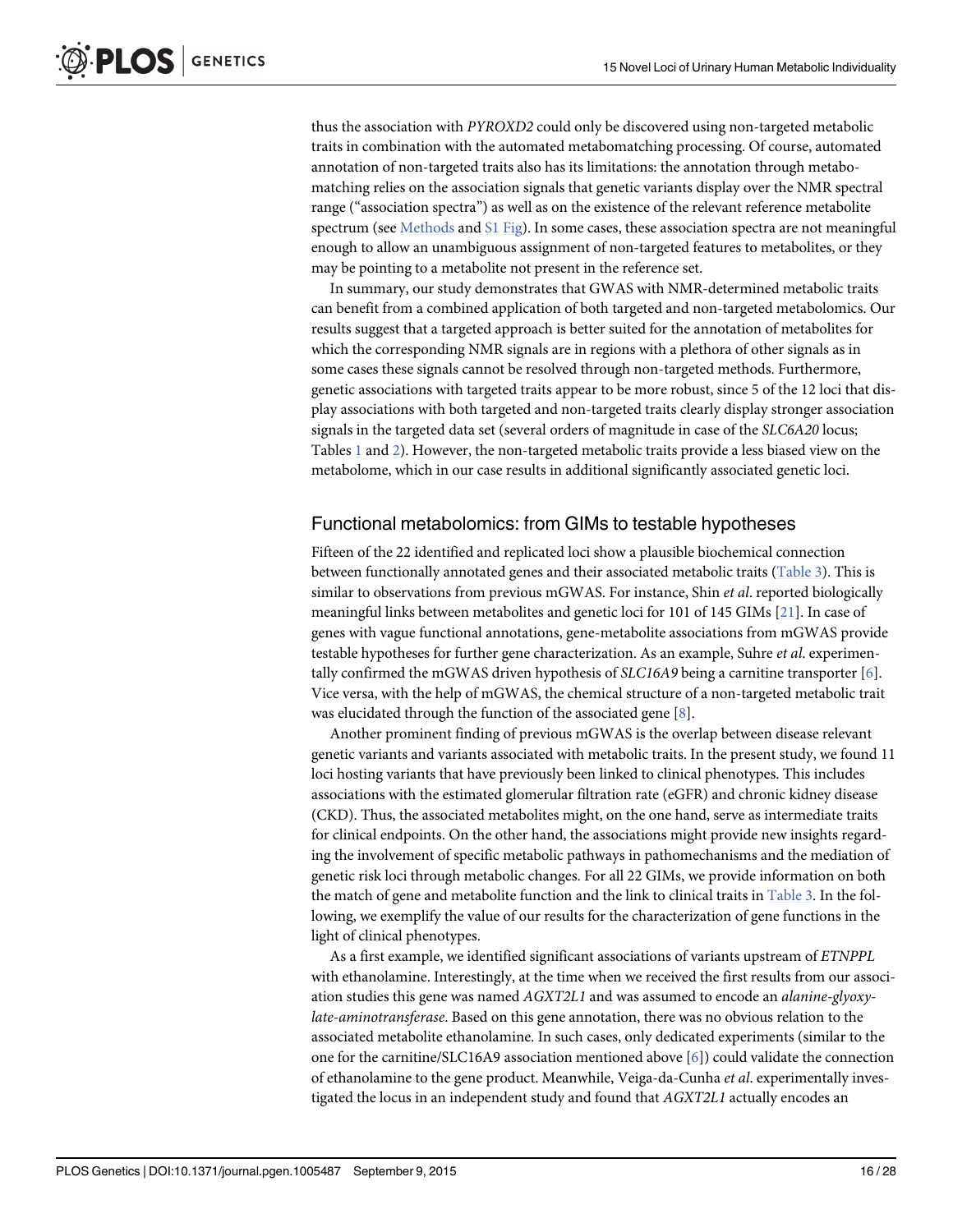<span id="page-16-0"></span>ethanolaminephosphate-phospholyase [\[59\]](#page-26-0). As a consequence, AGXT2L1 now carries the gene symbol ETNPPL. As ethanolamine is a direct precursor of ethanolaminephosphate via ethanolamine kinase (EC 2.7.1.28), our finding indeed matches the actual gene function. Besides the functional characterization of this locus, Veiga-da-Cunha et al. suggest that the ETNPPL-mediated degradation of ethanolaminephosphate balances the concentration of that metabolite in the central nervous system. They concluded that an altered ethanolaminephosphate homeostasis might contribute to mental disorders such as schizophrenia [[59](#page-26-0)]. In line with this hypothesis, the ETNPPL expression rate in brain was previously found to be associated with schizophrenia [\[60\]](#page-26-0). ETNPPL is primarily expressed in brain and liver and the encoded protein is, amongst other tissues, highly localized in the cerebral cortex and the kidney [\(S4 Table](#page-23-0) and The Human Protein Atlas [[52](#page-26-0)], [http://www.proteinatlas.org/ENSG00000164089/tissue\)](http://www.proteinatlas.org/ENSG00000164089/tissue). Our results suggest that an excess of ethanolamine in urine could indicate alterations in ethanolaminephosphate homeostasis linked to a genetically reduced enzymatic activity of ETNPPL.

As a second example, we identified significant associations of genetic variants with 2-hydroxyisobutyrate (2-HIBA) in a locus comprising 9 different genes. According to our evidencebased locus to gene assignment, 4-hydroxyphenylpyruvate dioxygenase (HPD) is the most probable effector gene candidate. The association between 2-HIBA and this locus represents a well replicated finding: it was already identified in our previous NMR-based mGWAS in urine [\[10\]](#page-23-0) and it has meanwhile also been discovered in an MS-based GWAS with blood metabolites [\[21\]](#page-24-0). Nonetheless, to the best of our knowledge, there is no obvious, known biological link between 2-HIBA and the HPD gene or any of the remaining 8 genes covered by this locus. In the literature, 2-HIBA is often referred to as a secondary metabolite that can be found in urine of humans and rats exposed to the volatile gasoline additives methyl-tert-butylether and ethyltert-butylether [[61](#page-26-0)–[63\]](#page-26-0). However, 2-HIBA has been identified by both MS- and NMR-based methods in almost all serum and urine samples of large human cohorts (e.g. ARIC [\[25](#page-24-0)], CoLaus [[12](#page-23-0)], KORA [[6,](#page-23-0) [21\]](#page-24-0), SHIP [\[10](#page-23-0)], TasteSensomics [\[12](#page-23-0)], and TwinsUK [\[6](#page-23-0), [21](#page-24-0)]) in relatively high concentrations ( $\sim 40 \mu M$  in urine in this study), which suggests sources beyond gasoline for this metabolite (e.g. microbiota [[64](#page-26-0)] or medication [\[65\]](#page-26-0)). Interestingly, Dai et al. recently showed that 2-HIBA is an intermediate for the newly discovered but common 2-hydroxyisobutyrylation of lysine residues of histones [\[66\]](#page-26-0), thus indicating an endogenous role of 2-HIBA. In this context, it is interesting to note that SETD1B is one of the genes within the identified locus on chromosome 12. SETD1B is a component of the methyltransferase complex that specifically methylates the lysine-4 residue of histone H3 [\[67](#page-26-0)]. This residue is amongst the 63 sites for 2-hydroxyisobutyrylation presented by Dai et al. [\[66](#page-26-0)]. Thus, one could speculate that in addition to its activity as a histone methylase, SETD1B may also be involved in the newly discovered process of histone hydroxyisobutyrylation, a hypothesis that may now be tested by dedicated experiments.

As a third example, we discuss the association of variants in XYLB with increased urinary glycolate levels. One of these variants, rs17118, causes an amino acid exchange in the XYLB gene product. XYLB encodes the enzyme xylulokinase [\[33\]](#page-25-0), which catalyzes the phosphorylation of D-xylulose to D-xylulose-5-phosphate. In humans, the vast majority of D-xylulose is metabolized via xylulokinase  $[33, 68, 69]$  $[33, 68, 69]$  $[33, 68, 69]$  $[33, 68, 69]$  $[33, 68, 69]$  $[33, 68, 69]$  $[33, 68, 69]$ . However, there is an alternative metabolic pathway in which D-xylulose is metabolized by *phosphofructokinase* (PFK)  $(S3$  Fig) [[70](#page-26-0)]. Therein, one of the downstream products is glycolate. Thus, the genetic variants in XYLB might reduce the enzymatic activity of *xylulokinase* and thereby cause a shift towards the alternative pathway. Interestingly, the minor allele of rs17118 has been implicated in increased susceptibility for ischemic stroke  $[32]$ . Furthermore, Jung et al. found a significant association between elevated glycolate levels in plasma and cerebral infarction [[34](#page-25-0)]. In the alternative pathway, glycolate is a precursor of oxalate, whose toxic effect has been demonstrated repeatedly [\[33,](#page-25-0) [71\]](#page-27-0). Very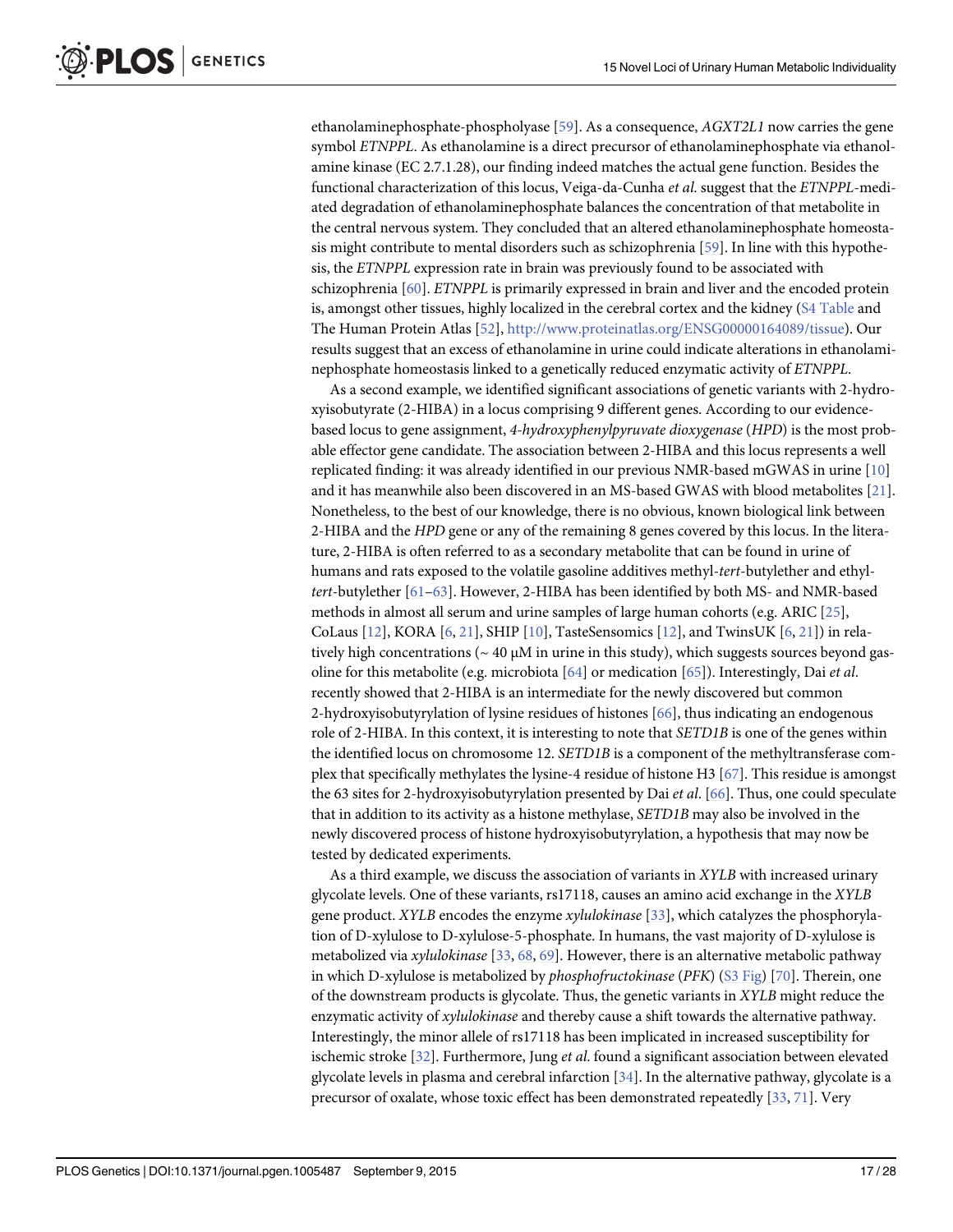<span id="page-17-0"></span>recently, Rao *et al.* postulated that circulating oxalate precipitate might be a potential mechanism for stroke [[72](#page-27-0)]. In this context, the association between the SNP rs17118 and glycolate (identified in our study) suggests that the carriers of this variants have a higher risk of stroke (identified in [\[32\]](#page-25-0)) possibly via increased levels of glycolate or oxalate through favoring the alternative D-xylulose degradation. Unfortunately, oxalate or any other metabolite in the two D-xylulose degradation pathways are not detected in our metabolomics analysis to further support our hypothesis.

#### Extending blood GIMs to urine

In total, 26 genetic loci that associate with urinary metabolic traits are known to date (22 identified or confirmed in this study plus 4 identified in previous studies  $[5, 11, 12]$  $[5, 11, 12]$  $[5, 11, 12]$  $[5, 11, 12]$  $[5, 11, 12]$  $[5, 11, 12]$  $[5, 11, 12]$ ,  $Fig 3$ ). Of the 26 loci, only 8 loci lack corresponding SNP-metabolite associations in blood, and, based on current mGWAS, represent urine specific hits. All of these 8 loci were first reported in the present study. In case of the 14 loci with overlapping associations between blood and urine in our study [\(Table 3\)](#page-8-0), 6 target the same metabolite in both media (CPS1, AGXT2, DMGDH, SLC6A13, HPD, SLC5A11). Interestingly, in all but one case (SLC5A11) the genetic effect has the same direction in both fluids, thus indicating that urine can be regarded as "diluted plasma" to some extent. For 5 of the 14 loci, we considered the associated metabolic traits in blood and urine to be biochemically related. Here, the metabolites are either products of the enzyme coded by the candidate gene (NAT8: N-acetylated compounds), or they are linked through an enzymatic reaction other than the reaction catalyzed by the candidate gene's product (NAT2: 1,3-dimethylurate and 1-methylurate [[73](#page-27-0)]; PYROXD2: trimethylamine and dimethylamine [EC 1.5.8.2]; SLC7A9: lysine and homocitrulline [EC 2.1.3.8]), or they belong to the same metabolite class (TKT: gluconate and erythronate are aldonates). The observed associations of related but different metabolites in blood and urine may be indicative either for biochemical conversions before excretion, or simply be a result of differences in the composition of the metabolite panels covered by the various mGWAS. In case of the remaining 3 loci, we find no direct biochemical or metabolic relationship between the metabolites in both media, since AGXT associates with an unknown compound in blood, PNMT associates with amino acids in urine and HDL cholesterol in blood, and SLC6A20 targets loosely related amino acid derivatives.

As an example for parallel effects in blood and urine, we identified an association between variants in the Carbamoyl-Phosphate Synthetase 1 (CPS1) gene and elevated urinary glycine levels. The strongest associated SNP rs715 was also identified in previous mGWAS with higher glycine concentrations in blood  $[14, 21, 24]$  $[14, 21, 24]$  $[14, 21, 24]$  $[14, 21, 24]$  $[14, 21, 24]$ . This variant has been highlighted previously as a putative regulator of CPS1 expression [[74](#page-27-0)-[76](#page-27-0)]. Furthermore, the second strongest glycine-associated SNP rs1047891 causes a non-synonymous mutation (Thr>Asn) in the C-terminal domain of the CPS1 polypeptide, which hosts the binding site for the allosteric activator Nacteyl-L-glutamate (NAG) [[77](#page-27-0)]. Both SNPs are therefore potentially causative variants in this metabolic association. CPS1 is highly expressed in liver [\(S4 Table](#page-23-0)) and controls the first step in the urea cycle: ammonia is catalyzed to carbamoyl-phosphate, which in turn is the entry substrate of the urea cycle. CPS1 deficiency can lead to high ammonia levels in the body (Hyperammonemia, OMIM  $#237300$ ) [\(S4 Fig](#page-22-0)). The association of the CPS1 variants with glycine can be explained by the conversion of excess ammonia to glycine via the glycine cleavage system [\[78](#page-27-0), [79\]](#page-27-0) and is thus biologically meaningful. The association between common variants in CPS1 and glycine might therefore be driven by mild forms of genetically induced Hyperammonemia. In this study, we could establish a link between genetic factors and a potential urinary marker for this condition.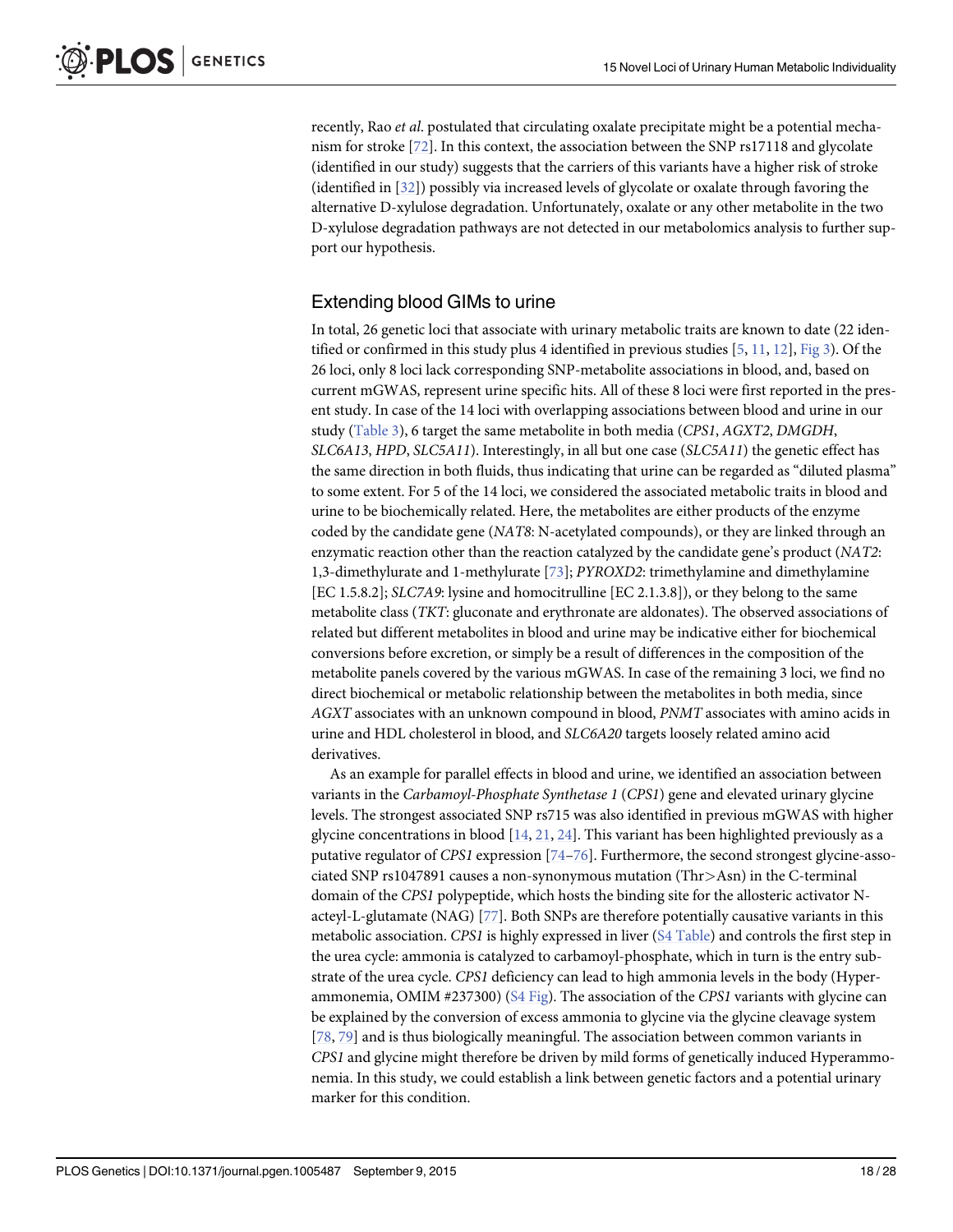<span id="page-18-0"></span>SLC5A11 is the only locus where we observe an association with exactly the same metabolite in blood and urine but with reversed effects: while myo-inositol concentrations in urine increase per effect allele copy of the lead SNP, they decrease in serum [\(Table 3](#page-8-0)) [\[21\]](#page-24-0). The Solute Carrier Family 5 (Sodium/Inositol Cotransporter), Member 11 (SLC5A11) is a co-transporter of  $myo$ -inositol with sodium [[80](#page-27-0)]. SLC5A11 was postulated to play a role in the regulation of serum  $myo$ -inositol concentrations [\[81\]](#page-27-0), which was recently confirmed by an mGWAS in blood  $[21]$ . On the one hand, the influence of SLC5A11 on myo-inositol concentrations has been linked to apical transport and absorption in intestine [\[82\]](#page-27-0). On the other hand, SLC5A11 may be implicated in the re-absorption of  $myo$ -inositol in the proximal tubule of the kidney [\[83](#page-27-0)]. The opposite direction of the genetic influence in blood and urine as observed in our study suggests that SLC5A11 is actively involved in the re-absorption of *myo*-inositol. This assumption is further supported by the strong increase of the association strength when testing the ratio between urinary and serum  $myo$ -inositol. This could indicate that the reduced levels in blood are indeed caused by a reduced re-absorption rate in subjects that are homozygous regarding the effect allele.

As these examples demonstrate, mGWAS in urine extend our understanding of genetically influenced biochemical processes and can facilitate the knowledge transfer from blood to urine and vice versa. Currently, this transfer is limited by the comparatively low number of GIMs in urine  $(26)$  versus blood  $(>150)$ . Further increasing the sample sizes of mGWAS in urine and the application of more sensitive MS-based metabolomics platforms as already used for blood mGWAS could compensate this bias.

#### Methods

#### Study samples

For this study, we used data from SHIP (Study of Health in Pomerania) and, for replication, from the KORA (Kooperative Gesundheitsforschung in der Region Augsburg) study. Both studies have been described extensively in the study design papers  $[84-86]$  $[84-86]$  $[84-86]$  $[84-86]$  $[84-86]$  and in our previous publications [\[4](#page-23-0), [6](#page-23-0), [10](#page-23-0), [21](#page-24-0)].

SHIP is a longitudinal population study conducted in West-Pomerania, located in the northeastern part of Germany. 4,308 inhabitants in that region participated in the first phase "SHIP-0". For the GWAS presented here, metabolically characterized urine samples and genotype data were jointly available for 3,861 study participants (1,960 female and 1,901 male, aged 20 to 81 years). KORA is a population study conducted in the municipal region of Augsburg in southern Germany. The KORA F4 cohort comprises 3,080 subjects. For the study presented here, both genotype and urine samples from 1,691 participants (865 female and 826 male, age 32 to 77) were available. In both studies, all participants have given written informed consent and the local ethics committees (SHIP: ethics committee of the University of Greifswald; KORA: ethics committee of the Bavarian Chamber of Physicians, Munich) have approved the studies.

#### Metabolomics data acquisition and processing

NMR measurements. In SHIP-0, non-fasting, spontaneous urine samples were collected from the study participants. In contrast, KORA F4 study participants were overnight-fasting prior to urine sample collection. All urine samples were stored at -80°C until the analysis. In preparation for the recording of NMR spectra, 75μl of phosphate buffer were added to 675μl of urine to set the pH to 7.0 (+/- 0.35). The deuterated buffer contained 0.5 mM sodium trimethylsilylphosphate (TSP) to provide a reference substance for the annotation of the NMR spectra. One-dimensional <sup>1</sup>H NMR spectra were recorded at the University of Greifswald,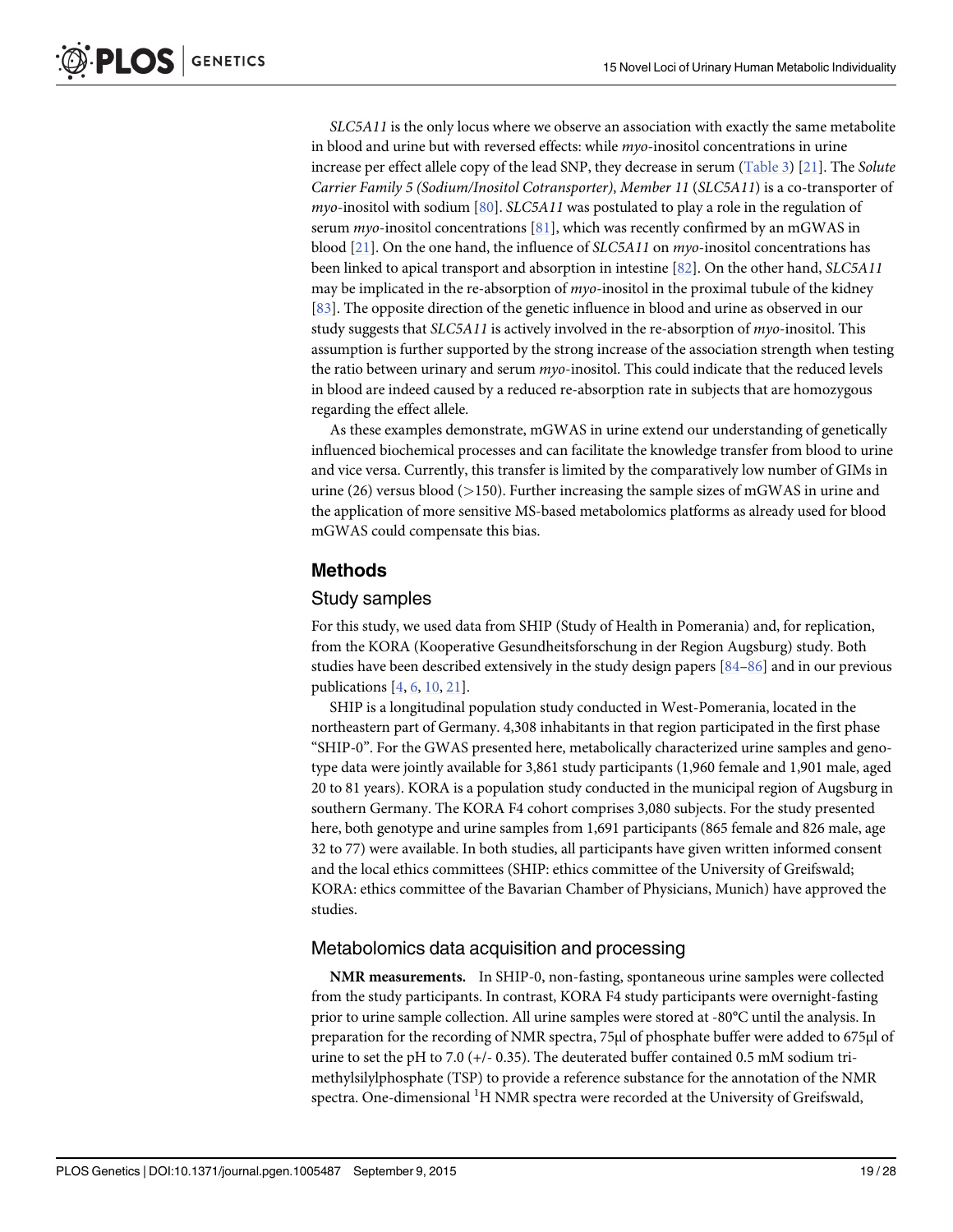<span id="page-19-0"></span>Germany using a Bruker DRX-400 spectrometer (Bruker BioSpin GmbH, Rheinstetten, Germany). Spectra were acquired at 300K and a frequency of 400.13 MHz using a standard onedimensional NOESY-PRESAT pulse sequence with water peak suppression, as previously described in [[10](#page-23-0)].

Targeted analysis. The Fourier-transformed and baseline-corrected NMR spectra were manually annotated by spectral pattern matching using the Chenomx Worksuite 7.0 by Chenomx, Inc. (Edmonton, Canada) to deduce absolute urinary metabolite concentrations. The panel of targeted metabolites comprises 60 compounds (including creatinine, which was used for normalization). In the discovery mGWAS, we used both metabolite concentrations (59) and pairwise ratios thereof (59  $\times$  58/2 = 1,711) from the SHIP-0 data as phenotypic traits. Prior to analysis, individual metabolite concentrations were normalized to the annotated creatinine levels, and both concentrations and ratios were  $log_{10}$  transformed. Individual data points more than three times the standard deviation away from the mean were removed to avoid spurious associations. Finally, we considered only metabolic traits with at least 300 valid data points for the GWAS. In total, the final SHIP-0 data set comprises 1,518 targeted metabolic traits (55 metabolites and 1,463 ratios) that were tested for genetic associations.

Likewise, we processed the NMR spectra originating from the KORA F4 data set that was used for replication. Due to the smaller data set size, we lowered the burden for non-missing values to 100. The replication data set contains 53 metabolites and 1,359 pairwise ratios. It covers all metabolic traits that significantly associated in the discovery GWAS.

Non-targeted analysis. The same Fourier-transformed and baseline-corrected NMR spectra that were used for the targeted analysis were binned at a segment width of 0.0005 ppm. All signal intensities were normalized to the TSP reference peak. We used the FOCUS software [\(http://www.urr.cat/FOCUS\)](http://www.urr.cat/FOCUS) [[13\]](#page-24-0) for the subsequent processing of the NMR spectra. We excluded the spectral regions between  $\delta = 4.6$  and 5.0 ppm (water peak) and the regions below  $\delta = 0.0$  and above  $\delta = 10.0$  ppm, which do not contain any signals relevant for a metabolomics analysis. We performed the spectral alignment and feature extraction using the default parameters of FOCUS, resulting in a total of 166 NMR peaks in SHIP-0 and 217 peaks in KORA F4. As for the targeted data set, we computed pairwise ratios of the NMR peaks (SHIP-0: 13,695; KORA F4: 23,436). To compensate for dilution effects, we additionally normalized the signal intensities of individual NMR peaks to the annotated creatinine concentrations prior to analysis. All non-targeted traits (i.e., NMR peaks and peak ratios) were  $log_{10}$  transformed. In comparison to the targeted data set, we chose a less stringent removal of extreme values. Here, individual data points more than four standard deviations away from the mean were removed.

### Genotype data

Both SHIP and KORA samples were genotyped using Affymetrix Human SNP Array 6.0 gene chips. SNPs were called using the Birdseed2 algorithm. In both data sets, the total genotyping rate was above 99%. 909,508 SNPs were genotyped in the SHIP-0 cohort, and 906,716 SNPs in the KORA F4 cohort. We excluded SNPs that violated the Hardy-Weinberg equilibrium  $(P_{\text{HWE}} < 1.0 \times 10^{-6}$ , 8,623 in SHIP and 32,033 in KORA), or had a genotyping rate below 95% (57,160 in SHIP and 84,351 in KORA), or displayed minor allele frequencies (MAF) below 5% (227,967 in SHIP and 224,723 in KORA). After the exclusion, 620,456 autosomal SNPs remained in the SHIP-0 data set and 593,830 autosomal SNPs in the KORA F4 data set. Both SHIP and KORA genotypes were imputed in a two-stage process (pre-phasing followed by imputation). According to data from the 1000 genomes project (phase 1, March 2012 release  $[50]$  $[50]$ ), we used SHAPEIT (v1.416)  $[87]$  $[87]$  $[87]$  for phasing in KORA F4 and IMPUTE (v2.2.2)  $[88]$  $[88]$  $[88]$  for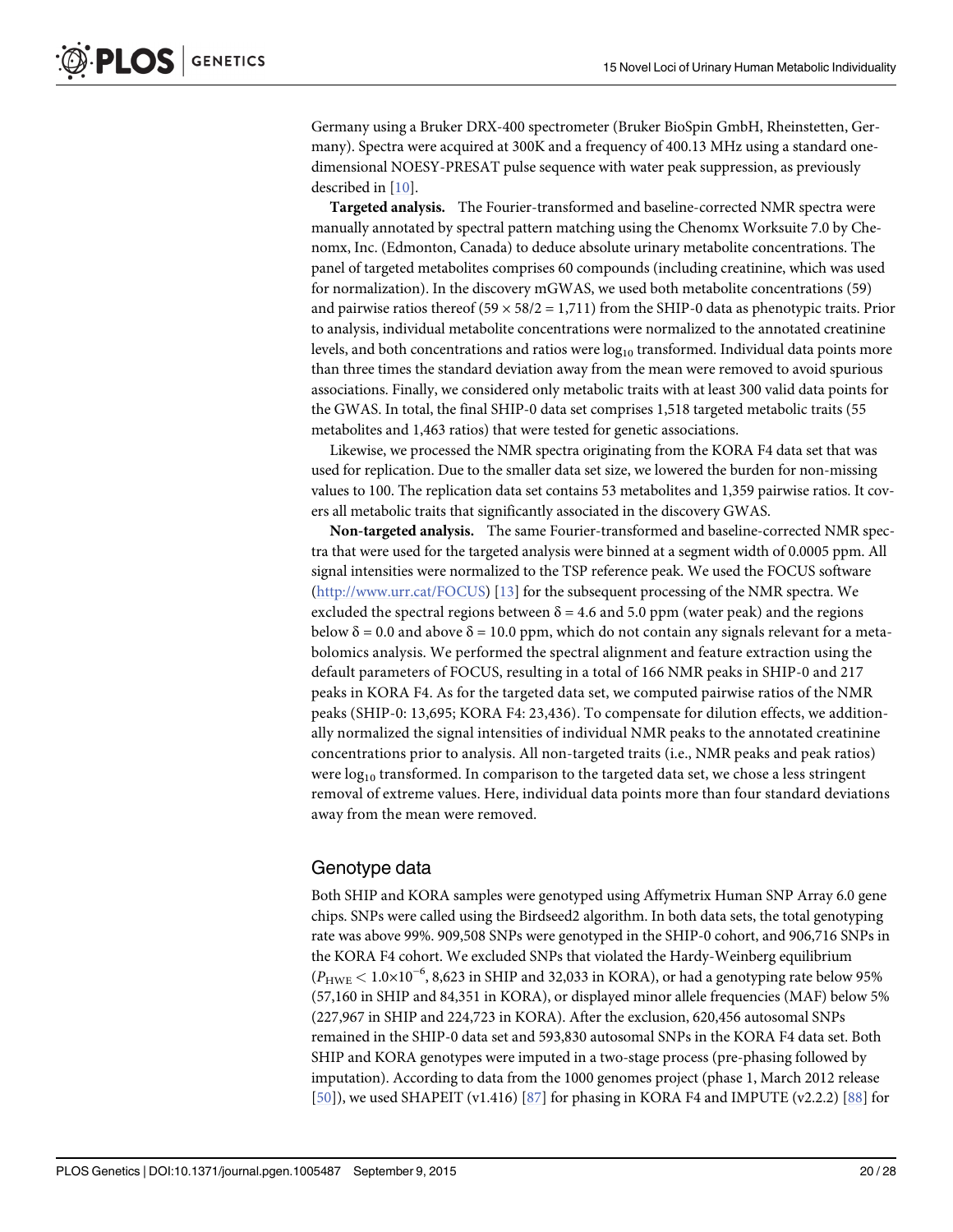<span id="page-20-0"></span>imputation in KORA F4 and both phasing and imputation in SHIP-0. For the association analyses, we considered only imputed variants with a MAF  $\geq$  5%,  $P_{\rm HWE}$   $\geq$  1.0×10<sup>-6</sup>, and an imputation quality score (IMPUTE info-score)  $\geq 0.8$ .

#### Statistical analysis

Genome-wide association study. In both the SHIP-0 and KORA F4 cohorts, we used PLINK (v1.07) [\[89\]](#page-27-0) to compute age- and sex corrected linear regression models under the assumption of an additive genetic model. For the discovery study based on the SHIP-0 data set, we carried out association tests for each genotyped autosomal SNP (filtered for the criteria described above) and all 15,379 targeted and non-targeted metabolic traits. In addition, we tested all imputed, quality-filtered SNPs within a physical distance of 1 Mb to each genotyped SNP that displayed an association signal of  $P < 5 \times 10^{-8}$ . This two-stage approach of testing imputed variants in selected candidate regions results in a drastically lowered computational burden when compared to association studies with imputed variants over the whole genomic range (0.9M vs. 15.9M tested SNPs). We considered associations to be genome-wide significant if the resulting P value was below the Bonferroni-adjusted significance threshold of  $5\times10^{-8}$ /  $15,379 = 3.25 \times 10^{-12}$ . In case of associations with ratios, we imposed an additional significance criterion on the P-gain as suggested by Petersen *et al.* [[53\]](#page-26-0). P-gain describes the observed increase in strength of association when compared to the association with the individual metabolic traits from which the ratio was computed  $(\min(P(M_1)/P(M_1/M_2), P(M_2)/P(M_1/M_2)))$ . A conservative Bonferroni-type lower limit on the P-gain at a significance level of 5% is given by ten times the number of tested ratio pairs. Thus, associations with ratios were considered to be significant if the P-gain exceeded 15,180 in case of targeted metabolic ratios and 138,610 in case of non-targeted ratios. The analysis of the PLINK output files was performed using inhouse R (v3.0.2) code (available at [http://www.gwas.eu\)](http://www.gwas.eu/).

Replication of association results. To replicate the significant associations discovered in the SHIP-0 data set, we used data from the independent KORA F4 cohort. For each genetic locus, we attempted to replicate the association of the SNP/metabolic trait pair that displayed the lowest P-value [\(S1](#page-22-0) and [S2](#page-22-0) Tables). If an association did not replicate, we checked whether the tested SNP was significantly associated with other metabolic traits in SHIP-0. In that case, we tried to replicate these associations, beginning with the one that displayed the strongest association signal. To replicate associations with non-targeted traits, we selected the NMR feature with the minimum difference in chemical shift. In total, we attempted the replication of 38 SNP/metabolic trait associations. Thus, we considered associations with  $P < 0.05$ /  $38 = 1.32 \times 10^{-3}$  to be successfully replicated in the KORA F4 cohort.

#### Genetic variant annotation and evidence-based locus to gene mapping

Annotation data for genetic variants as well as linkage disequilibrium (LD) data from the 1000 genomes project (phase 1 version 3, EUR panel [[50](#page-26-0)]) were retrieved from SNiPA v1 [\(http://](http://www.snipa.org/) [www.snipa.org](http://www.snipa.org/)) [\[51\]](#page-26-0). Full lists of association signals from the serum-based mGWAS [[21\]](#page-24-0) were obtained from the Metabolomics GWAS server [\(http://www.gwas.eu](http://www.gwas.eu/)).

All genotyped and imputed SNPs that displayed genome-wide significant association signals (according to the aforementioned  $P$ -value and  $P$ -gain criteria) were assigned to distinct genetic regions (loci), based on a physical distance threshold of 1 Mb. Each of the resulting 23 genomewide significant loci was then projected to candidate genes using an evidence-based procedure. To this end, we used the "block annotation" feature of SNiPA on the LD-extended ( $r^2 \ge 0.8$ ) list of associated variants at each locus. This feature provides a condensed view of genes that are linked to any of the significantly associated variants or their LD-proxies via genomic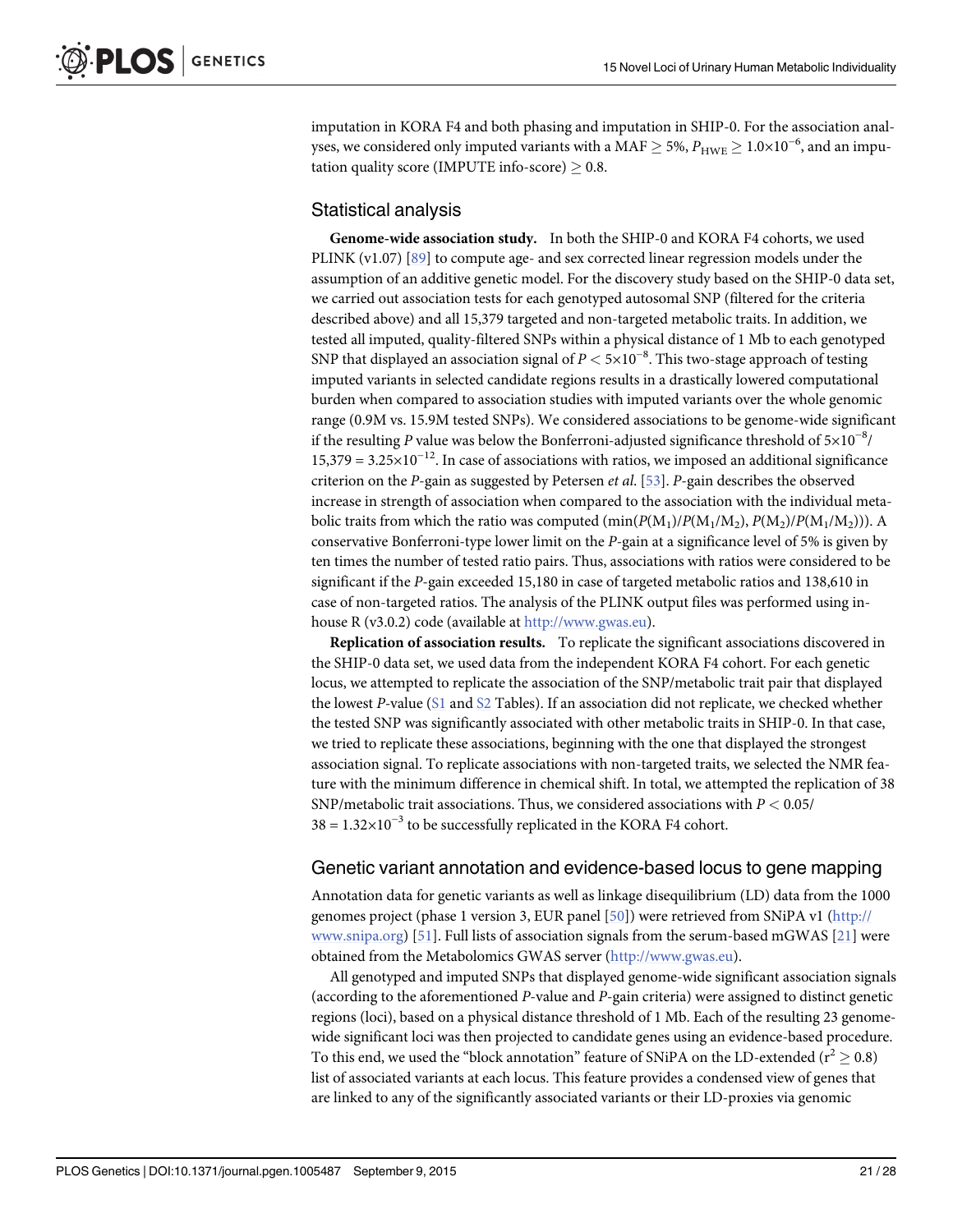<span id="page-21-0"></span>proximity, eQTL association, or regulatory elements. Additionally, the block annotation highlights missense and pathogenic variants. Based on these data, we defined the following criteria to identify candidate genes: 1) Genomic proximity: genes that harbor or are in close proximity (<5kb) to any of the variants in the list. 2) eQTL association: genes where altered expression levels have been discovered to associate with any of the variants in the list. 3) Regulatory elements: potentially regulated genes that are associated with a promoter/enhancer/repressor element containing a variant of the list. Further evidence for potential involvement of a gene was assumed if 4) the variant list contains a missense variant for a protein product of this gene and 5) if an intragenic variant in the list is annotated as pathogenic in one of the phenotype databases contained in SNiPA. For each gene, we counted how many of the aforementioned criteria are met. Thus, the maximum evidence count for a candidate gene is five. If evidence-based gene selection was ambiguous, the gene with the most plausible biological function was chosen [\(S3 Table](#page-22-0)).

### Metabomatching of non-targeted NMR traits

Metabomatching  $[12]$  $[12]$  $[12]$  is an automated annotation method that identifies metabolites likely to underlie an observed genetic association between a SNP and one or more non-targeted metabolic traits [\(www.unil.ch/cbg](http://www.unil.ch/cbg)). It does so by comparing the association signal between a SNP and all non-targeted traits (pseudo-spectrum or association spectrum) to the  $^1\mathrm{H}\text{-}\mathrm{NMR}$  spectra of metabolites in a reference set, and assigning a score to each pseudo-spectrum to NMR spectrum match. The metabolites most likely to underlie the genetic association are the ones with the highest scores. We applied metabomatching to each SNP showing a significant association with an NMR feature or feature-ratio, using the 180 metabolites listed in the urine metabolome database [[54](#page-26-0)] with an experimental NMR spectrum as reference set. The urine metabolome database is the subset of metabolites in the Human Metabolome Database (HMDB) [\[90](#page-27-0)] present in urine. Where indicated, 2-compound or effect direction-specific metabomatching was applied. Final candidates were manually identified, usually among the few top-ranked matches. Most likely candidates are used in the text; potential alternatives are listed, along with the metabomatching details, in S1 Fig.

### Supporting Information

[S1 Fig.](http://www.plosone.org/article/fetchSingleRepresentation.action?uri=info:doi/10.1371/journal.pgen.1005487.s001) Metabomatching on SNPs associated with non-targeted metabolic traits. The subfigures (a)-(s) show the most likely candidate metabolite as suggested by metabomatching for each locus in [Table 2](#page-6-0) (except HIBCH, for which no match was found). Top panels contain the pseudo-spectrum of the SNP with the strongest association within its locus, bottom panels show the NMR spectrum of the most likely candidate metabolite(s). For pseudo-spectra, only peaks with-log( $P$ ) > 1.3 ( $P$  < 0.05) are displayed, and peak color indicates effect direction, with blue for  $\beta > 0$  and orange for  $\beta < 0$ . The most likely candidate metabolite is not necessarily the metabolite of top rank: instead, it is manually selected among top-ranked metabolites. For some loci, the pseudo-spectrum indicates the involvement of more than one compound. For CPS1 (b) and HPD (o), 2-compound metabomatching, which ranks compound pairs rather than individual compounds, produces viable candidates. For  $SLC6A19$  (g),  $NAT2$  (k), and PNMT (r), the pseudo-spectra allow too many viable compound pairs even for 2-compound metabomatching, so these matches were manually selected. (PDF)

[S2 Fig.](http://www.plosone.org/article/fetchSingleRepresentation.action?uri=info:doi/10.1371/journal.pgen.1005487.s002) Regional association plots, box plots, and quantile-quantile plots for the loci with genome-wide significant associations. Top: The regional association plot displays SNPs in a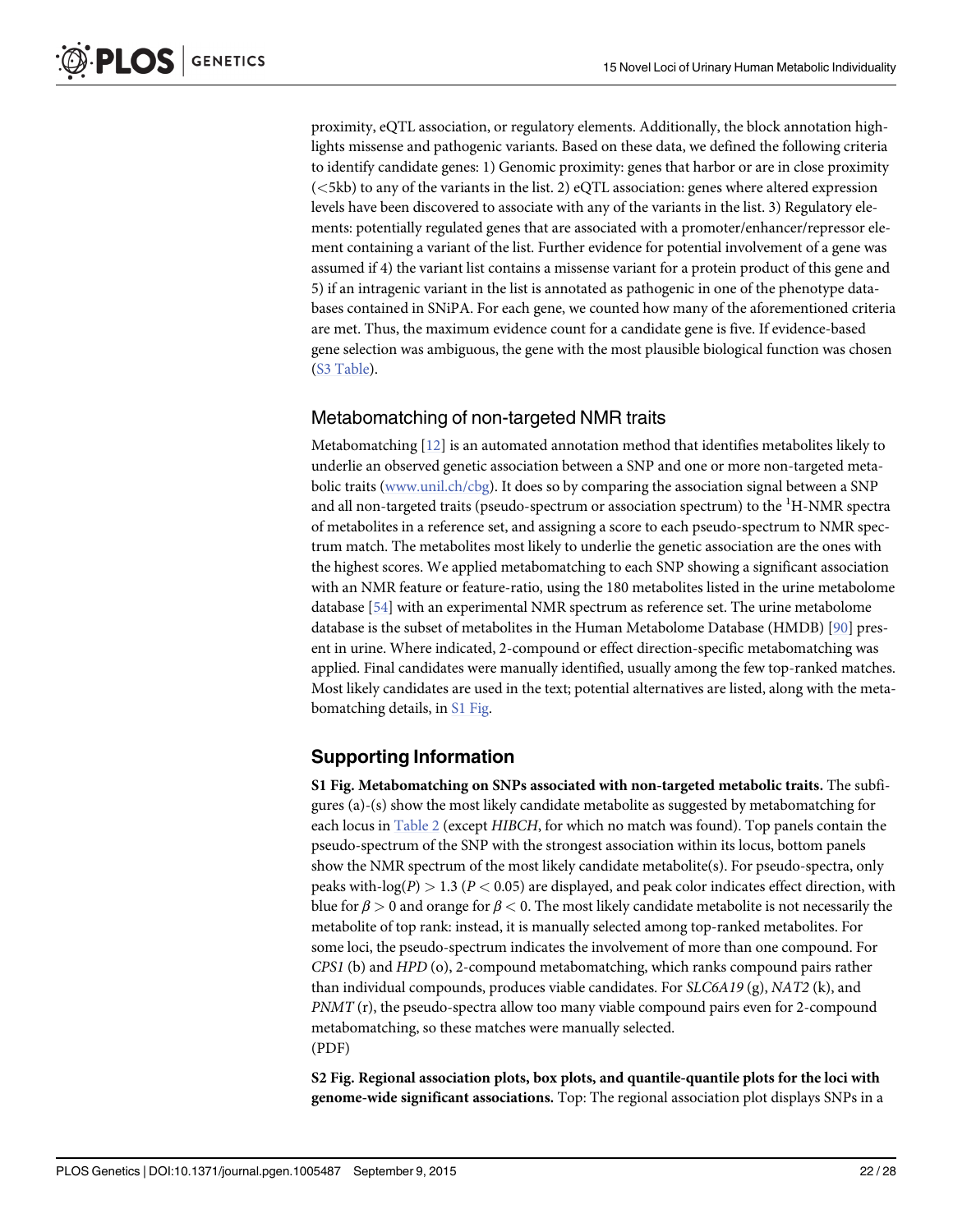<span id="page-22-0"></span>locus and the strength of association to the top-associated metabolic trait (Tables [1](#page-5-0) and [2\)](#page-6-0). The plot window (500 kb) is centered on the SNP that displays the strongest association signal and, in case of ratios, meets the P-gain criterion ("lead SNP", indicated in blue). The variants are colored according to the degree of linkage disequilibrium (LD) to the lead SNP. The plot symbols and border colors indicate functional annotations (e.g. effects on transcripts) as well as results from other association studies. Plots were created with the SNiPA web service (available at [www.snipa.org\)](http://www.snipa.org/) using data from the 1000 genomes project (phase 1 version 3, European super-population) and Ensembl 75. Bottom left: Top associated metabolic trait in SHIP-0 grouped by genotype of the lead SNP (in order major allele homozygotes, heterozygotes, and minor allele homozygotes). Bottom right: Quantile-quantile plots displaying the observed vs. the expected distribution of P-values for associations to the top-associated metabolic trait. (PDF)

[S3 Fig.](http://www.plosone.org/article/fetchSingleRepresentation.action?uri=info:doi/10.1371/journal.pgen.1005487.s003) Polymorphisms in XYLB might induce a switch to an alternative xylulose pathway via phosphofructokinase (PFK). The mGWAS identified significant associations of SNP rs3132440 (intronic region of XYLB) and rs17118 (non-synonymous variant in XYLB) with glycolate. The urinary concentration increases per copy of the effect allele (indicated by the yellow arrow). Glycolate is a downstream product of the PFK-mediated D-xylulose pathway. Thus, the associated variants could decrease the enzymatic activity of XYLB's gene product (xylulokinase; XK), which would lead to an increased D-xylulose metabolism via PFK. Figure adapted from [[70](#page-26-0), [91](#page-27-0)]. (PDF)

[S4 Fig.](http://www.plosone.org/article/fetchSingleRepresentation.action?uri=info:doi/10.1371/journal.pgen.1005487.s004) Potential relationship between CPS1 deficiency and elevated glycine levels. A deficiency of Carbamoyl-Phosphate Synthetase 1 (CPS1) can lead to high ammonia levels in blood (top). We detected significant associations of variants in CPS1 and elevated urinary glycine levels (indicated by the yellow arrow). We hypothesize that the excess ammonia is converted to glycine via the Glycine Cleavage System (bottom). (PDF)

[S1 Table](http://www.plosone.org/article/fetchSingleRepresentation.action?uri=info:doi/10.1371/journal.pgen.1005487.s005). Replication results for the 15 lead SNPs and their associations to targeted metabolic traits in the KORA F4 cohort. In case of association to ratios, the metabolite that shows the stronger association signal is listed in the numerator. Tests: number of conducted association tests on the SNP. The significance level was adjusted for 38 tests ( $P < 0.05/38 = 1.32 \times 10^{-3}$ ), which is the sum of replication attempts using targeted traits and non-targeted traits (S2 Table). In the targeted data set, the strongest identified association between rs7247977 (SLC7A9) and the lysine/valine ratio could not be replicated. Instead, the second-strongest, still significant association of this SNP with the concentrations of valine was successfully replicated. (DOCX)

[S2 Table](http://www.plosone.org/article/fetchSingleRepresentation.action?uri=info:doi/10.1371/journal.pgen.1005487.s006). Replication results for the 20 lead SNPs and their associations to non-targeted metabolic traits in the KORA F4 cohort. Non-targeted traits are reported as chemical shifts (i.e., the position in the NMR spectrum). To replicate the non-targeted association results, we selected the NMR peaks or ratios thereof that were closest to the NMR features used in the SHIP-0 data set. For five loci (ETNPPL, SLC6A19, DMGDH, ABO, and PNMT), we were unable to replicate the top associations in the KORA F4 data set. These associations are marked with an asterisk  $(*)$ . (DOCX)

[S3 Table](http://www.plosone.org/article/fetchSingleRepresentation.action?uri=info:doi/10.1371/journal.pgen.1005487.s007). Evidence-based locus-to-gene assignment. (XLSX)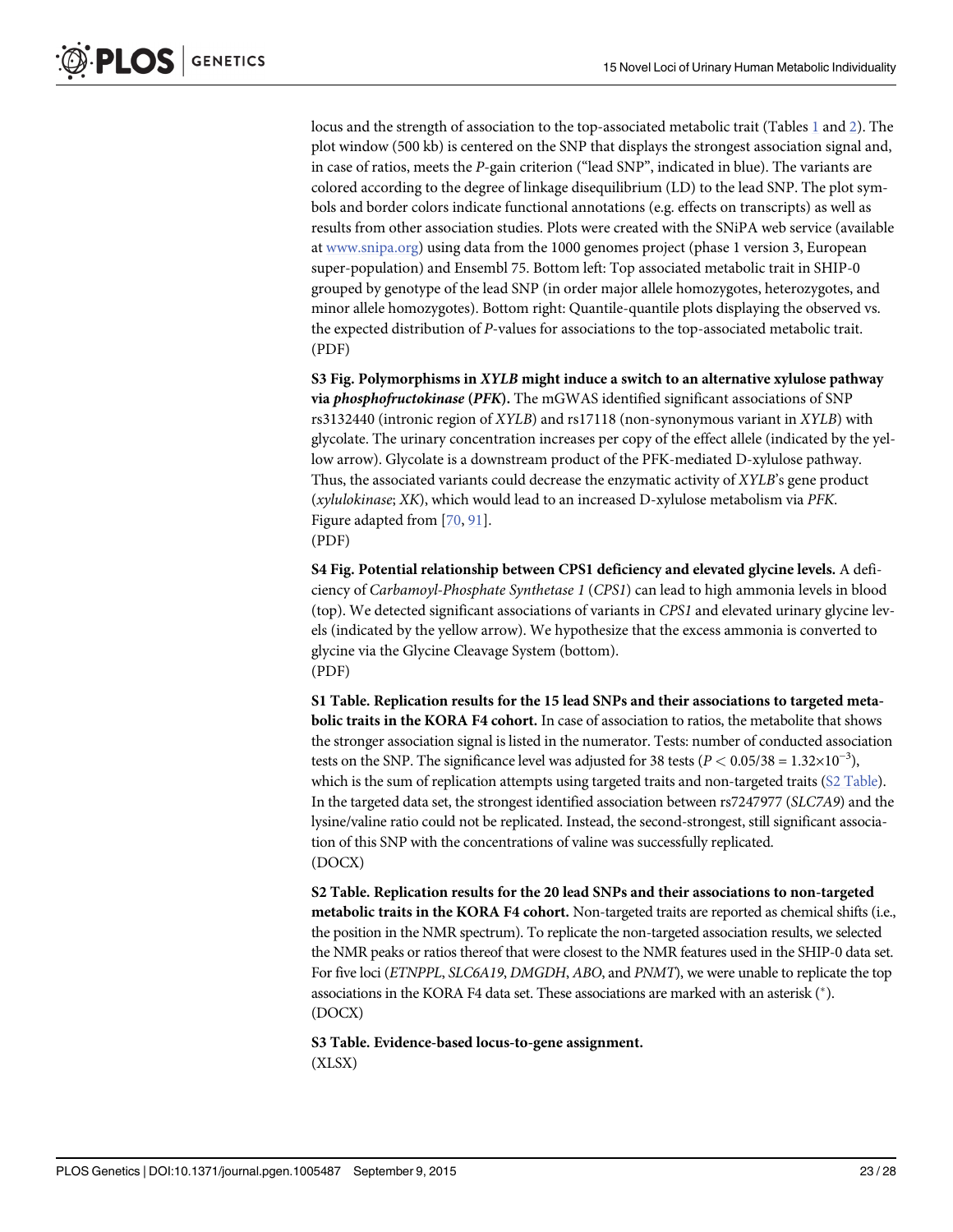<span id="page-23-0"></span>[S4 Table](http://www.plosone.org/article/fetchSingleRepresentation.action?uri=info:doi/10.1371/journal.pgen.1005487.s008). Gene expression rates from the Illumina Body Map Project 2.0. Expression rate (given as reads per kilobase of transcript per million mapped reads; RPKM) for the most likely effector gene per locus as determined in 16 different tissues. (DOCX)

#### Acknowledgments

We thank all participants in the SHIP and KORA studies for donating their blood, urine and time. We also thank all SHIP and KORA study personnel that made this work possible.

The body map data was kindly provided by the Gene Expression Applications research group at Illumina, Inc. (Hayward, CA, USA).

#### Author Contributions

Conceived and designed the experiments: NF HV HW MN UV GK KSu. Performed the experiments: KB. Analyzed the data: JR MA TK RR GH MP GK KSu. Contributed reagents/materials/analysis tools: EA SB KB CG WRM KSt MW UV. Wrote the paper: JR NF MA TK RR GH MP GK KSu.

#### References

- [1.](#page-1-0) Gieger C, Geistlinger L, Altmaier E, Hrabě de Angelis M, Kronenberg F, Meitinger T, et al. Genetics meets metabolomics: a genome-wide association study of metabolite profiles in human serum. PLoS Genetics. 2008 Nov; 4(11):e1000282. doi: [10.1371/journal.pgen.1000282](http://dx.doi.org/10.1371/journal.pgen.1000282) PMID: [19043545](http://www.ncbi.nlm.nih.gov/pubmed/19043545)
- [2.](#page-1-0) Hicks AA, Pramstaller PP, Johansson A, Vitart V, Rudan I, Ugocsai P, et al. Genetic determinants of circulating sphingolipid concentrations in European populations. PLoS Genetics. 2009 Oct; 5(10): e1000672. doi: [10.1371/journal.pgen.1000672](http://dx.doi.org/10.1371/journal.pgen.1000672) PMID: [19798445](http://www.ncbi.nlm.nih.gov/pubmed/19798445)
- 3. Tanaka T, Shen J, Abecasis GR, Kisialiou A, Ordovas JM, Guralnik JM, et al. Genome-wide association study of plasma polyunsaturated fatty acids in the InCHIANTI Study. PLoS Genetics. 2009 Jan; 5(1): e1000338. doi: [10.1371/journal.pgen.1000338](http://dx.doi.org/10.1371/journal.pgen.1000338) PMID: [19148276](http://www.ncbi.nlm.nih.gov/pubmed/19148276)
- [4.](#page-4-0) Illig T, Gieger C, Zhai G, Römisch-Margl W, Wang-Sattler R, Prehn C, et al. A genome-wide perspective of genetic variation in human metabolism. Nature Genetics. 2010 Feb; 42(2):137–41. doi: [10.1038/ng.](http://dx.doi.org/10.1038/ng.507) [507](http://dx.doi.org/10.1038/ng.507) PMID: [20037589](http://www.ncbi.nlm.nih.gov/pubmed/20037589)
- [5.](#page-2-0) Nicholson G, Rantalainen M, Li JV, Maher AD, Malmodin D, Ahmadi KR, et al. A genome-wide metabolic QTL analysis in Europeans implicates two loci shaped by recent positive selection. PLoS Genetics. 2011 Sep; 7(9):e1002270. doi: [10.1371/journal.pgen.1002270](http://dx.doi.org/10.1371/journal.pgen.1002270) PMID: [21931564](http://www.ncbi.nlm.nih.gov/pubmed/21931564)
- [6.](#page-4-0) Suhre K, Shin SY, Petersen AK, Mohney RP, Meredith D, Wägele B, et al. Human metabolic individuality in biomedical and pharmaceutical research. Nature. 2011 Sep 1; 477(7362):54–60. doi: [10.1038/](http://dx.doi.org/10.1038/nature10354) [nature10354](http://dx.doi.org/10.1038/nature10354) PMID: [21886157](http://www.ncbi.nlm.nih.gov/pubmed/21886157)
- 7. Kettunen J, Tukiainen T, Sarin AP, Ortega-Alonso A, Tikkanen E, Lyytikäinen LP, et al. Genome-wide association study identifies multiple loci influencing human serum metabolite levels. Nature Genetics. 2012 Mar; 44(3):269–76. doi: [10.1038/ng.1073](http://dx.doi.org/10.1038/ng.1073) PMID: [22286219](http://www.ncbi.nlm.nih.gov/pubmed/22286219)
- [8.](#page-1-0) Krumsiek J, Suhre K, Evans AM, Mitchell MW, Mohney RP, Milburn MV, et al. Mining the unknown: a systems approach to metabolite identification combining genetic and metabolic information. PLoS Genetics. 2012; 8(10):e1003005. doi: [10.1371/journal.pgen.1003005](http://dx.doi.org/10.1371/journal.pgen.1003005) PMID: [23093944](http://www.ncbi.nlm.nih.gov/pubmed/23093944)
- [9.](#page-1-0) Suhre K, Gieger C. Genetic variation in metabolic phenotypes: study designs and applications. Nature Reviews Genetics. 2012 Nov; 13(11):759–69. doi: [10.1038/nrg3314](http://dx.doi.org/10.1038/nrg3314) PMID: [23032255](http://www.ncbi.nlm.nih.gov/pubmed/23032255)
- [10.](#page-2-0) Suhre K, Wallaschofski H, Raffler J, Friedrich N, Haring R, Michael K, et al. A genome-wide association study of metabolic traits in human urine. Nature Genetics. 2011 Jun; 43(6):565–9. doi: [10.1038/ng.837](http://dx.doi.org/10.1038/ng.837) PMID: [21572414](http://www.ncbi.nlm.nih.gov/pubmed/21572414)
- [11.](#page-2-0) Montoliu I, Genick U, Ledda M, Collino S, Martin FP, le Coutre J, et al. Current status on genome-metabolome-wide associations: an opportunity in nutrition research. Genes & Nutrition. 2013 Jan; 8(1):19– 27.
- [12.](#page-2-0) Rueedi R, Ledda M, Nicholls AW, Salek RM, Marques-Vidal P, Morya E, et al. Genome-wide association study of metabolic traits reveals novel gene-metabolite-disease links. PLoS Genetics. 2014 Feb; 10(2):e1004132. doi: [10.1371/journal.pgen.1004132](http://dx.doi.org/10.1371/journal.pgen.1004132) PMID: [24586186](http://www.ncbi.nlm.nih.gov/pubmed/24586186)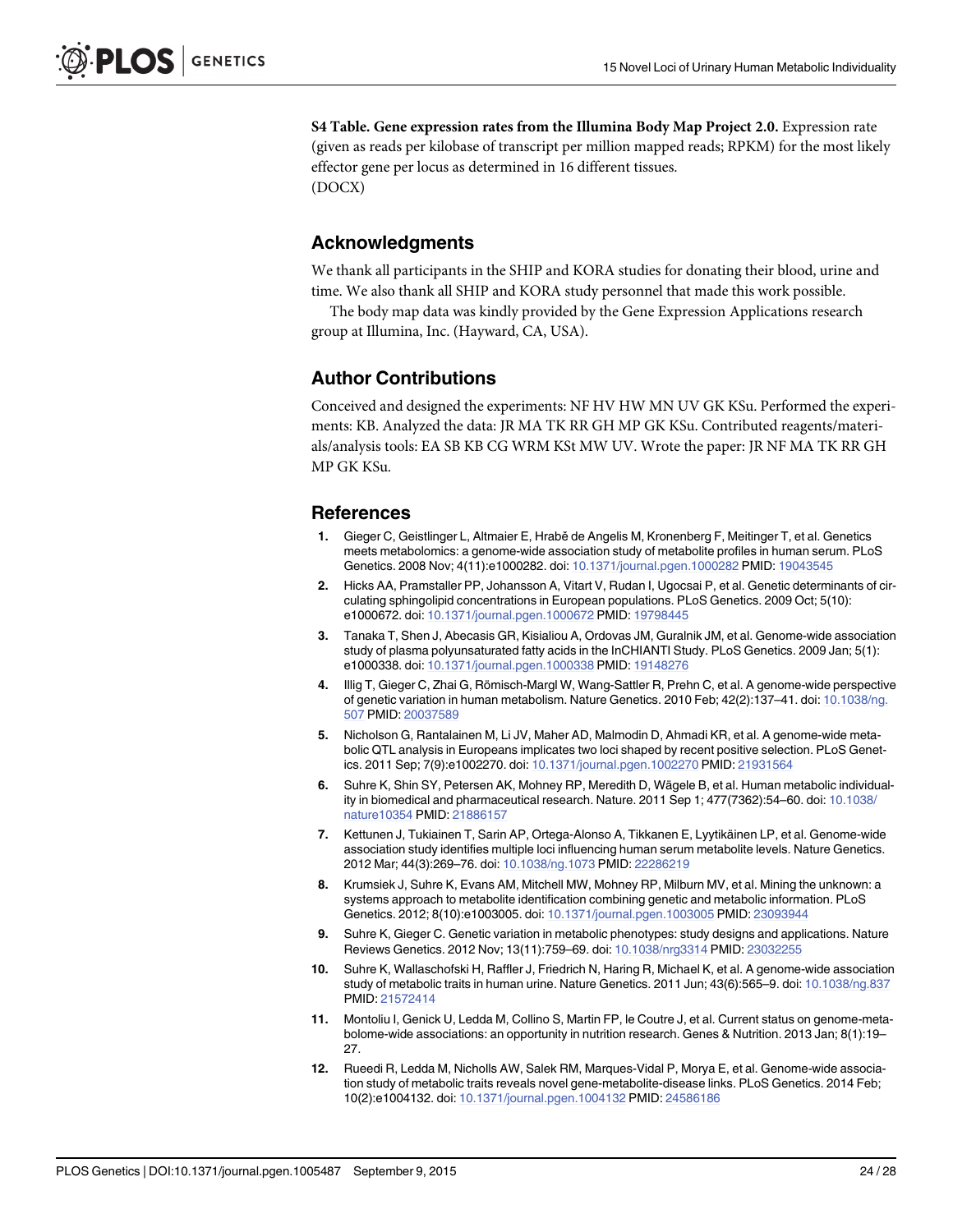- <span id="page-24-0"></span>[13.](#page-2-0) Alonso A, Rodríguez MA, Vinaixa M, Tortosa R, Correig X, Julià A, et al. Focus: a robust workflow for one-dimensional NMR spectral analysis. Analytical Chemistry. 2014 Jan 21; 86(2):1160–9. doi: [10.](http://dx.doi.org/10.1021/ac403110u) [1021/ac403110u](http://dx.doi.org/10.1021/ac403110u) PMID: [24354303](http://www.ncbi.nlm.nih.gov/pubmed/24354303)
- [14.](#page-7-0) Xie W, Wood AR, Lyssenko V, Weedon MN, Knowles JW, Alkayyali S, et al. Genetic variants associated with glycine metabolism and their role in insulin sensitivity and type 2 diabetes. Diabetes. 2013 Jun; 62(6):2141–50. doi: [10.2337/db12-0876](http://dx.doi.org/10.2337/db12-0876) PMID: [23378610](http://www.ncbi.nlm.nih.gov/pubmed/23378610)
- [15.](#page-8-0) Sabater-Lleal M, Huang J, Chasman D, Naitza S, Dehghan A, Johnson AD, et al. Multiethnic metaanalysis of genome-wide association studies in >100 000 subjects identifies 23 fibrinogen-associated Loci but no strong evidence of a causal association between circulating fibrinogen and cardiovascular disease. Circulation. 2013 Sep 17; 128(12):1310–24. doi: [10.1161/CIRCULATIONAHA.113.002251](http://dx.doi.org/10.1161/CIRCULATIONAHA.113.002251) PMID: [23969696](http://www.ncbi.nlm.nih.gov/pubmed/23969696)
- [16.](#page-9-0) Hong MG, Karlsson R, Magnusson PK, Lewis MR, Isaacs W, Zheng LS, et al. A genome-wide assessment of variability in human serum metabolism. Human Mutation. 2013 Mar; 34(3):515–24. doi: [10.](http://dx.doi.org/10.1002/humu.22267) [1002/humu.22267](http://dx.doi.org/10.1002/humu.22267) PMID: [23281178](http://www.ncbi.nlm.nih.gov/pubmed/23281178)
- [17.](#page-8-0) Global Lipids Genetics C, Willer CJ, Schmidt EM, Sengupta S, Peloso GM, Gustafsson S, et al. Discovery and refinement of loci associated with lipid levels. Nature Genetics. 2013 Nov; 45(11):1274–83. doi: [10.1038/ng.2797](http://dx.doi.org/10.1038/ng.2797) PMID: [24097068](http://www.ncbi.nlm.nih.gov/pubmed/24097068)
- [18.](#page-9-0) Evans DM, Zhu G, Dy V, Heath AC, Madden PA, Kemp JP, et al. Genome-wide association study identifies loci affecting blood copper, selenium and zinc. Human Molecular Genetics. 2013 Oct 1; 22 (19):3998–4006. doi: [10.1093/hmg/ddt239](http://dx.doi.org/10.1093/hmg/ddt239) PMID: [23720494](http://www.ncbi.nlm.nih.gov/pubmed/23720494)
- [19.](#page-8-0) Chambers JC, Zhang W, Lord GM, van der Harst P, Lawlor DA, Sehmi JS, et al. Genetic loci influencing kidney function and chronic kidney disease. Nature Genetics. 2010 May; 42(5):373–5. doi: [10.1038/ng.](http://dx.doi.org/10.1038/ng.566) [566](http://dx.doi.org/10.1038/ng.566) PMID: [20383145](http://www.ncbi.nlm.nih.gov/pubmed/20383145)
- [20.](#page-9-0) Seppälä I, Kleber ME, Lyytikäinen LP, Hernesniemi JA, Mäkelä KM, Oksala N, et al. Genome-wide association study on dimethylarginines reveals novel AGXT2 variants associated with heart rate variability but not with overall mortality. European Heart Journal. 2014 Feb; 35(8):524–31. doi: [10.1093/](http://dx.doi.org/10.1093/eurheartj/eht447) [eurheartj/eht447](http://dx.doi.org/10.1093/eurheartj/eht447) PMID: [24159190](http://www.ncbi.nlm.nih.gov/pubmed/24159190)
- [21.](#page-4-0) Shin S-Y, Fauman EB, Petersen A-K, Krumsiek J, Santos R, Huang J, et al. An atlas of genetic influences on human blood metabolites. Nature Genetics. 2014 Jun; 46(6):543–50. doi: [10.1038/ng.2982](http://dx.doi.org/10.1038/ng.2982) PMID: [24816252](http://www.ncbi.nlm.nih.gov/pubmed/24816252)
- [22.](#page-4-0) Raffler J, Rämisch-Margl W, Petersen AK, Pagel P, Blöchl F, Hengstenberg C, et al. Identification and MS-assisted interpretation of genetically influenced NMR signals in human plasma. Genome Medicine. 2013 Feb 15; 5(2):13. doi: [10.1186/gm417](http://dx.doi.org/10.1186/gm417) PMID: [23414815](http://www.ncbi.nlm.nih.gov/pubmed/23414815)
- [23.](#page-13-0) Welter D, MacArthur J, Morales J, Burdett T, Hall P, Junkins H, et al. The NHGRI GWAS Catalog, a curated resource of SNP-trait associations. Nucleic Acids Research. 2014 Jan; 42(Database issue): D1001–6. doi: [10.1093/nar/gkt1229](http://dx.doi.org/10.1093/nar/gkt1229) PMID: [24316577](http://www.ncbi.nlm.nih.gov/pubmed/24316577)
- [24.](#page-7-0) Demirkan A, Henneman P, Verhoeven A, Dharuri H, Amin N, van Klinken JB, et al. Insight in genomewide association of metabolite quantitative traits by exome sequence analyses. PLoS Genetics. 2015 Jan; 11(1):e1004835. doi: [10.1371/journal.pgen.1004835](http://dx.doi.org/10.1371/journal.pgen.1004835) PMID: [25569235](http://www.ncbi.nlm.nih.gov/pubmed/25569235)
- [25.](#page-8-0) Yu B, Zheng Y, Alexander D, Morrison AC, Coresh J, Boerwinkle E. Genetic Determinants Influencing Human Serum Metabolome among African Americans. PLoS Genetics. 2014 Mar; 10(3):e1004212. doi: [10.1371/journal.pgen.1004212](http://dx.doi.org/10.1371/journal.pgen.1004212) PMID: [24625756](http://www.ncbi.nlm.nih.gov/pubmed/24625756)
- [26.](#page-8-0) Köttgen A, Pattaro C, Böger CA, Fuchsberger C, Olden M, Glazer NL, et al. New loci associated with kidney function and chronic kidney disease. Nature Genetics. 2010 May; 42(5):376–84. doi: [10.1038/](http://dx.doi.org/10.1038/ng.568) [ng.568](http://dx.doi.org/10.1038/ng.568) PMID: [20383146](http://www.ncbi.nlm.nih.gov/pubmed/20383146)
- [27.](#page-8-0) Tin A, Colantuoni E, Boerwinkle E, Kottgen A, Franceschini N, Astor BC, et al. Using multiple measures for quantitative trait association analyses: application to estimated glomerular filtration rate. Journal of Human Genetics. 2013 Jul; 58(7):461-6. doi: [10.1038/jhg.2013.23](http://dx.doi.org/10.1038/jhg.2013.23) PMID: [23535967](http://www.ncbi.nlm.nih.gov/pubmed/23535967)
- [28.](#page-8-0) Rhee EP, Ho JE, Chen MH, Shen D, Cheng S, Larson MG, et al. A genome-wide association study of the human metabolome in a community-based cohort. Cell Metabolism. 2013 Jul 2; 18(1):130–43. doi: [10.1016/j.cmet.2013.06.013](http://dx.doi.org/10.1016/j.cmet.2013.06.013) PMID: [23823483](http://www.ncbi.nlm.nih.gov/pubmed/23823483)
- [29.](#page-8-0) Kleber ME, Seppälä I, Pilz S, Hoffmann MM, Tomaschitz A, Oksala N, et al. Genome-wide association study identifies 3 genomic loci significantly associated with serum levels of homoarginine: the AtheroRemo Consortium. Circulation Cardiovascular Genetics. 2013 Oct; 6(5):505–13. doi: [10.1161/](http://dx.doi.org/10.1161/CIRCGENETICS.113.000108) [CIRCGENETICS.113.000108](http://dx.doi.org/10.1161/CIRCGENETICS.113.000108) PMID: [24047826](http://www.ncbi.nlm.nih.gov/pubmed/24047826)
- [30.](#page-8-0) Lange LA, Croteau-Chonka DC, Marvelle AF, Qin L, Gaulton KJ, Kuzawa CW, et al. Genome-wide association study of homocysteine levels in Filipinos provides evidence for CPS1 in women and a stronger MTHFR effect in young adults. Human Molecular Genetics. 2010 May 15; 19(10):2050–8. doi: [10.1093/hmg/ddq062](http://dx.doi.org/10.1093/hmg/ddq062) PMID: [20154341](http://www.ncbi.nlm.nih.gov/pubmed/20154341)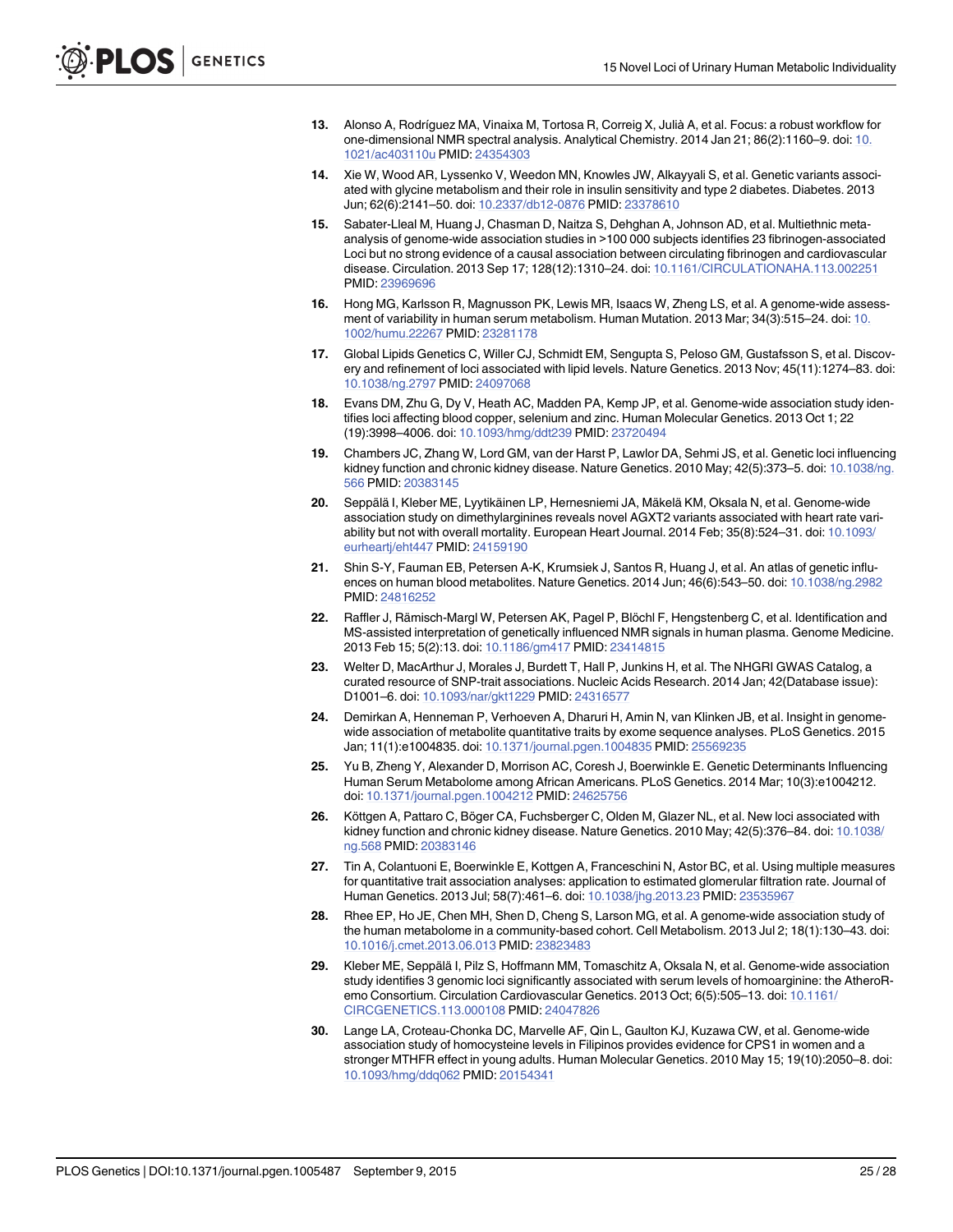- <span id="page-25-0"></span>[31.](#page-8-0) Summar ML, Gainer JV, Pretorius M, Malave H, Harris S, Hall LD, et al. Relationship between carbamoyl-phosphate synthetase genotype and systemic vascular function. Hypertension. 2004 Feb; 43 (2):186–91. PMID: [14718356](http://www.ncbi.nlm.nih.gov/pubmed/14718356)
- [32.](#page-8-0) Zhang Y, Tong Y, Zhang Y, Ding H, Zhang H, Geng Y, et al. Two Novel Susceptibility SNPs for Ischemic Stroke Using Exome Sequencing in Chinese Han Population. Molecular Neurobiology. 2014 Apr; 49(2):852–62. doi: [10.1007/s12035-013-8561-0](http://dx.doi.org/10.1007/s12035-013-8561-0) PMID: [24122314](http://www.ncbi.nlm.nih.gov/pubmed/24122314)
- [33.](#page-8-0) Bunker RD, Bulloch EM, Dickson JM, Loomes KM, Baker EN. Structure and function of human xylulokinase, an enzyme with important roles in carbohydrate metabolism. The Journal of Biological Chemistry. 2013 Jan 18; 288(3):1643–52. doi: [10.1074/jbc.M112.427997](http://dx.doi.org/10.1074/jbc.M112.427997) PMID: [23179721](http://www.ncbi.nlm.nih.gov/pubmed/23179721)
- [34.](#page-8-0) Jung JY, Lee HS, Kang DG, Kim NS, Cha MH, Bang OS, et al. 1H-NMR-based metabolomics study of cerebral infarction. Stroke; a journal of cerebral circulation. 2011 May; 42(5):1282–8. doi: [10.1161/](http://dx.doi.org/10.1161/STROKEAHA.110.598789) [STROKEAHA.110.598789](http://dx.doi.org/10.1161/STROKEAHA.110.598789) PMID: [21474802](http://www.ncbi.nlm.nih.gov/pubmed/21474802)
- [35.](#page-8-0) Bröer S, Bailey CG, Kowalczuk S, Ng C, Vanslambrouck JM, Rodgers H, et al. Iminoglycinuria and hyperglycinuria are discrete human phenotypes resulting from complex mutations in proline and glycine transporters. The Journal of Clinical Investigation. 2008 Dec; 118(12):3881–92. doi: [10.1172/JCI36625](http://dx.doi.org/10.1172/JCI36625) PMID: [19033659](http://www.ncbi.nlm.nih.gov/pubmed/19033659)
- [36.](#page-9-0) Kittel A, Müller F, König J, Mieth M, Sticht H, Zolk O, et al. Alanine-glyoxylate aminotransferase 2 (AGXT2) polymorphisms have considerable impact on methylarginine and beta-aminoisobutyrate metabolism in healthy volunteers. PloS ONE. 2014; 9(2):e88544. doi: [10.1371/journal.pone.0088544](http://dx.doi.org/10.1371/journal.pone.0088544) PMID: [24586340](http://www.ncbi.nlm.nih.gov/pubmed/24586340)
- [37.](#page-9-0) Teslovich TM, Musunuru K, Smith AV, Edmondson AC, Stylianou IM, Koseki M, et al. Biological, clinical and population relevance of 95 loci for blood lipids. Nature. 2010 Aug 5; 466(7307):707–13. doi: [10.](http://dx.doi.org/10.1038/nature09270) [1038/nature09270](http://dx.doi.org/10.1038/nature09270) PMID: [20686565](http://www.ncbi.nlm.nih.gov/pubmed/20686565)
- [38.](#page-9-0) Rothman N, Garcia-Closas M, Chatterjee N, Malats N, Wu X, Figueroa JD, et al. A multi-stage genomewide association study of bladder cancer identifies multiple susceptibility loci. Nature Genetics. 2010 Nov; 42(11):978–84. doi: [10.1038/ng.687](http://dx.doi.org/10.1038/ng.687) PMID: [20972438](http://www.ncbi.nlm.nih.gov/pubmed/20972438)
- [39.](#page-9-0) Figueroa JD, Ye Y, Siddiq A, Garcia-Closas M, Chatterjee N, Prokunina-Olsson L, et al. Genome-wide association study identifies multiple loci associated with bladder cancer risk. Human Molecular Genetics. 2014 Mar 1; 23(5):1387–98. doi: [10.1093/hmg/ddt519](http://dx.doi.org/10.1093/hmg/ddt519) PMID: [24163127](http://www.ncbi.nlm.nih.gov/pubmed/24163127)
- [40.](#page-9-0) Hein DW. Molecular genetics and function of NAT1 and NAT2: role in aromatic amine metabolism and carcinogenesis. Mutation Research. 2002 Sep 30; 506–507:65–77. PMID: [12351146](http://www.ncbi.nlm.nih.gov/pubmed/12351146)
- 41. Magalon H, Patin E, Austerlitz F, Hegay T, Aldashev A, Quintana-Murci L, et al. Population genetic diversity of the NAT2 gene supports a role of acetylation in human adaptation to farming in Central Asia. European Journal of Human Genetics: EJHG. 2008 Feb; 16(2):243–51. PMID: [18043717](http://www.ncbi.nlm.nih.gov/pubmed/18043717)
- 42. Patin E, Barreiro LB, Sabeti PC, Austerlitz F, Luca F, Sajantila A, et al. Deciphering the ancient and complex evolutionary history of human arylamine N-acetyltransferase genes. American Journal of Human Genetics. 2006 Mar; 78(3):423–36. PMID: [16416399](http://www.ncbi.nlm.nih.gov/pubmed/16416399)
- [43.](#page-9-0) Vatsis KP, Martell KJ, Weber WW. Diverse point mutations in the human gene for polymorphic N-acetyltransferase. Proceedings of the National Academy of Sciences of the United States of America. 1991 Jul 15; 88(14):6333–7. PMID: [2068113](http://www.ncbi.nlm.nih.gov/pubmed/2068113)
- [44.](#page-9-0) Gahl WA, Huizing M. Hermansky-Pudlak Syndrome. In: Pagon RA, Adam MP, Ardinger HH, Bird TD, Dolan CR, Fong CT, et al., editors. GeneReviews(R). Seattle (WA)1993.
- [45.](#page-10-0) Tomoeda K, Awata H, Matsuura T, Matsuda I, Ploechl E, Milovac T, et al. Mutations in the 4-hydroxyphenylpyruvic acid dioxygenase gene are responsible for tyrosinemia type III and hawkinsinuria. Molecular Genetics and Metabolism. 2000 Nov; 71(3):506–10. PMID: [11073718](http://www.ncbi.nlm.nih.gov/pubmed/11073718)
- [46.](#page-10-0) Fujino T, Takei YA, Sone H, Ioka RX, Kamataki A, Magoori K, et al. Molecular identification and characterization of two medium-chain acyl-CoA synthetases, MACS1 and the Sa gene product. The Journal of Biological Chemistry. 2001 Sep 21; 276(38):35961-6. PMID: [11470804](http://www.ncbi.nlm.nih.gov/pubmed/11470804)
- [47.](#page-10-0) Okada Y, Wu D, Trynka G, Raj T, Terao C, Ikari K, et al. Genetics of rheumatoid arthritis contributes to biology and drug discovery. Nature. 2014 Feb 20; 506(7488):376–81. doi: [10.1038/nature12873](http://dx.doi.org/10.1038/nature12873) PMID: [24390342](http://www.ncbi.nlm.nih.gov/pubmed/24390342)
- [48.](#page-10-0) Rodríguez-Flores JL, Zhang K, Kang SW, Wen G, Ghosh S, Friese RS, et al. Conserved regulatory motifs at phenylethanolamine N-methyltransferase (PNMT) are disrupted by common functional genetic variation: an integrated computational/experimental approach. Mammalian Genome. 2010 Apr; 21(3–4):195–204. doi: [10.1007/s00335-010-9253-y](http://dx.doi.org/10.1007/s00335-010-9253-y) PMID: [20204374](http://www.ncbi.nlm.nih.gov/pubmed/20204374)
- [49.](#page-11-0) Wang H, Fei YJ, Kekuda R, Yang-Feng TL, Devoe LD, Leibach FH, et al. Structure, function, and genomic organization of human Na(+)-dependent high-affinity dicarboxylate transporter. American journal of physiology Cell Physiology. 2000 May; 278(5):C1019–30. PMID: [10794676](http://www.ncbi.nlm.nih.gov/pubmed/10794676)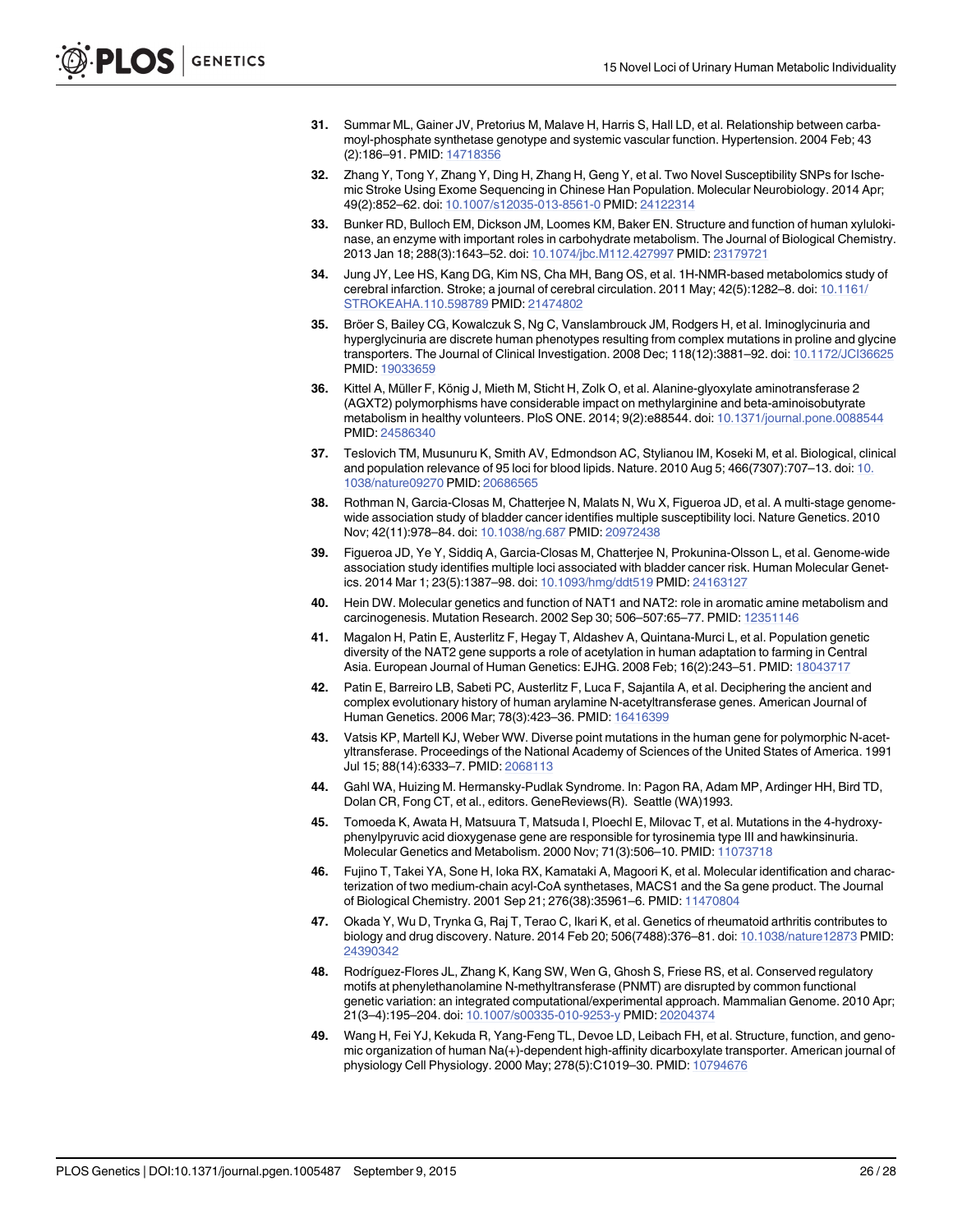- <span id="page-26-0"></span>[50.](#page-11-0) Genomes Project C, Abecasis GR, Auton A, Brooks LD, DePristo MA, Durbin RM, et al. An integrated map of genetic variation from 1,092 human genomes. Nature. 2012 Nov 1; 491(7422):56–65. doi: [10.](http://dx.doi.org/10.1038/nature11632) [1038/nature11632](http://dx.doi.org/10.1038/nature11632) PMID: [23128226](http://www.ncbi.nlm.nih.gov/pubmed/23128226)
- [51.](#page-7-0) Arnold M, Raffler J, Pfeufer A, Suhre K, Kastenmüller G. SNiPA: an interactive, genetic variant-centered annotation browser. Bioinformatics. 2015 Apr 15; 31(8):1334–6. doi: [10.1093/bioinformatics/](http://dx.doi.org/10.1093/bioinformatics/btu779) [btu779](http://dx.doi.org/10.1093/bioinformatics/btu779) PMID: [25431330](http://www.ncbi.nlm.nih.gov/pubmed/25431330)
- [52.](#page-11-0) Uhlén M, Fagerberg L, Hallström BM, Lindskog C, Oksvold P, Mardinoglu A, et al. Proteomics. Tissuebased map of the human proteome. Science. 2015 Jan 23; 347(6220):1260419. doi: [10.1126/science.](http://dx.doi.org/10.1126/science.1260419) [1260419](http://dx.doi.org/10.1126/science.1260419) PMID: [25613900](http://www.ncbi.nlm.nih.gov/pubmed/25613900)
- [53.](#page-4-0) Petersen AK, Krumsiek J, Wägele B, Theis FJ, Wichmann HE, Gieger C, et al. On the hypothesis-free testing of metabolite ratios in genome-wide and metabolome-wide association studies. BMC Bioinformatics. 2012; 13:120. doi: [10.1186/1471-2105-13-120](http://dx.doi.org/10.1186/1471-2105-13-120) PMID: [22672667](http://www.ncbi.nlm.nih.gov/pubmed/22672667)
- [54.](#page-12-0) Bouatra S, Aziat F, Mandal R, Guo AC, Wilson MR, Knox C, et al. The human urine metabolome. PloS ONE. 2013; 8(9):e73076. doi: [10.1371/journal.pone.0073076](http://dx.doi.org/10.1371/journal.pone.0073076) PMID: [24023812](http://www.ncbi.nlm.nih.gov/pubmed/24023812)
- [55.](#page-13-0) Landrum MJ, Lee JM, Riley GR, Jang W, Rubinstein WS, Church DM, et al. ClinVar: public archive of relationships among sequence variation and human phenotype. Nucleic Acids Research. 2014 Jan; 42 (Database issue):D980–5. doi: [10.1093/nar/gkt1113](http://dx.doi.org/10.1093/nar/gkt1113) PMID: [24234437](http://www.ncbi.nlm.nih.gov/pubmed/24234437)
- [56.](#page-13-0) Stenson PD, Mort M, Ball EV, Shaw K, Phillips A, Cooper DN. The Human Gene Mutation Database: building a comprehensive mutation repository for clinical and molecular genetics, diagnostic testing and personalized genomic medicine. Human Genetics. 2014 Jan; 133(1):1–9. PMID: [24077912](http://www.ncbi.nlm.nih.gov/pubmed/24077912)
- [57.](#page-13-0) Mailman MD, Feolo M, Jin Y, Kimura M, Tryka K, Bagoutdinov R, et al. The NCBI dbGaP database of genotypes and phenotypes. Nature Genetics. 2007 Oct; 39(10):1181–6. PMID: [17898773](http://www.ncbi.nlm.nih.gov/pubmed/17898773)
- [58.](#page-14-0) Larive CK, Barding GA Jr., Dinges MM. NMR spectroscopy for metabolomics and metabolic profiling. Analytical Chemistry. 2015 Jan 6; 87(1):133–46. doi: [10.1021/ac504075g](http://dx.doi.org/10.1021/ac504075g) PMID: [25375201](http://www.ncbi.nlm.nih.gov/pubmed/25375201)
- [59.](#page-16-0) Veiga-da-Cunha M, Hadi F, Balligand T, Stroobant V, Van Schaftingen E. Molecular identification of hydroxylysine kinase and of ammoniophospholyases acting on 5-phosphohydroxy-L-lysine and phosphoethanolamine. The Journal of Biological Chemistry. 2012 Mar 2; 287(10):7246–55. doi: [10.1074/](http://dx.doi.org/10.1074/jbc.M111.323485) [jbc.M111.323485](http://dx.doi.org/10.1074/jbc.M111.323485) PMID: [22241472](http://www.ncbi.nlm.nih.gov/pubmed/22241472)
- [60.](#page-16-0) Shao L, Vawter MP. Shared gene expression alterations in schizophrenia and bipolar disorder. Biological Psychiatry. 2008 Jul 15; 64(2):89–97. doi: [10.1016/j.biopsych.2007.11.010](http://dx.doi.org/10.1016/j.biopsych.2007.11.010) PMID: [18191109](http://www.ncbi.nlm.nih.gov/pubmed/18191109)
- [61.](#page-16-0) Benson JM, Tibbetts BM, Barr EB. The uptake, distribution, metabolism, and excretion of methyl tertiary-butyl ether inhaled alone and in combination with gasoline vapor. Journal of Toxicology and Environmental Health Part A. 2003 Jun 13; 66(11):1029–52. PMID: [12775515](http://www.ncbi.nlm.nih.gov/pubmed/12775515)
- 62. Amberg A, Rosner E, Dekant W. Biotransformation and kinetics of excretion of methyl-tert-butyl ether in rats and humans. Toxicological Sciences. 1999 Sep; 51(1):1-8. PMID: [10496672](http://www.ncbi.nlm.nih.gov/pubmed/10496672)
- [63.](#page-16-0) McGregor D. Ethyl tertiary-butyl ether: a toxicological review. Critical Reviews in Toxicology. 2007 May; 37(4):287-312. PMID: [17453936](http://www.ncbi.nlm.nih.gov/pubmed/17453936)
- [64.](#page-16-0) Li M, Wang B, Zhang M, Rantalainen M, Wang S, Zhou H, et al. Symbiotic gut microbes modulate human metabolic phenotypes. Proceedings of the National Academy of Sciences of the United States of America. 2008 Feb 12; 105(6):2117–22. doi: [10.1073/pnas.0712038105](http://dx.doi.org/10.1073/pnas.0712038105) PMID: [18252821](http://www.ncbi.nlm.nih.gov/pubmed/18252821)
- [65.](#page-16-0) Altmaier E, Fobo G, Heier M, Thorand B, Meisinger C, Römisch-Margl W, et al. Metabolomics approach reveals effects of antihypertensives and lipid-lowering drugs on the human metabolism. European Jour-nal of Epidemiology. 2014 May; 29(5):325-36. doi: [10.1007/s10654-014-9910-7](http://dx.doi.org/10.1007/s10654-014-9910-7) PMID: [24816436](http://www.ncbi.nlm.nih.gov/pubmed/24816436)
- [66.](#page-16-0) Dai L, Peng C, Montellier E, Lu Z, Chen Y, Ishii H, et al. Lysine 2-hydroxyisobutyrylation is a widely distributed active histone mark. Nature Chemical Biology. 2014 May; 10(5):365–70. doi: [10.1038/](http://dx.doi.org/10.1038/nchembio.1497) [nchembio.1497](http://dx.doi.org/10.1038/nchembio.1497) PMID: [24681537](http://www.ncbi.nlm.nih.gov/pubmed/24681537)
- [67.](#page-16-0) Lee JH, Tate CM, You JS, Skalnik DG. Identification and characterization of the human Set1B histone H3-Lys4 methyltransferase complex. The Journal of Biological Chemistry. 2007 May 4; 282 (18):13419–28. PMID: [17355966](http://www.ncbi.nlm.nih.gov/pubmed/17355966)
- [68.](#page-16-0) Bär A, Oesterhelt G. Conversion of [U-13C]xylitol and D-[U-13C]glucose into urinary [1,2-13C]glycollate and [1,2-13C]oxalate in man. International journal for vitamin and nutrition research Supplement = Internationale Zeitschrift fur Vitamin- und Ernahrungsforschung Supplement. 1985; 28:119–33. PMID: [3938801](http://www.ncbi.nlm.nih.gov/pubmed/3938801)
- [69.](#page-16-0) Conyers RA, Huber TW, Thomas DW, Rofe AM, Bais R, Edwards RG. A one-compartment model for calcium oxalate tissue deposition during xylitol infusions in humans. International journal for vitamin and nutrition research Supplement = Internationale Zeitschrift fur Vitamin- und Ernahrungsforschung Supplement. 1985; 28:47–57. PMID: [3938803](http://www.ncbi.nlm.nih.gov/pubmed/3938803)
- [70.](#page-16-0) Holmes RP, Assimos DG. Glyoxylate synthesis, and its modulation and influence on oxalate synthesis. The Journal of Urology. 1998 Nov; 160(5):1617–24. PMID: [9783918](http://www.ncbi.nlm.nih.gov/pubmed/9783918)